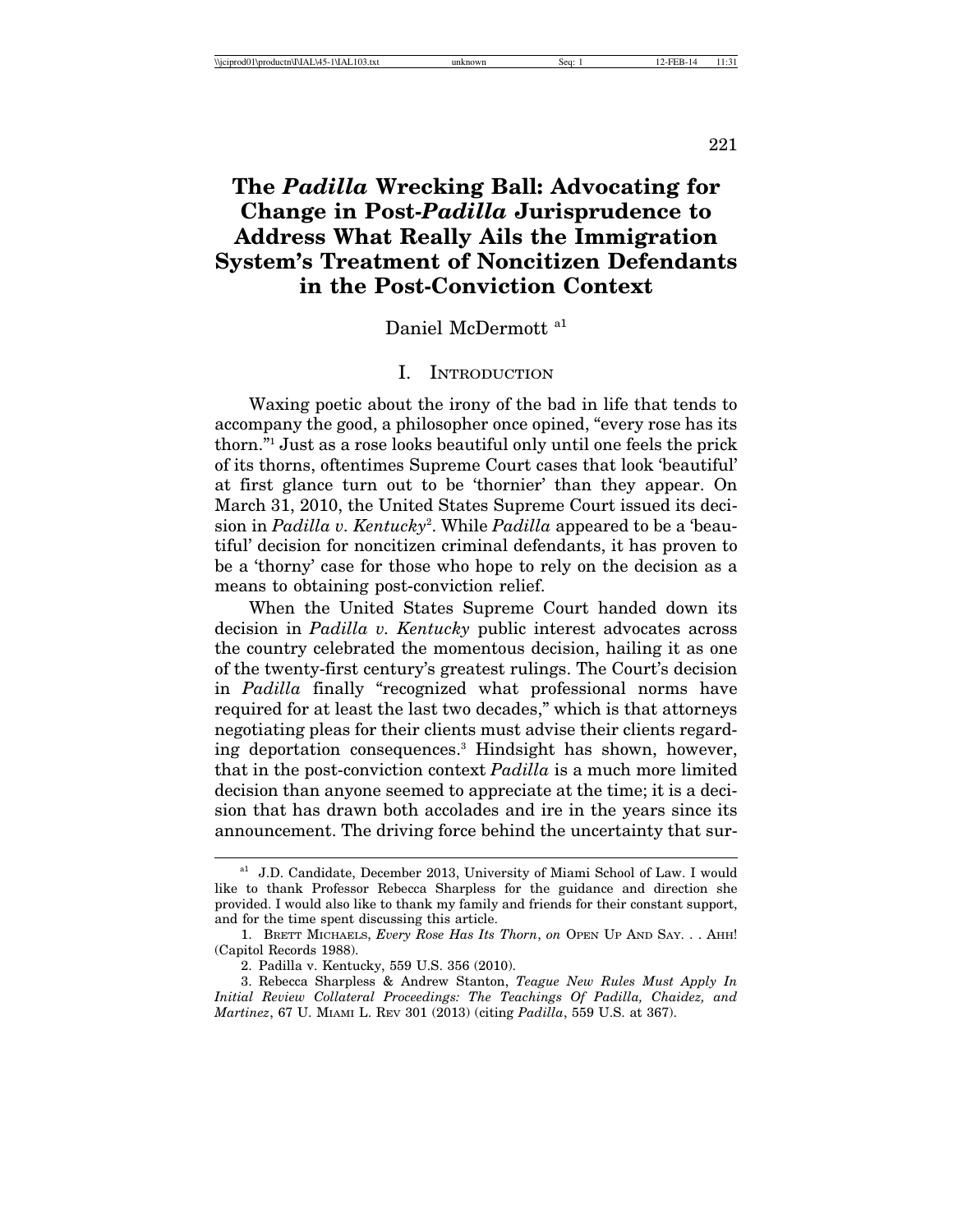rounds *Padilla* on the post-conviction landscape is the fact that, while most agree that *Padilla* addressed a necessary issue, state and lower federal courts have been unable to crystalize exactly what proposition *Padilla* stands for. To understand the complicated post-conviction quagmire that is the *Padilla* decision, this paper will first provide a brief overview of the three legal undercurrents<sup>4</sup> that converged to give birth to what some originally hailed as the completion of the *Gideon v. Wainwright* line of right to counsel cases: (1) the change in the immigration system's treatment of noncitizens convicted of relatively minor offenses; (2) the exponential growth of plea bargains in place of jury trial; and (3) the evolution of the "ineffective assistance of counsel doctrine."5

After providing the jurisprudential context in which *Padilla* should be read and a brief overview of the majority, concurring, and dissenting opinions,<sup>6</sup> this paper will illustrate *Padilla's* inadequacies in the post-conviction context through a case study of how the decision was implemented by Florida courts.<sup>7</sup> To help explain these results—ones seemingly contrary to the plain language of the *Padilla* decision—this paper will next look at the *Padilla* case on remand, and explore why the facts of the case itself make it such an anomaly.<sup>8</sup> By examining the Kentucky Court of Appeals' reasoning for vacating Mr. Padilla's sentence, this paper will show just how little the United States Supreme Court's decision actually did to assist noncitizen litigants seeking post-conviction relief based on ineffective assistance of counsel (hereinafter "IAC") claims under the *Strickland/Hill* line of IAC cases. While noncitizen defendants can now base IAC claims on their attorneys' failure to advise them of the deportation consequences of accepting a plea, they will still have to show that "a decision to reject the plea bargain would have been rational under the circumstances."9 Given that "longer sentences exist on the books largely for bargaining purposes,"10 meeting this rationality standard will oftentimes be difficult, if not impossible. In fact, the United States Supreme Court has even recognized that the nature of our criminal justice system results in "individuals who accept a plea bar-

<sup>4.</sup> *See infra* Section II. A-D.

<sup>5.</sup> Lafler v. Cooper, 132 S. Ct. 1376, 1390 (2012) (Scalia, J., dissenting).

<sup>6.</sup> *See infra* Section III.

<sup>7.</sup> *See infra* Section IV.A.1.

<sup>8.</sup> *See infra* Section IV.A.2.

<sup>9.</sup> Padilla v. Kentucky, 559 U.S. 356, 372 (2010) (citing Roe v. Flores-Ortega, 528 U.S 470, 480, 486 (2000)).

<sup>10.</sup> Missouri v. Frye, 132 S. Ct. 1399, 1407 (2012).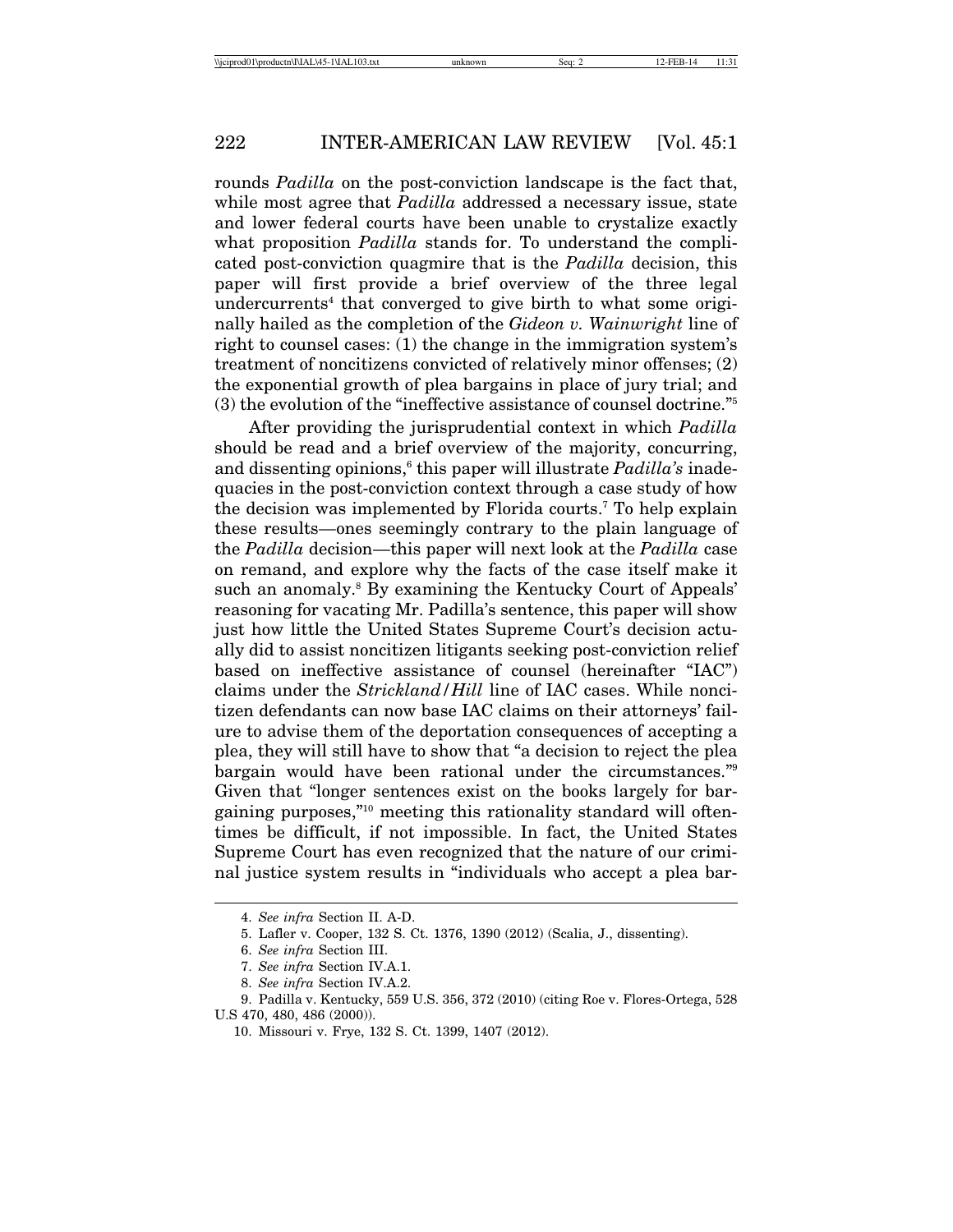gain[s] receiving shorter sentences than other individuals who are less morally culpable but take a chance and go to trial."11 In a system that seeks to make the rejection of plea bargain irrational regardless of culpability—many noncitizen defendants will never be able to benefit from *Padilla* as they will be unable to satisfy the second prong of the *Strickland/Hill* test.

Finally, this paper will analyze alternative and supplemental approaches to the one taken by the Court in *Padilla*, as well as possible remedies to reinforce *Padilla's* effectiveness in the postconviction context.12 Justice Scalia's approach will be analyzed first, considering both the practicality and effectiveness of implementation, as well as the problems that would exist if the Court were to take a hands-off approach with the hope that Congress will act.<sup>13</sup> Should the Court desire a more proactive approach than the one advocated for by Justice Scalia, $14$  this paper concludes by proposing the framework for a set of "Padilla Warnings"; these proposed warnings would, in addition to relying on Sixth Amendment IAC doctrine, be based also on Fifth and Fourteenth Amendment Due Process jurisprudence in order to protect both noncitizen defendants' Due Process rights and the finality of plea agreements.15 *Miranda v. Arizona* will serve as a template for the use of prophylactic measures to address an issue that cuts across multiple doctrines, in order to disrupt current laws as minimally as possible. While the *Miranda* decision has elicited much criticism for the perceived ineffectiveness of its "stock warnings," the decision will be relied upon only to illustrate the Court's willingness to craft an overly broad, "prophylactic" rule for multi-doctrinal issues like the one before the Court in *Padilla*. 16 It is the hope of this author to highlight the fact that *Padilla* does not cut broadly enough to serve as a viable tool for noncitizen defendants to obtain post-conviction relief and to promote action to remedy what ails *Padilla* and its progeny in the post-conviction context.

<sup>11.</sup> *Id*.

<sup>12.</sup> *See infra* Section IV.B.

<sup>13.</sup> *See infra* Section IV.B.2.

<sup>14.</sup> This author in no way, shape, or form agrees with Justice Scalia's ultimate conclusion in *Padilla*. Scalia's analysis of the using Sixth Amendment Ineffective Assistance of Counsel doctrine to reach the Court's conclusion, however, recognized the underlying causes of the problems that noncitizens have faced when trying to use *Padilla* to obtain post-conviction relief.

<sup>15.</sup> *See infra* Section IV.B.3.

<sup>16.</sup> Vivian Chang, *Where Do We Go From Here: Plea Colloquy Warnings and Immigration Consequences Post-Padilla*, 45 U. MICH. J. L. REFORM 189, 216 (2011).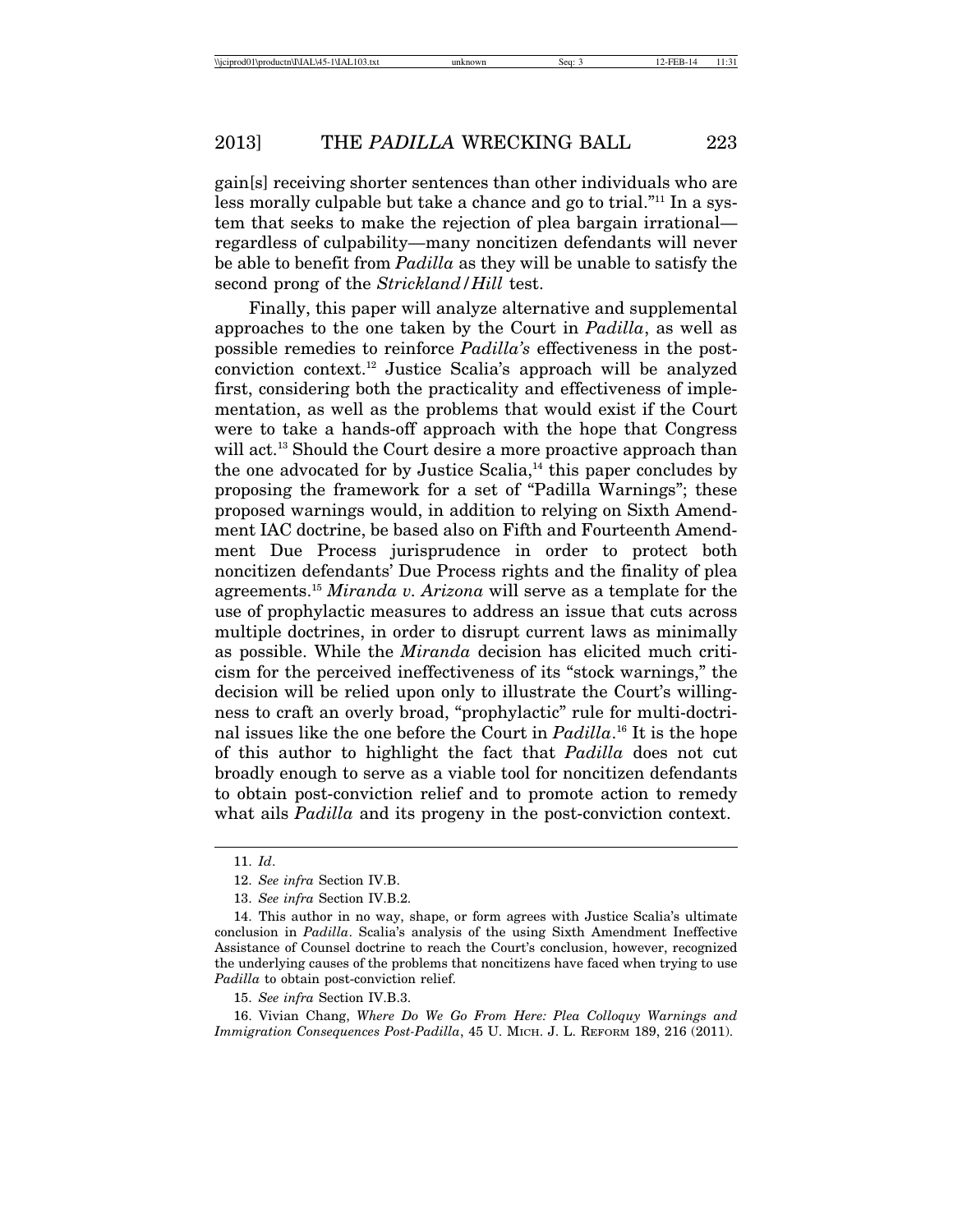#### II. BACKGROUND

## *A. The Growth of "Crimmigration"*

The legislative changes that have given rise to a need for a case like *Padilla* are a rather modern advent. Prior to 1917, the conception of "immigration law" was generally limited to excluding those persons, which Congress found to be undesirable, from entering the United States.<sup>17</sup> This class included prostitutes, felons, and those convicted of misdemeanors involving moral turpitude.18 The classes of excludable criminals were significantly smaller than today because of the narrow field of crimes constituting felonies at common law (as opposed to our ever-expanding class of statutorily created felonies). Though there are some examples of early American deportation cases, up until the twentieth century, immigration laws acted mostly as barriers to entry in contrast to the catapults employed today to cast those found to be "undesirable" back to every far-reaching corner of the globe.19 The body of law related to immigration was drastically altered in 1917, however, with the passage of the Immigration and Nationality Act of 1917 (hereinafter "1917 Act"), which made "classes of noncitizens deportable based on conduct committed on American soil."20

Though the 1917 Act laid the foundation for the modern conception of immigration law, it was not the broad-sweeping, proverbial padlock on America's front door that we see today; rather, the intention of legislators was only to protect against those previously admitted aliens who later proved to have a "criminal heart and a criminal tendency."<sup>21</sup> Courts and the legislature, both at the time of the passage of the 1917 Act and over the course of the subsequent half-century, recognized that "forfeiture for misconduct of a residence in this country . . . is a penalty" and the "stakes are considerable for the individual" subject to deportation.<sup>22</sup> In accordance with a recognition of the high stakes involved in deportation, the 1917 Act included what the *Padilla* majority referred to as "a critically important procedural protection to minimize the

22. *Id*.

<sup>17.</sup> Padilla v. Kentucky, 559 U.S. 356, 360 (2010).

<sup>18.</sup> *Id*. (discussing the Act of Mar. 3, 1875 that barred convicts and prostitutes from entering the country, and the subsequent 1891 expansion of the list of excludable offenses to include persons "who have been convicted of a felony or other infamous crime or misdemeanor involving moral turpitude.") (internal citations omitted)).

<sup>19.</sup> Bugajewitz v. Adams, 228 U.S. 585, 608 (1913).

<sup>20.</sup> Lafler v. Cooper, 132 S. Ct. 1376, 1379 (Scalia, J., dissenting).

<sup>21.</sup> Fong Haw Tan v. Phelan, 333 U.S. 6, 9 (1948).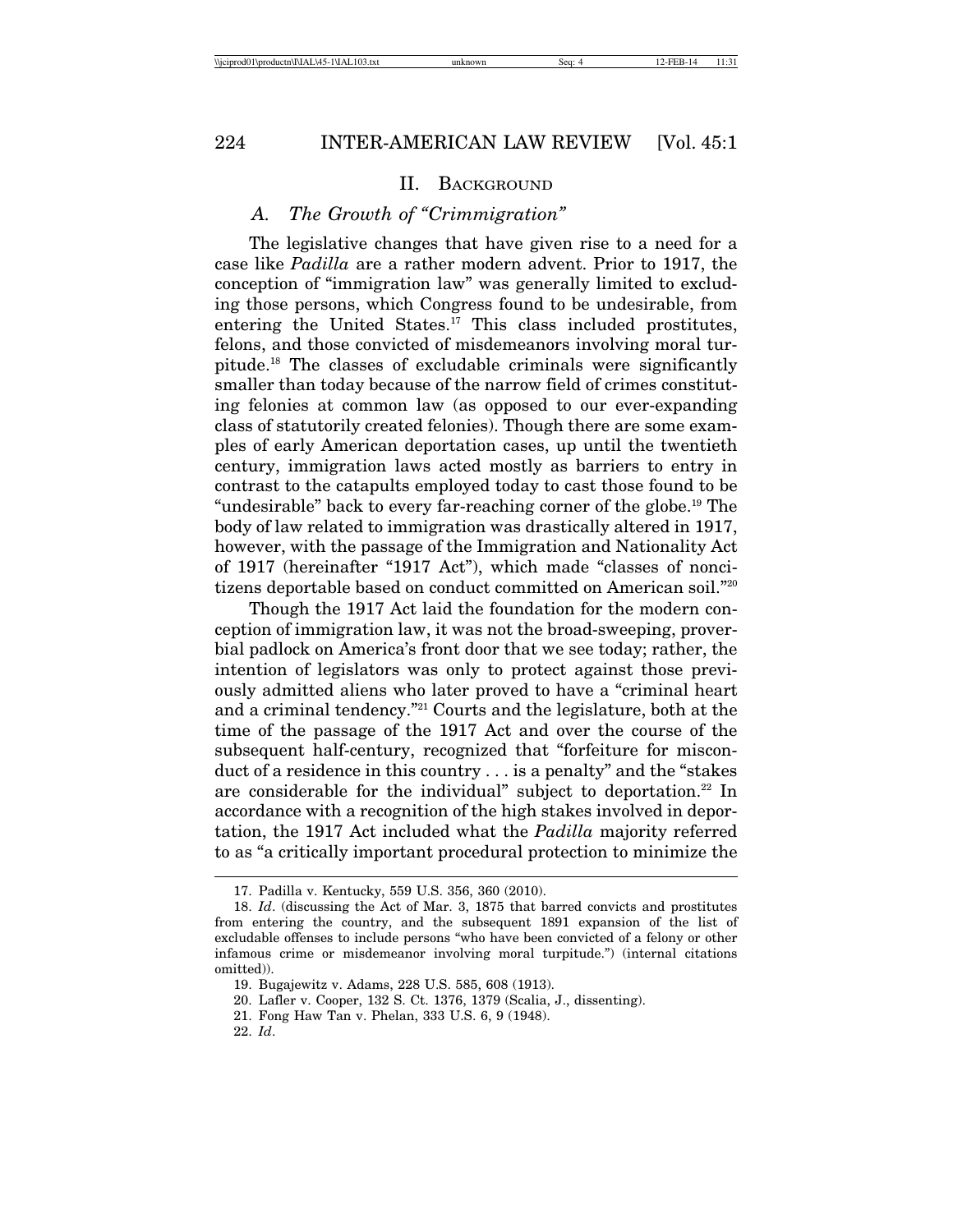risk of unjust deportation": the judicial recommendation against deportation, or JRAD.23 With JRAD, at "the time of sentencing or within 30 days thereafter, the sentencing judge in both state and federal prosecutions had the power to make a recommendation "that such alien shall not be deported."24 When JRAD was exercised to prevent deportation, it was binding upon the executive, as it was "consistently . . . interpreted as giving the sentencing judge conclusive authority to decide whether a particular conviction should be disregarded as a basis for deportation."25 JRAD, along with the discretion vested in the Attorney General to grant deportation relief, provided a safety net that prevented anything akin to "such creature as an automatically deportable offense."26

Since the passage of the 1917 Act, the automatic deportation safety nets have been slowly whittled away by Congressional acts; however, they "all pale in comparison to the 1996 passage of the Illegal Immigration Reform and Immigrant Responsibility Act (IIRIRA)."27 While the IIRIRA was the fat lady singing to signal the end to discretionary relief for many noncitizen criminal litigants, the erosion actually began with the 1952 Immigration and Nationality Act (INA), which limited the reach of JRAD.<sup>28</sup> Almost forty years after the passage of the INA, JRAD met its final and complete demise when "Congress entirely eliminated it."29 Finally, Congress removed much of the Attorney General's discretion by passing the IIRIRA, which "eliminated the 212(c) waiver"30 and "eliminated suspension of deportation."31 In addition to stripping the Attorney General's discretion, the IIRIRA also "dramatically increased the grounds of removal, especially by expanding the definition of an 'aggravated felony.'"32 These congressionally mandated reductions in discretionary relief mean that deportation "is

29. *Id*.

32. *Id*. at 135.

<sup>23.</sup> Padilla v. Kentucky, 559 U.S. 356, 361 (2010).

<sup>24.</sup> *Id*.

<sup>25.</sup> *Id*. at 362 (quoting Janvier v. United States*,* 793 F.2d 449, 452 (2d Cir. 1986)). 26. *Id.*

<sup>27.</sup> Peter L. Markowitz, *Deportation is Different*, 13 U. PA. J. CONST. L. 1299, 1344 (2011).

<sup>28.</sup> *Padilla*, 559 U.S. at 363.

<sup>30.</sup> The 212(c) waiver "allowed immigration judges to provide discretionary relief to permanent residents facing deportation based on criminal convictions." Fatma E. Marouf, *Regrouping America: Immigration Policies and the Reduction of Prejudice*, 15 HARV. LATINO L. REV. 129, 146-7 (2012).

<sup>31.</sup> *Id*. (explaining that the suspension of deportation was a "form of discretionary relief that allowed an alien to remain in the U.S. by showing extreme hardship to herself or to a U.S. citizen or permanent resident spouse, parent or child.").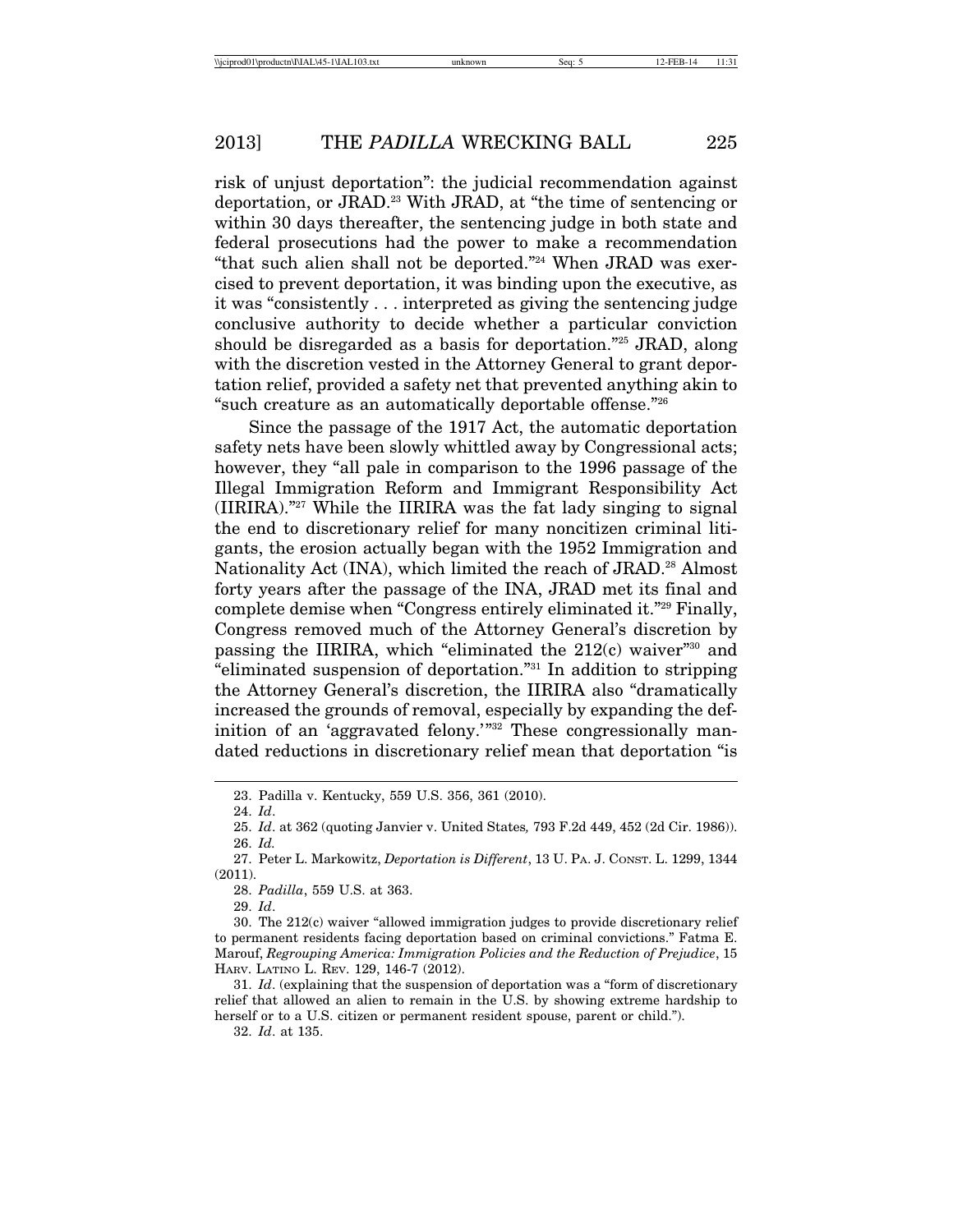now virtually inevitable for a vast number of noncitizens convicted of crimes."33 It is in the context of this new system of "crimmigration" that *Padilla's* immigration issues must be viewed to appreciate why the need for a case like *Padilla* is a relatively modern phenomenon, and a departure from prior case law was necessary.34

# *B. Making Effective Assistance of Counsel Fit the Modern Judiciary*

Beginning with the Supreme Court's ruling in *Gideon v. Wainwright* that "the Sixth Amendment grants an indigent defendant the right to state-appointed counsel in a criminal case,"35 the last fifty years have seen an explosion of doctrinal law aimed at defining exactly what protections the Sixth Amendment provides. While *Gideon* focused not on the quality of the assistance of counsel, but rather on the right to have *any* counsel, most modern arguments arising out of the Sixth Amendment focus on whether the assistance was effective, $36$  and at what stage of proceedings the right applies.37 Two things are clear in Sixth Amendment Doctrine: 1) "The right to counsel is the right to effective assistance of counsel," and 2) the "Sixth Amendment guarantees a defendant the right to have counsel present at all 'critical' stages of the criminal proceedings."38

Less clear is what counsel must do to be considered "effective" and what constitutes a "critical stage."39 As to the latter issue, the *Padilla* court reemphasized its holding in *Hill v. Lockhart* that "the negotiation of a plea bargain is a critical phase of litigation for purposes of the Sixth Amendment right to effective assistance of counsel."40 The issue of "critical stage" was not in debate in *Padilla* as the alleged instance of ineffectiveness arose from the plea negotiation stage.41 Less clear, however, was whether the Sixth Amendment right to the effective assistance of counsel

<sup>33.</sup> *Padilla*, 559 U.S. at 360.

<sup>34.</sup> Markowitz, *supra* note 27, at 1316.

<sup>35.</sup> Turner v. Rogers, 131 S. Ct. 2507, 2516 (2011).

<sup>36.</sup> *See generally* Strickland v. Washington, 466 U.S. 668 (1984).

<sup>37.</sup> *See generally* Montejo v. Louisiana, 556 U.S. 778 (2009); Hill v. Lockhart, 474 U.S. 52 (1985).

<sup>38.</sup> Missouri v. Frye, 132 S. Ct. 1399 (2012) (citing Montejo v. Louisiana*,* 556 U.S. 778, 786 (2009) and Strickland v. Washington*,* 466 U.S. 668, 686 (1984)).

<sup>39.</sup> *See Frye*, 132 S. Ct. 1399; Lafler v. Cooper, 132 S. Ct. 1376 (2012); Padilla v. Kentucky, 559 U.S. 356, 359-60 (2010).

<sup>40.</sup> *Padilla*, 559 U.S. at 373.

<sup>41.</sup> *Id*. at 374.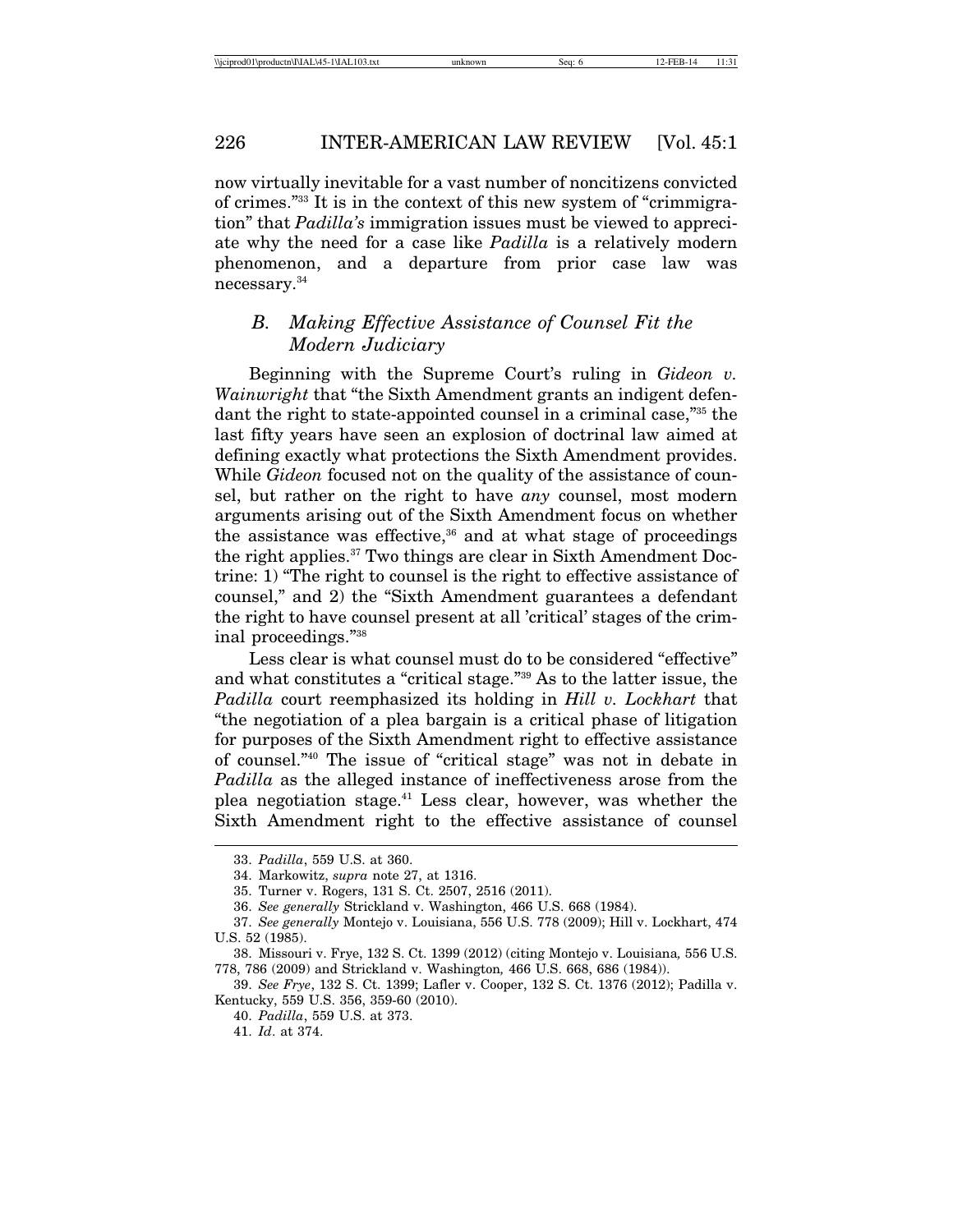existed with regards to the deportation consequences arising from a negotiated plea, because traditionally collateral consequences (which most courts held deportation to be) were "outside the scope of representation required by the Sixth Amendment."42 Rather than reaching the issue of whether deportation was a collateral consequence, however, the court held instead that "advice regarding deportation is not categorically removed from the ambit of the Sixth Amendment right to counsel."43 This allowed the Court to sidestep the direct/collateral distinction, and instead proceed to its analysis of what must be done with regards to warning of deportation consequences in order for counsel's assistance to be deemed effective.<sup>44</sup>

In *Strickland v. Washington* the United States Supreme Court enunciated the two-prong test that courts use today to determine whether a litigant is entitled to relief on a Sixth Amendment effective assistance of counsel theory; the first prong looks at whether the assistance was deficient and, if it was deficient, the second prong looks to whether the defendant was prejudiced by the deficiency.45 Establishing that counsel was ineffective requires a showing "that counsel's representation fell below an objective standard of reasonableness."46 The Supreme Court has "recognized that [p]revailing norms of practice as reflected in American Bar Association standards and the like . . . are guides to determining what is reasonable."47 If the first prong is met, courts proceed to the prejudice prong whereby they must determine if "there is a reasonable probability that, but for counsel's unprofessional errors, the result of the proceeding would have been different."<sup>48</sup> It was under this analysis that the court in *Padilla*, without reaching the prejudice prong, used the first prong to enunciate the rule that, in order to be constitutionally sufficient, "counsel must inform her client whether his plea carries a risk of deportation."49

# *C. A System of Pleas, Not of Trials*

While thoughts of the criminal justice system conjure images

<sup>42.</sup> *Id*. at 365.

<sup>43.</sup> *Id*. at 366.

<sup>44.</sup> *Id*.

<sup>45.</sup> Strickland v. Washington*,* 466 U.S. 668, 686 (1984).

<sup>46.</sup> Hill v. Lockhart, 474 U.S. 52, 57 (1985).

<sup>47.</sup> *Padilla*, 559 U.S. at 367 (internal citations omitted).

<sup>48.</sup> *Strickland,* 466 U.S. at 694.

<sup>49.</sup> *Padilla*, 559 U.S. at 356.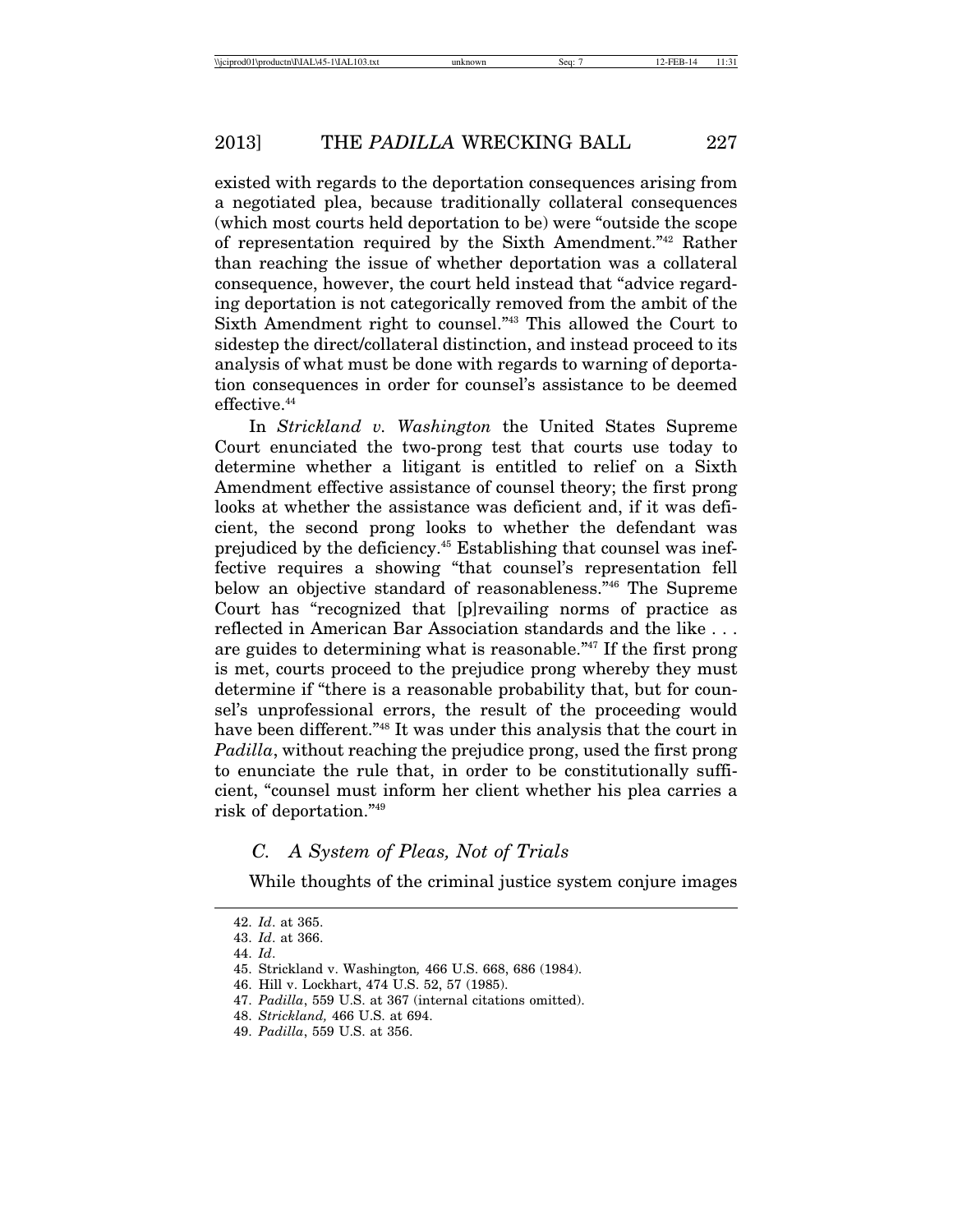of courtroom theatrics and climactic jury trials, in reality such occurrences are the exception as opposed to the rule. Writing for the majority in *Lafler v. Cooper*, Justice Kennedy commented, "criminal justice today is for the most part a system of pleas, not a system of trials."50 Supporting Kennedy's position is the fact that "[n]inety-seven percent of federal convictions and ninety-four percent of state convictions are the result of guilty pleas."51 This shift in the criminal adjudication process is not due to a mere coincidence, but rather is result of legislatively enacted longer sentences that "exist on the books largely for bargaining purposes."52 Given this ideological shift, Kennedy rejected the argument that the "guarantee of a fair trial [is] a backstop that inoculates any errors in the pretrial process."53 Kennedy analogized the modern plea bargain construct to "horse trading between prosecutor and defense counsel," used to determine "who goes to jail and for how long."54 This modern system, as Kennedy noted, "often results in individuals who accept a plea bargain receiving shorter sentences than other individuals who are less morally culpable but take a chance and go to trial."55 This result is justified based on the fact that defendants are able to mitigate the risks of long prison sentences, while prosecutors are able to achieve higher conviction rates than if all defendants proceeded to trial.<sup>56</sup> Consequently, this also means, however, that "the negotiation of a plea bargain, rather than the unfolding of a trial, is almost always the critical point for a defendant."57

With the vast majority of criminal cases being resolved via plea bargain, the judiciary has been left to grapple with the applicability of the Sixth Amendment right to effective assistance of counsel to many proceedings ancillary to the trial itself.58 As Ken-

52. *Id*.

53. *Id*.

54. *Id*.

57. *Frye*, 132 S. Ct. at 1407.

58. *See generally Frye*, 132 S. Ct. 1399; *Lafler*, 132 S. Ct. 1376; Padilla v. Kentucky, 559 U.S. 356 (2010); Hill v. Lockhart, 474 U.S. 52 (1985).

<sup>50.</sup> Lafler v. Cooper, 132 S. Ct. 1376, 1388 (2012).

<sup>51.</sup> Missouri v. Frye, 132 S. Ct. 1399, 1407 (2012).

<sup>55.</sup> *Id*.

<sup>56.</sup> Robert E. Scott & William J. Stuntz, *Plea Bargaining as Contract*, 101 YALE L. J. 1909, 1909 (June 1992) (explaining "the parties to these settlements trade various risks and entitlements: the defendant relinquishes the right to go to trial (along with any chance of acquittal), while the prosecutor gives up the entitlement to seek the highest sentence or pursue the most serious charges possible. . . . On the other hand, everyone who pleads guilty is, by definition, convicted, while a substantial minority of those who go to trial are acquitted.") (footnote omitted).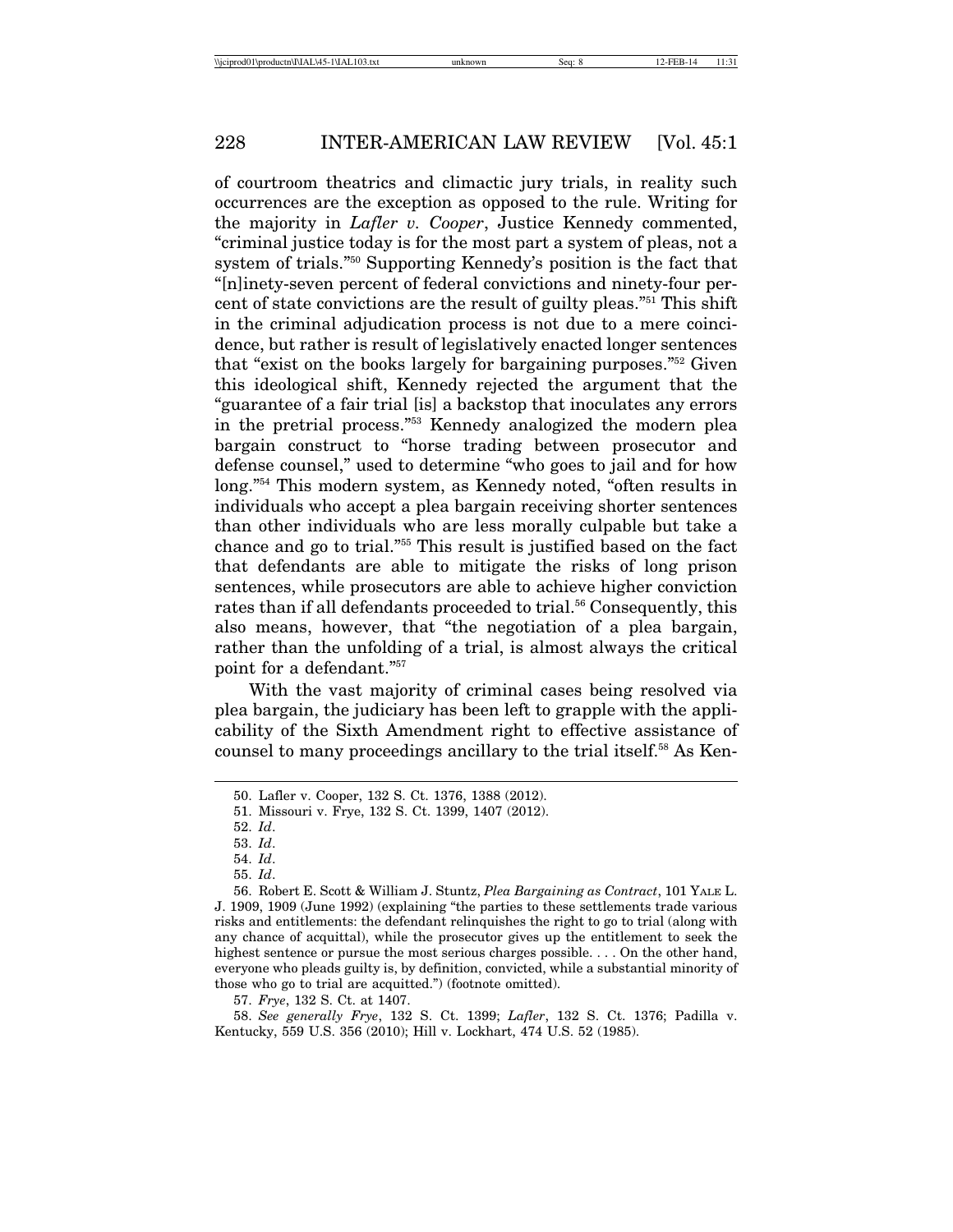nedy pointed out, the plea bargain stage often will be the "only stage when legal aid and advice would help" the accused.<sup>59</sup> This challenge extends not only to cases that result in a plea bargain, but also to cases that proceed to trial because an agreed upon plea agreement could not be reached.<sup>60</sup> Also afoot are concerns regarding the voluntariness of pleas such that, when the court accepts the pleas, the procedures used do not violate the Due Process Clauses of the Fifth and Fourteenth Amendments.<sup>61</sup> As Justice Scalia recognized in his dissent in *Lafler v. Cooper*, the Supreme Court, for the last decade, has been developing "a whole new field of constitutionalized criminal procedure: plea-bargaining law," in its attempt to fit centuries old Constitutional protections into a modern system of mass, plea-based adjudication. $62$  As the Supreme Court has acknowledged, "the right to adequate assistance of counsel cannot be defined or enforced without taking account of the central role plea bargaining plays in securing convictions and determining sentences"; in addition to falling within the immigration context, *Padilla* must also be viewed as a part of this developing body of "plea-bargaining law."63 It is this multidoctrinal aspect of *Padilla* that makes it such a fascinating, yet confounding case.

# *D. The Convergence in Padilla v. Kentucky*

The facts giving rise to *Padilla v. Kentucky* are rather straightforward. Jose Padilla was a native of Honduras who had been a lawful permanent resident in the United States for more than forty years.64 Mr. Padilla was arrested in Kentucky for transporting marijuana in his tractor-trailer<sup>65</sup> and pleaded guilty to the charges, making him automatically deportable under 8 U.S.C.  $§ 1227(a)(2)(B)(i).$ <sup>66</sup> Mr. Padilla sought post-conviction relief with the Kentucky Supreme Court, arguing ineffective assistance of counsel because he "relied on his counsel's erroneous advice when he pleaded guilty to the drug charges that made his deportation

<sup>59.</sup> *Frye*, 132 S. Ct. at 1407.

<sup>60.</sup> *Lafler*, 132 S. Ct. at 1386 (Stevens, J., explaining that "even if the trial itself is free from constitutional flaw, the defendant who goes to trial instead of taking a more favorable plea may be prejudiced from either a conviction on more serious counts or the imposition of a more severe sentence.").

<sup>61.</sup> *Padilla*, 559 U.S. at 391 (Scalia, J. dissenting).

<sup>62.</sup> *Lafler*, 132 S. Ct. at 1391 (Scalia, J. dissenting).

<sup>63.</sup> *Lafler*, 132 S. Ct. at 1388.

<sup>64.</sup> *Padilla*, 559 U.S. at 359.

<sup>65.</sup> *Id*.

<sup>66.</sup> *Id*.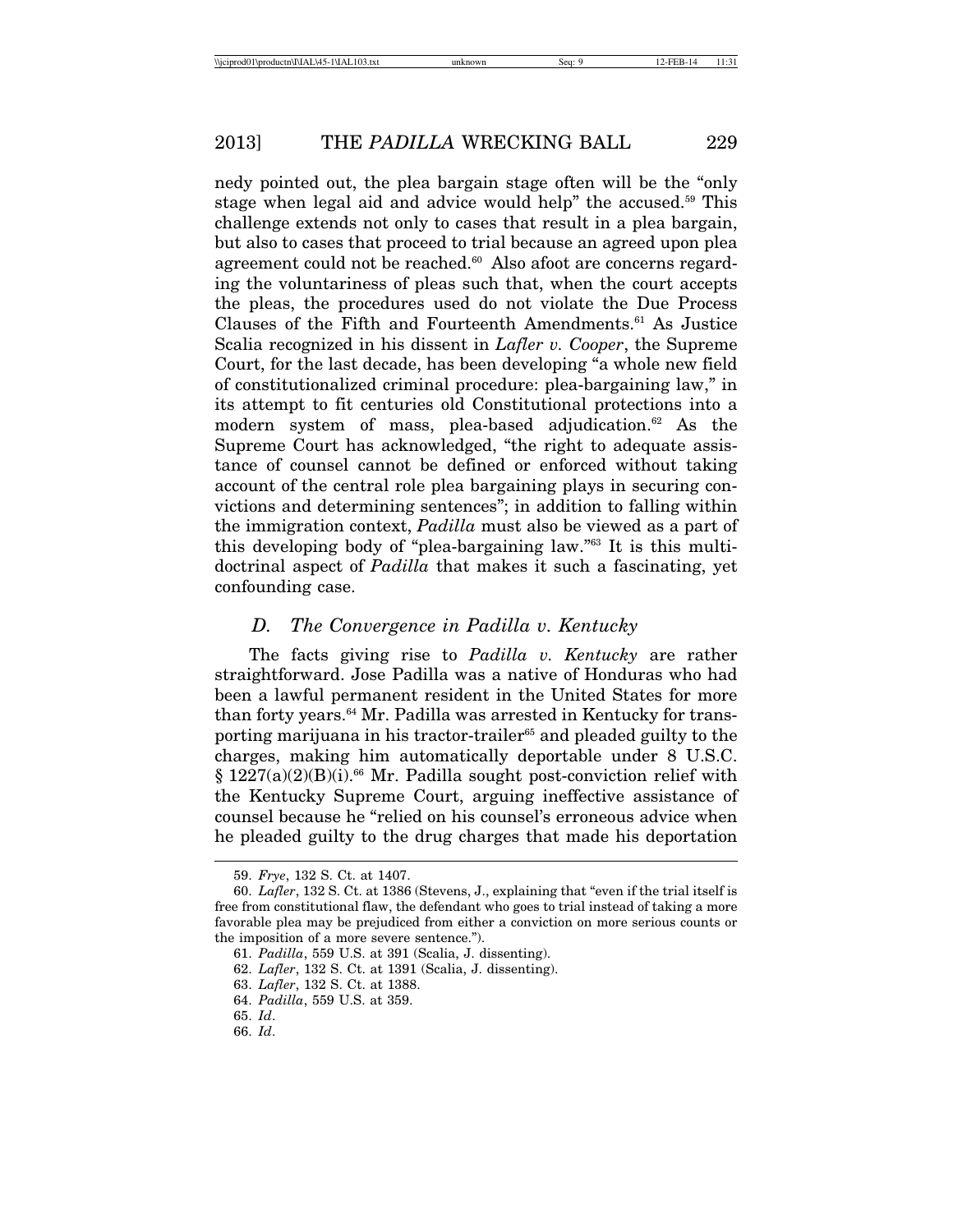virtually mandatory."67 Mr. Padilla alleged that his counsel "not only failed to advise him of this consequence prior to his entering the plea, but also told him that he did not have to worry about immigration status since he had been in the country so long."68

The Kentucky Supreme Court denied Mr. Padilla's post-conviction relief without evidentiary hearing, basing its decision on the premise that "the Sixth Amendment's guarantee of effective assistance of counsel does not protect a criminal defendant from erroneous advice about deportation because it is merely a 'collateral' consequence of his conviction."69 The United States Supreme Court granted certiorari to address the question of whether Mr. Padilla's counsel had an obligation to advise Padilla that his pleading guilty would result in automatic deportation.70 The court agreed "with Padilla that constitutionally competent counsel would have advised him that his conviction for drug distribution made him subject to automatic deportation"; however, the Court did not reach the issue of whether Mr. Padilla had been prejudiced by counsel's ineffectiveness as it had not been passed on by the court below, and instead left this issue for the Kentucky courts to decide on remand. $71$ 

The court's decision was founded on the rationale that deportation arising out of a criminal conviction is ill-suited to be categorized as either a direct or collateral consequence, therefore "advice regarding deportation is not categorically removed from the ambit of the Sixth Amendment right to counsel."72 The Court extended its holding, that "to satisfy this responsibility [of effective assistance] . . . counsel must inform her client whether his plea carries a risk of deportation," to both cases where there is affirmative misadvise and cases where counsel fails to warn of deportation risks.73 While the Court relied on the Sixth Amendment in reaching its decision, the case had implications far beyond the right to effective assistance of counsel.74 *Padilla v. Kentucky* represents the convergence of several bodies of law into one complex decision: Sixth Amendment IAC doctrine,<sup>75</sup> "plea-bargaining law,"<sup>76</sup> immi-

76. Lafler v. Cooper, 132 S. Ct. 1376, 1391 (2012) (Scalia, J. dissenting).

<sup>67.</sup> *Id*. at 359.

<sup>68.</sup> *Id*.

<sup>69.</sup> *Id*. at 359-60.

<sup>70.</sup> *Padilla*, 559 U.S. at 360.

<sup>71.</sup> *Id*.

<sup>72.</sup> *Id*. at 366.

<sup>73.</sup> *Id*. at 370-74. 74. *Id*. at 373.

<sup>75.</sup> *Id*.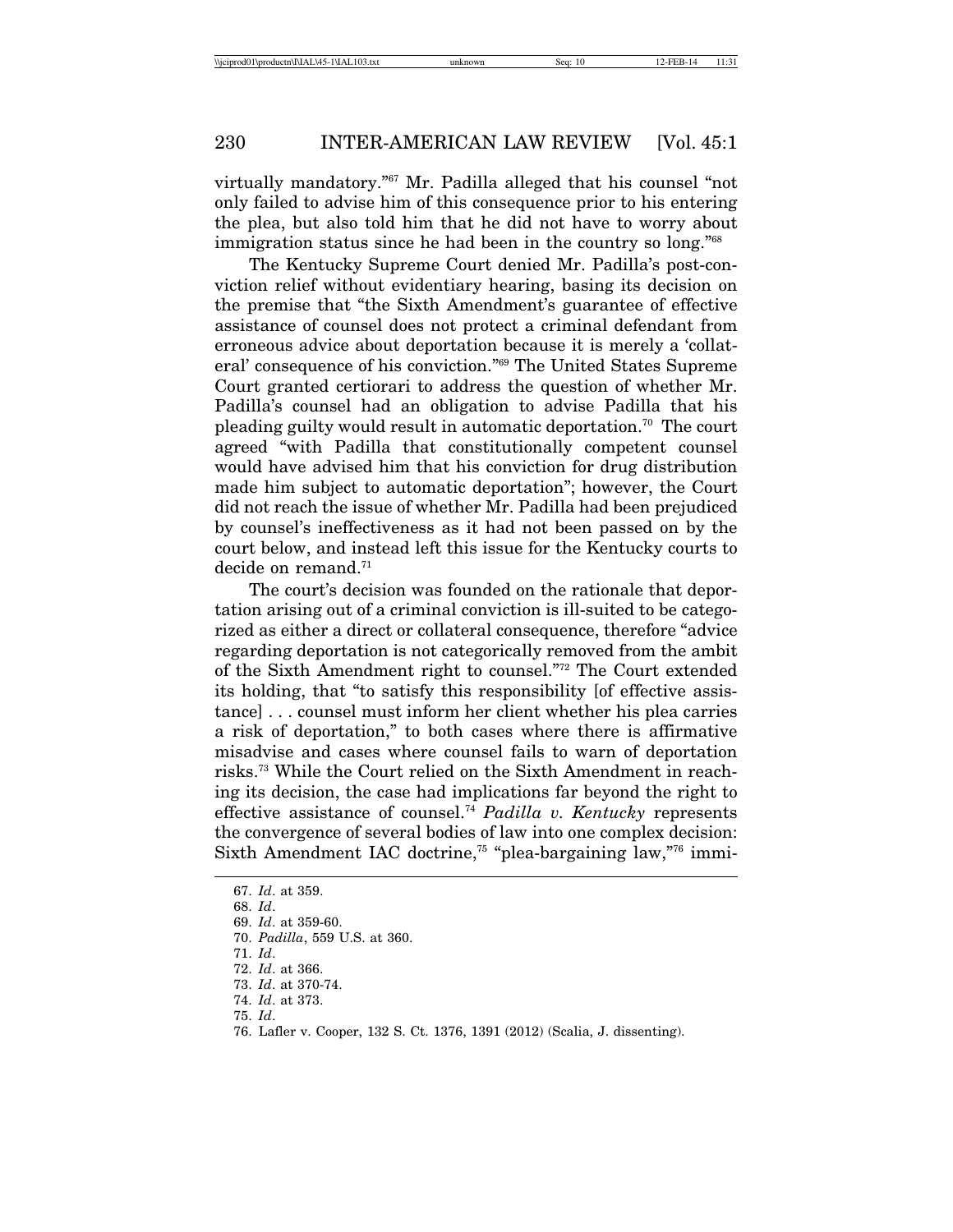gration doctrine,77 and voluntariness doctrine under Due Process Clauses of the Fifth and Fourteenth Amendments.78

#### III. STATEMENT OF THE CASE

# *A. The Majority*

Justice Stevens authored the majority opinion in *Padilla v. Kentucky*, and was joined by Justices Kennedy, Ginsburg, Breyer, and Sotomayor. The decision also included a concurrence by Justice Alito, joined by Chief Justice Roberts, and, as all truly significant Supreme Court decisions should, a dissent penned by Justice Scalia, to which Justice Thomas joined. While there were some points of commonality between the Justices, the methodologies used could not have been more divergent. Despite the conflict amongst the Justices, the Court managed to assemble a five-member majority to enunciate the rule that "Padilla was constitutionally entitled to advice from his lawyer that pleading guilty would make him deportable."79

The majority opinion seemed to recognize the fact that the *Padilla* case implicated much more than a run-of-the-mill *Strickland* case would, acknowledging that the case concerned "Sixth Amendment precedents, the seriousness of deportation as a consequence of a criminal plea, and the concomitant impact of deportation on families living lawfully in this country."80 Because of the multitude of issues wrapped into one case, the Court had to not only address each issue, but also attempt to do so in a way that would not undermine the doctrinal law currently in place in each respective area of the law. Perhaps in an attempt to corral the reach of the Court's Fifth, Sixth, and Fourteenth Amendment holdings in the case, Justice Stevens began the majority opinion with a discourse of "landscape of federal immigration law,"<sup>81</sup> ultimately concluding that "changes to our immigration law have dramatically raised the stakes of a noncitizen's criminal conviction."82

After meticulously detailing the changes in the immigration law over the last half-century, Justice Stevens used these changes to justify the position of the Court that "as a matter of federal law,

<sup>77.</sup> Markowitz, *supra* note 27, at 1334.

<sup>78.</sup> *Padilla*, 559 U.S. at 39 (Scalia, J. dissenting).

<sup>79.</sup> Margaret Colgate Love, *Collateral Consequences After Padilla v. Kentucky: From Punishment to Regulation*, 31 ST. LOUIS U. PUB. L. REV. 87, 101 (2011).

<sup>80.</sup> *Padilla*, 559 U.S. at 374.

<sup>81.</sup> *Id*. at 360.

<sup>82.</sup> *Id*. at 364.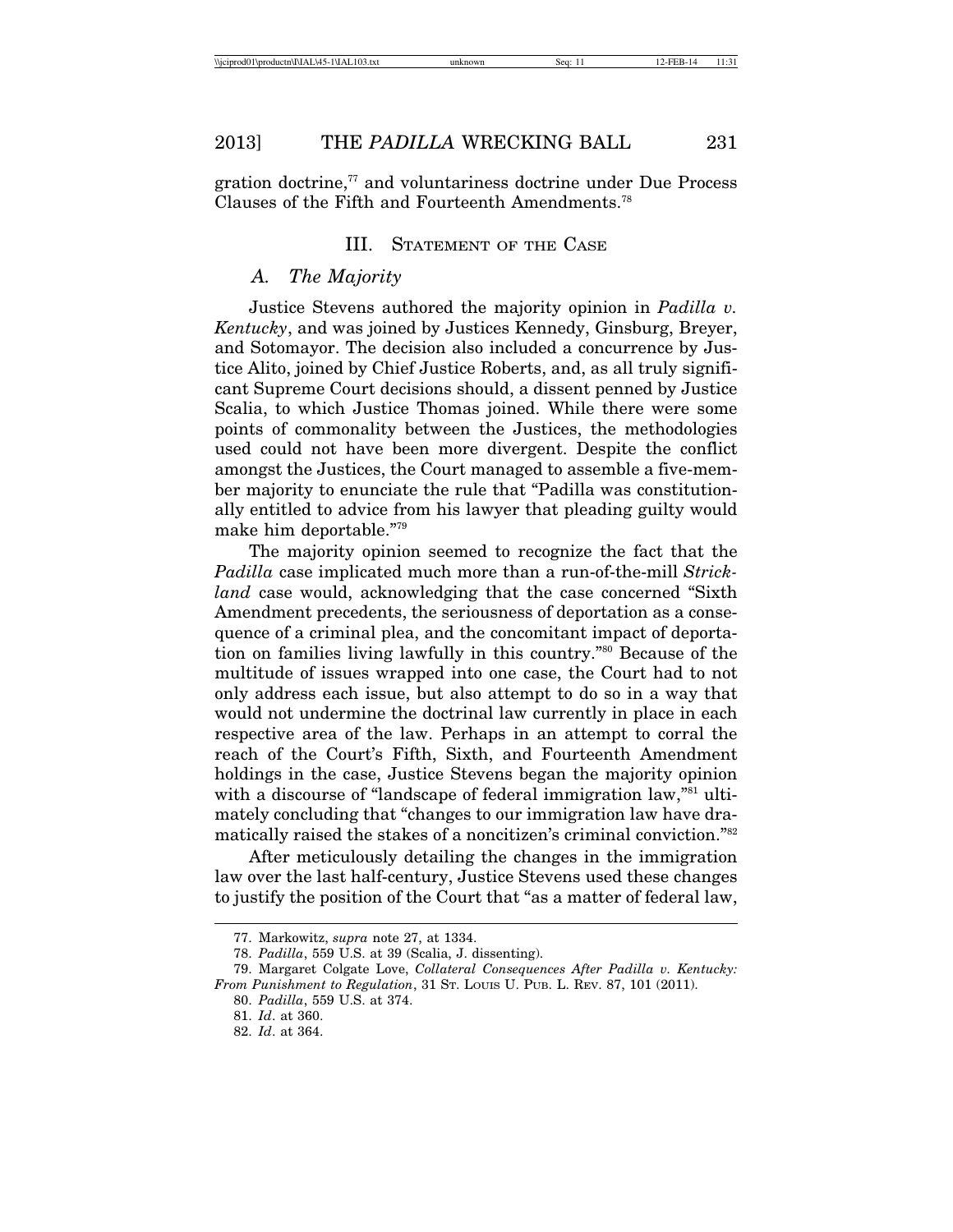deportation is an integral part—indeed, sometimes the most important part—of the penalty that may be imposed on noncitizen defendants who plead guilty to specified crimes."83 The Stevensled majority then turned its attention to the argument that deportation warnings do not qualify for effective assistance of counsel because they are "collateral consequences." The Court concluded that because "deportation is a particularly severe penalty," advice regarding deportation is not categorically removed from the ambit of the Sixth Amendment right to counsel."84 By refusing to analyze the case through a collateral consequences lens, Stevens essentially merged the IAC issues, the deportation issues, and the plea bargain issues into one question that the Court could address:

In providing the effective assistance guaranteed by the Sixth Amendment, does defense counsel never have a duty to investigate and advise a noncitizen client whether the offense to which he is pleading guilty will result in his deportation?85

After consolidating the issues into one that could be addressed simultaneously, the court undertook a prong-one *Strickland* analysis with regards to Mr. Padilla's case.

The Court *Padilla*, using a *Strickland* analysis, focused only on the first prong of the test, which asks, "whether counsel's representation fell below an objective standard of reasonableness."86 In holding that Mr. Padilla's counsel's representation did fall below this objective standard of reasonableness, the Court gave Constitutional teeth to an obligation of competent legal counsel that "professional norms have required for at least the last two decades."87 Even though these professional norms had existed for quite some time, the Court, nonetheless, held in a subsequent opinion that *Padilla* announced a new rule.<sup>88</sup> The Court reasoned that the rule of *Padilla*, that "the failure to advise about a noncriminal consequence could violate the Sixth Amendment[,] would not have been—in fact, was not—'apparent to all reasonable jurists prior to our decision.'"89 The impact of this new rule on accused noncitizens in future proceedings should not be under-

<sup>83.</sup> *Id*.

<sup>84.</sup> *Id*. at 366.

<sup>85.</sup> *See* Brief of Petitioner-Appellant at i, Padilla v. Kentucky, 559 U.S. 356 (2010) (No. 08-651).

<sup>86.</sup> *Padilla*, 559 U.S. at 366.

<sup>87.</sup> Sharpless & Stanton, *supra* note 3.

<sup>88.</sup> Chaidez v. United States, 133 S. Ct. 1103 (2013).

<sup>89.</sup> *Id*. at 1111 (citing Lambrix v. Singletary, 520 U. S. 518 (1997)).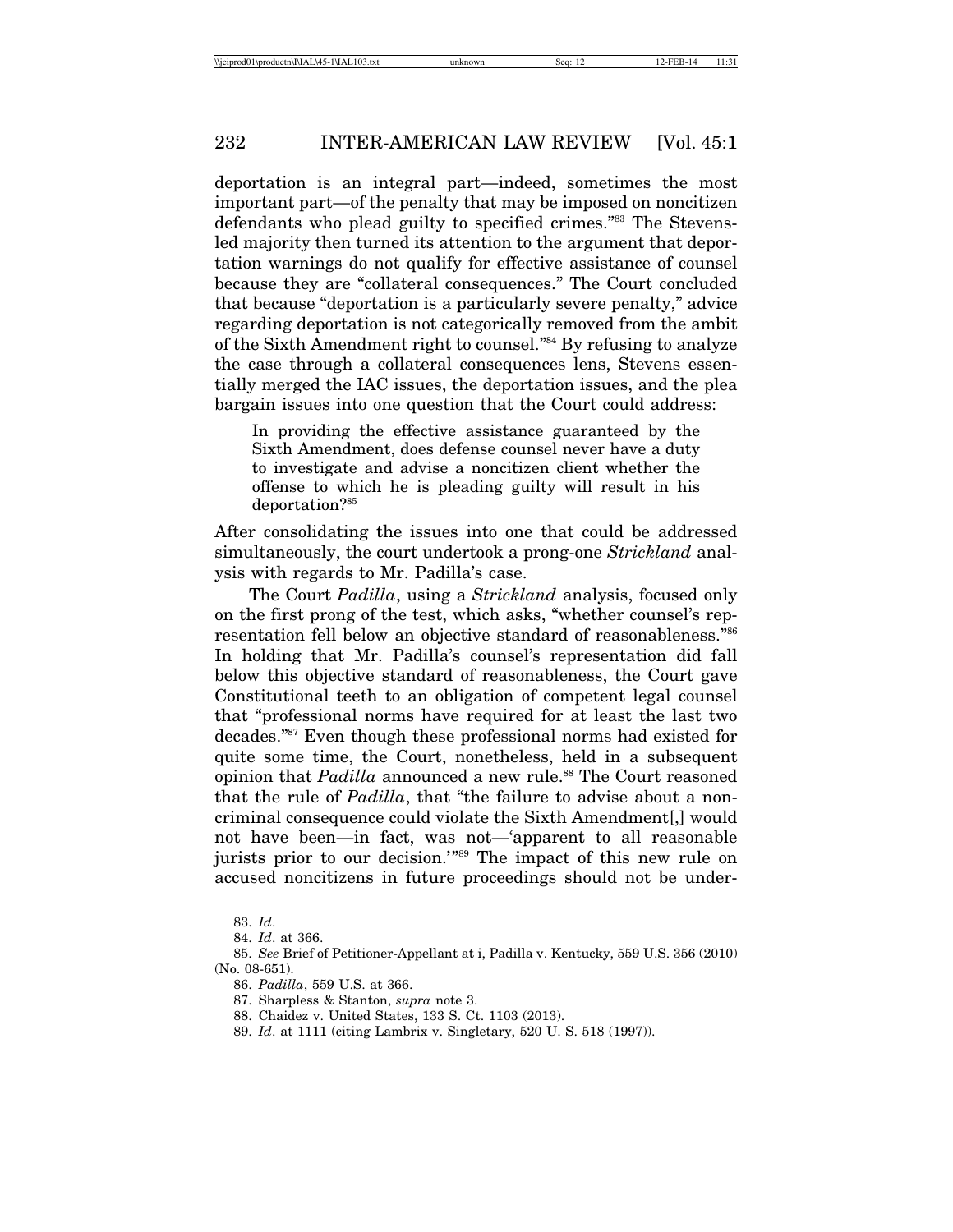stated, as the *Padilla* opinion requires "defense attorneys to counsel their noncitizen clients about the immigration consequences of a plea."90

The Court did not however, address the question presented in the second *Strickland* prong—whether Mr. Padilla could "demonstrate prejudice as a result" of counsel's representation falling below an objective standard of reasonableness, and instead left this issue for the Kentucky Supreme Court to decide on remand.<sup>91</sup> The Court did note that for Mr. Padilla to meet the second prong he would have to show that "a decision to reject the plea bargain would have been rational under the circumstances."<sup>92</sup> Given that the issue before the Court in *Padilla* dealt only with the first prong of *Strickland*, it is unsurprising that the Court did not address the issue of prejudice. While in theory, noncitizen defendants in this post-*Padilla* legal landscape should be advised about the deportation consequences of accepting a plea bargain, *Padilla* itself does little for those individuals who do not receive the Constitutionally mandated level of advisement. Thus, if there is a breakdown in the process and an attorney fails to meet his professional obligation of advising his client about the deportation consequences of entering into a plea agreement, it is going to be extremely difficult, if not impossible, for the aggrieved noncitizen defendant to obtain any relief through post-conviction proceedings.

In answering the question of whether the failure of counsel to advise a noncitizen of the deportation consequences of a plea came within *Strickland's* first prong, the Court left a trail of precedents and ambiguities that have led to the difficulties that this paper's analysis will discuss in greater detail. The rules articulated in *Padilla* include: 1) counsel has a duty "to provide her client with available advice about an issue like deportation and the failure to do so clearly satisfies the first prong of the *Strickland* analysis,"93 2) "[w]hen the law is not succinct and straightforward a criminal defense attorney" must "advise a noncitizen client that pending criminal charges may carry a risk of adverse immigration consequences,  $94"$  3) "when the deportation consequence is truly clear ...

<sup>90.</sup> Sharpless & Stanton, *supra* note 3.

<sup>91.</sup> Padilla, 559 U.S. at 374.

<sup>92.</sup> Padilla v. Kentucky, 559 U.S. 356, 375 (2010) (citing Roe v. Flores-Ortega, 528 U.S. 470, 480, 486 (2000)).

<sup>93.</sup> *Id*. at 371 (quoting Hill v. Lockhart, 474 U.S. 52, 62 (1985)).

<sup>94.</sup> *Id*. at 369.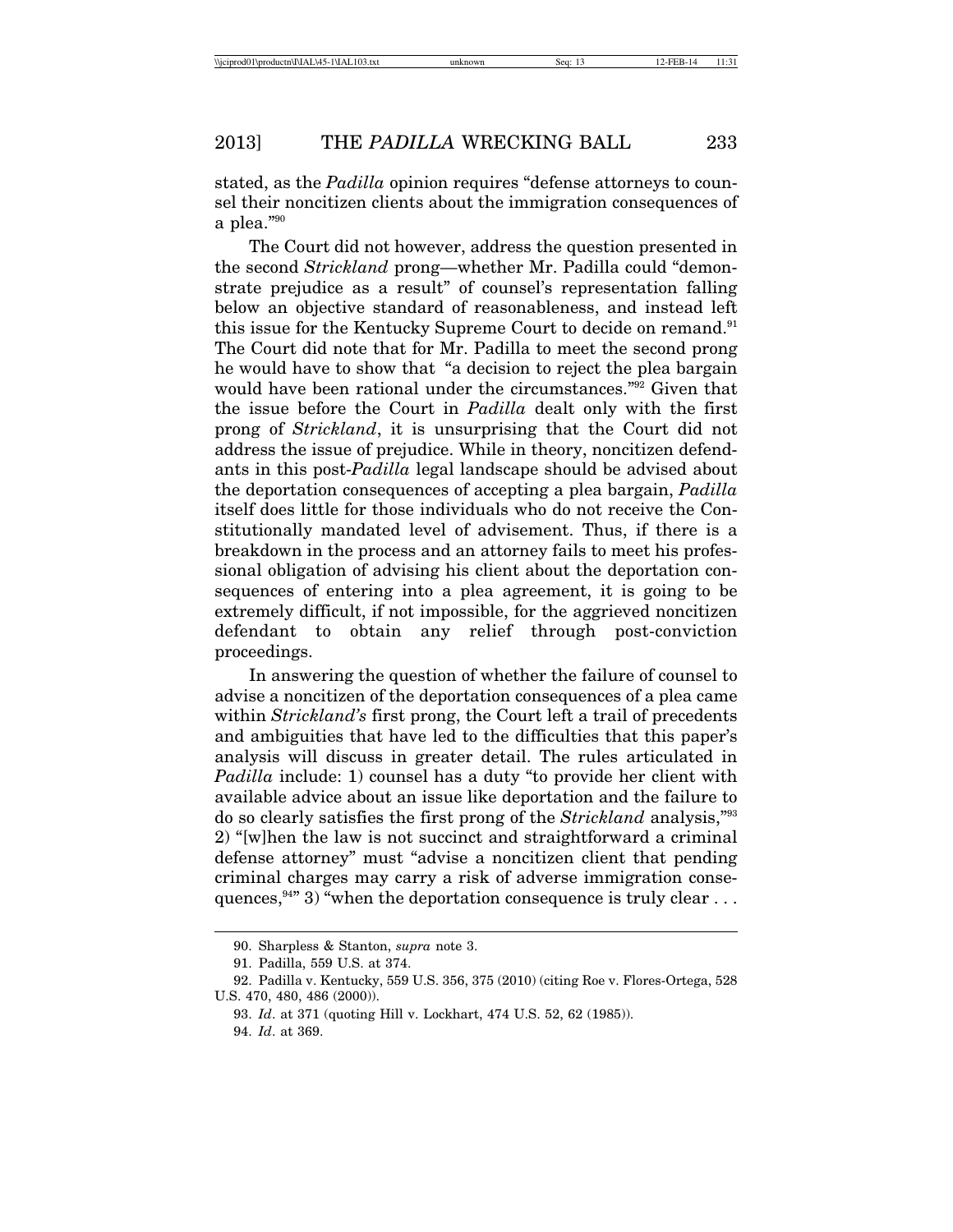the duty to give correct advice is equally clear,  $95"$  and 4) "a distinction between direct and collateral consequences" will not be used "to define the scope of constitutionally reasonable professional assistance required under *Strickland*."96

# *B. Justice Alito's Concurrence*

In his concurrence joined by Chief Justice Roberts, Justice Alito "grudgingly recognized a lawyer's duty to warn the client that a guilty plea 'may have adverse immigration consequences.'"97 Though he adopted the decision of the majority, Justice Alito wrote a separate concurring opinion because he was "worried that this obligation might apply to 'a wide variety of consequences other than conviction and sentencing" about which criminal defense lawyers have little or no expertise."98 The only requirement that the concurrence would have imparted on attorneys is that they must "(1) refrain from unreasonably providing incorrect advice and (2) advise the defendant that a criminal conviction may have adverse immigration consequences and that, if the alien wants advice on this issue, the alien should consult an immigration attorney."99 Justice Alito found the majority's decision to be a "vague, halfway test [that would] lead to much confusion and needless litigation."100

Alito's concern came about because of what he viewed as the majority's abrogation of the unanimous rule of federal courts that counsel "generally need only advise a client about the direct consequences of a criminal conviction."101 Justice Alito viewed the collateral consequence rule as demonstrating what he referred to as "an important truth," that:

Criminal defense attorneys have expertise regarding the conduct of criminal proceedings. They are not expected to possess—and very often do not possess—expertise in other areas of the law, and it is unrealistic to expect them to provide expert advice on matters that lie outside their area of training and experience. $102$ 

Alito argued that there are many consequences that are serious,

<sup>95.</sup> *Id*.

<sup>96.</sup> *Id*. at 365.

<sup>97.</sup> Love, *supra* note 79, at 104. 98. *Id*.

<sup>99.</sup> *Padilla*, 559 U.S. at 375 (Alito, J. concurring).

<sup>100.</sup> *Id*.

<sup>101.</sup> *Id*. at 375-376.

<sup>102.</sup> *Id*. at 376.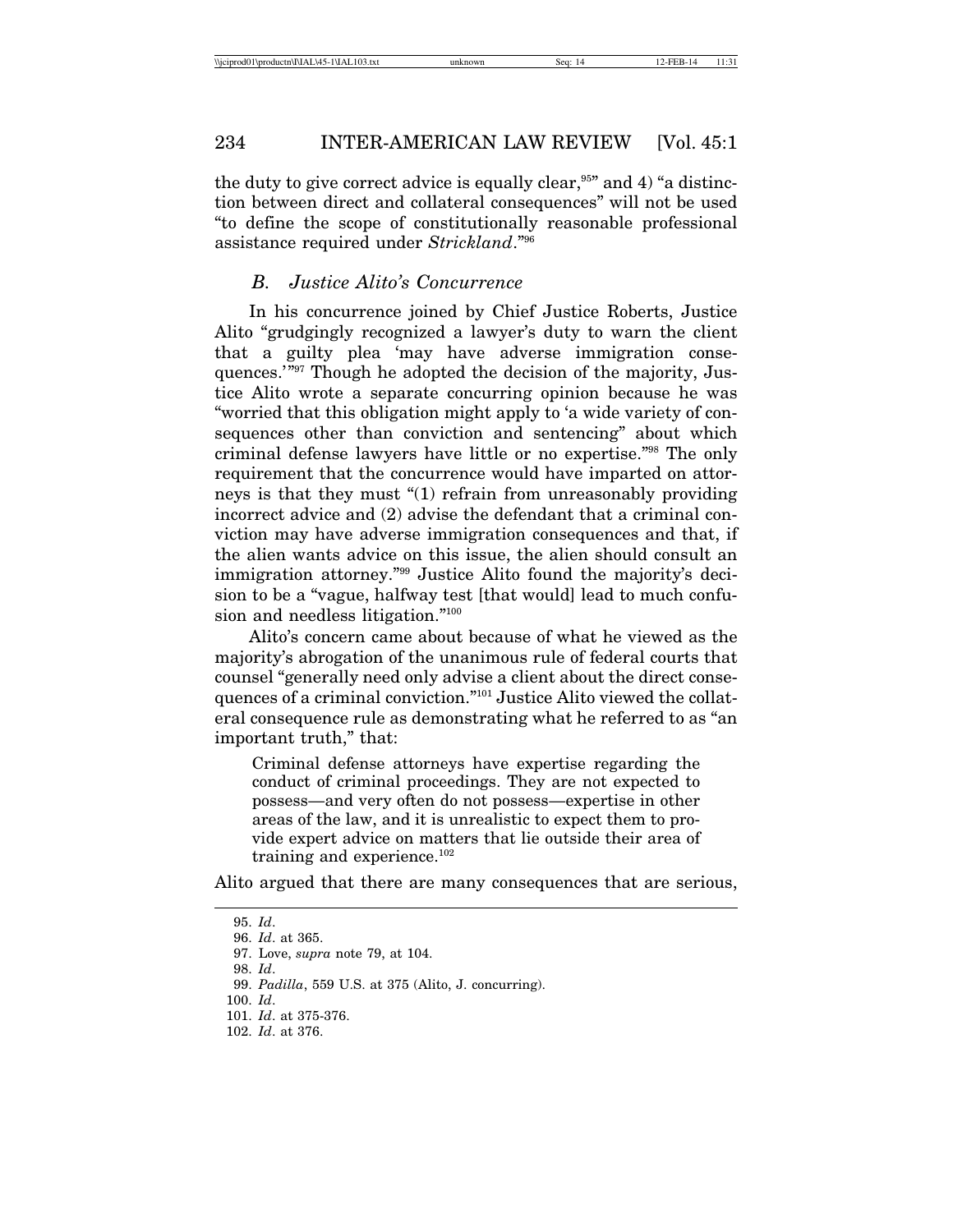but that do not necessarily implicate Sixth Amendment right to counsel.103

An area of agreement between the concurrence and majority is the fact that determining which crimes are or are not deportable offenses is extremely difficult. Justice Alito pointed to the fact that "[d]efense counsel who consults a guidebook on whether a particular crime is an "aggravated felony" will often find that the answer is not "easily ascertained."104 Alito was very concerned, however, about the burden the majority was placing on counsel by finding that, depending on how difficult the immigration consequences were to ascertain, the Sixth Amendment required a warning in an area that is so confusing and convoluted.105 He found four problematic points about the varying requirement rule enunciated by the majority: 1) "it will not always be easy to tell whether a particular statutory provision is succinct, clear, and explicit," 2) "if defense counsel must provide advice regarding only one of the many collateral consequences of a criminal conviction, many defendants are likely to be misled," 3) "the Court's rigid constitutional rule could inadvertently head off more promising ways of addressing the underlying problem—such as statutory or administrative reforms requiring trial judges to inform a defendant on the record that a guilty plea may carry adverse immigration consequences," and 4) the fact that "[t]his Court decided *Strickland* in 1984, but the majority does not cite a single case, from this or any other federal court, holding that criminal defense counsel's failure to provide advice concerning the removal consequences of a criminal conviction violates a defendant's Sixth Amendment right to counsel."106

In Alito's view, the majority opinion represented a dramatic expansion "of the scope of criminal defense counsel's duties under the Sixth Amendment."107 Despite disagreeing with the sheer scope of the majority's holding, Justice Alito did concur with the opinion that the Sixth Amendment was implicated where counsel gives affirmative misadvice, or fails to give advice where he realizes that his client is a noncitizen, and that a conviction may have an impact on his immigration status.108 The concurrence would have tailored a much narrower rule whereby a noncitizen defendant's "Sixth Amendment right to counsel [would be] satisfied if

<sup>103.</sup> *Id*. at 376-77.

<sup>104.</sup> *Id*. at 376.

<sup>105.</sup> *Padilla*, 599 U.S. at 376-77.

<sup>106.</sup> *Id*. at 378.

<sup>107.</sup> *Id*. at 378-79.

<sup>108.</sup> *Id*. at 381-83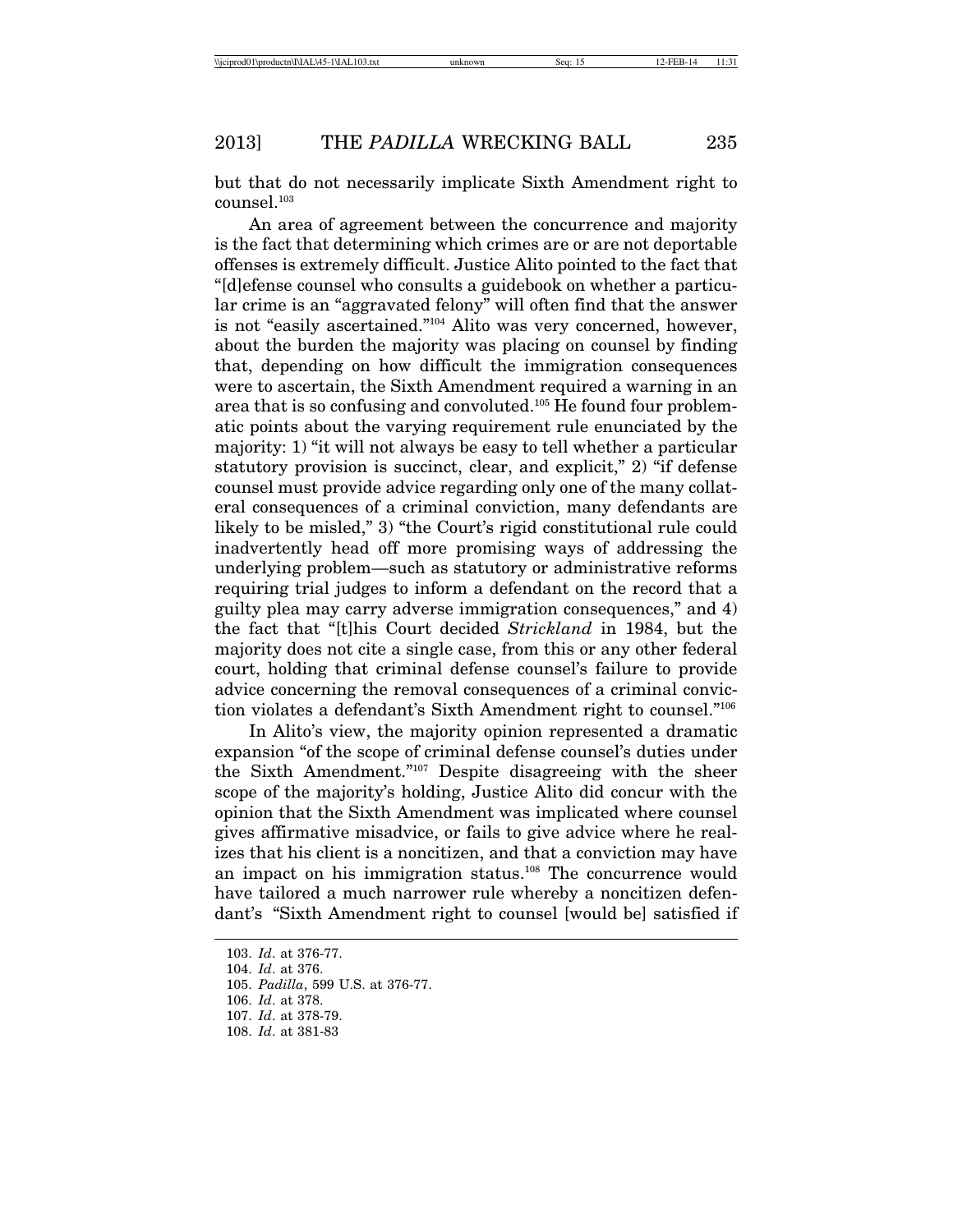defense counsel advises the client that a conviction may have immigration consequences, that immigration law is a specialized field, that the attorney is not an immigration lawyer, and that the client should consult an immigration specialist if the client wants advice on that subject."109

# *C. Scalia's Dissent: Staunch Conservativeness or Practical Reasoning?*

True to his conservative roots, Justice Scalia thought that the judiciary should not interfere in the *Padilla* case, and instead leave it to Congress. Like Alito's concurrence, Justice Scalia's dissent dismissed the majority's description of deportation as "unique," and expressed concern over the ability to limit the holding to ones like the case at issue.110 Where Justices Scalia and Thomas differed from the concurring Justices was in the fact that Scalia and Thomas did not believe that counsel had any constitutional duty to advise noncitizen clients of immigration implications, and rather thought if that duty rested anywhere it was with the courts.111 Justice Scalia found the majority to be reading the Constitution to fit the needs of the case, and likened the majority's constitutional construction to "swinging a sledge where a tack hammer is needed."<sup>112</sup> While the conclusion of Justice Scalia's dissent is out of touch with the realities of the modern criminal justice system that Stevens detailed, his reasons for objecting to the use of the Sixth Amendment as the tool by which the majority crafted the *Padilla* decision are the same reasons that *Padilla* has little effectiveness in the post-conviction context.

Justice Scalia's first sentence after his introductory paragraph is very telling with regards to how he viewed this case. Scalia proffered "[t]he Sixth Amendment guarantees the accused a lawyer 'for his defense' against a 'criminal prosecutio[n]'—not for sound advice about the collateral consequences of conviction."113 This sentence would suggest that Justice Scalia read the majority's opinion the same way that Justice Alito did; Scalia all but acknowledged that he viewed the *Padilla* case as standing for the proposition that ineffective assistance of counsel can be based on collateral consequences. Though the majority sought for

<sup>109.</sup> *Id*. at 387.

<sup>110.</sup> Love, *supra* note 79, at 104.

<sup>111.</sup> *Id*. at 104-105.

<sup>112.</sup> *Padilla*, 559 U.S. at 388 (Scalia, J. dissenting).

<sup>113.</sup> *Id*.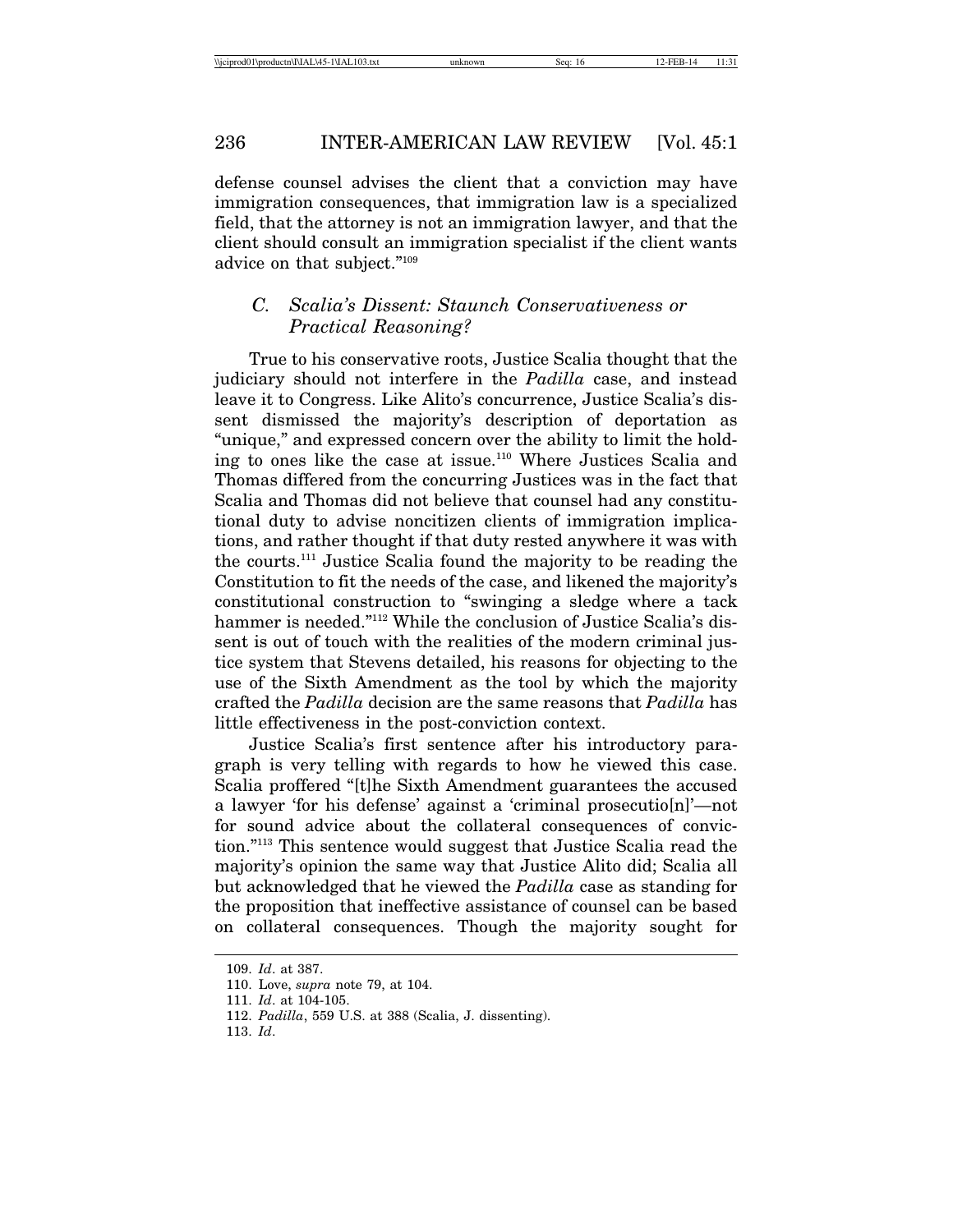*Padilla* to have a limited reach, Scalia envisioned a new post-conviction landscape where defense attorneys would constantly concoct new Sixth Amendment omissions to invalidate pleas.114 After implying that he questioned the validity of *Gideon v. Wainwright* and *Strickland v. Washington*, <sup>115</sup> Scalia argued that the effective assistance of counsel doctrine should not be extended beyond its textual limitations to criminal proceedings as "[t]here is no basis in text or in principle to extend the constitutionally required advice regarding guilty pleas beyond those matters germane to the criminal prosecution at hand."116 While this paper does not address whether retreating from the collateral consequences doctrine would be a beneficial or detrimental shift in IAC jurisprudence, the Court was clearly trying to limit this case's impact on the collateral consequence doctrine, stating only that the "collateral versus direct distinction is ill-suited to evaluating a *Strickland* claim concerning the specific risk of deportation."<sup>117</sup> Scalia, like Justice Alito, did not believe however, that the majority could reach the result that it did without implicating the collateral consequence doctrine. Regardless of the majority's intent, by basing its holding solely on the Sixth Amendment, the majority in *Padilla*, as one commentator noted, arguably "ripped the foundations" from the collateral/direct consequence distinction and "effectively undermined any future application of the 'collateral/ direct' consequences distinction in the Sixth Amendment context."<sup>118</sup>

Before concluding his dissent, Justice Scalia alluded to the fact that a concern about voluntariness "properly relates to the Due Process Clauses of the Fifth and Fourteenth Amendments, not to the Sixth Amendment."119 While correct, Scalia's admission

<sup>114.</sup> *Id*. at 391 (Scalia proffered that the *Padilla* decision would lead to "years of elaboration upon these new issues in the lower courts, prompted by the defense bar's devising of ever-expanding categories of plea-invalidating misadvise and failures to warn.").

<sup>115.</sup> *Id*. at 389 ("even assuming the validity of these holdings. . .").

<sup>116.</sup> *Id*. at 390.

<sup>117.</sup> *Padilla*, 559 U.S. at 366 (the Court noted further that "the collateralconsequences rule expresses an important truth: Criminal defense attorneys have expertise regarding the conduct of criminal proceedings. They are not expected to possess—and very often do not possess—expertise in other areas of the law, and it is unrealistic to expect them to provide expert advice on matters that lie outside their area of training and experience.").

<sup>118.</sup> McGregor Smyth, *From "Collateral" to "Integral": The Seismic Evolution of Padilla v. Kentucky and Its Impact on Penalties Beyond Deportation*, 54 HOW. L. J. 795, 798 (2011).

<sup>119.</sup> *Padilla*, 559 U.S. 392 (Scalia, J. dissenting).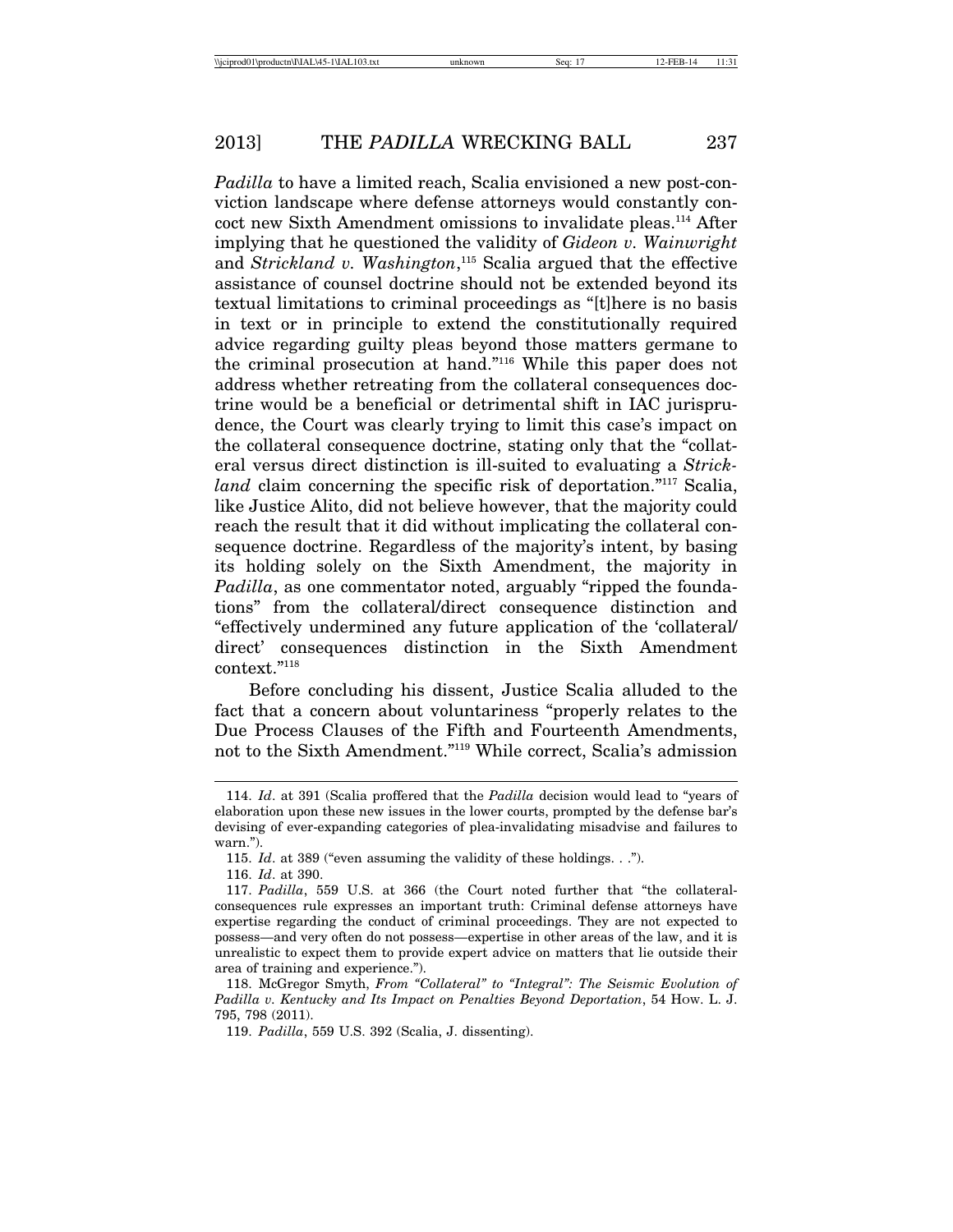was odd in the sense that Mr. Padilla did not raise a voluntariness argument, and neither the majority nor the concurrence did more than mention voluntariness in passing. Scalia seemed to try to qualify that comment in a footnote by indicating that he "did not mean to suggest that the Due Process Clause would surely provide relief."120 But even his footnote leaves one to wonder whether this statement provides evidence of something greater than a mere dismissal of the concurring opinion by Justice Alito. Adding to the level of curiosity created by Scalia's mention of Fifth and Fourteenth Amendment Due Process was the final sentence in the footnote, which read "[w]hatever the outcome, however, the effect of misadvice regarding such consequences upon the validity of a guilty plea should be analyzed under the Due Process Clause."121 While Scalia's opinion in dissent aligned with his reputation as being one of the "most politically conservative Justices on the United States Supreme Court,"122 and one "hostile to the rights of criminal defendants,"123 his opinion may also have cracked the door to a different methodology that could be used to address the post-conviction issues left unresolved in the wake of *Padilla v. Kentucky.*

# IV. ANALYSIS

# *A. Padilla's Flaws: What Hindsight Has Shown Us About the True Impact of the Decision in the Post-Conviction Context*

# 1. Florida: A Post-Padilla Post-Conviction Case Study

While both state and federal jurisdictions around the country have varied in their treatment of cases implicating *Padilla* issues in the post-conviction context, Florida illustrates almost perfectly the difficulties facing noncitizen defendants seeking post-conviction relief based upon the *Padilla* decision. Up until November of  $2012$ ,<sup>124</sup> depending on the Florida district that a noncitizen defendant found himself in, his *Padilla* protections would vary dramatically. Just as Mr. Padilla had to prove prejudice once his case was remanded to Kentucky, Florida litigants must prove prejudice as

<sup>120.</sup> *Id*. at 391 n.1.

<sup>121.</sup> *Id*.

<sup>122.</sup> Joanmarie Ilaria Davoli, *Justice Scalia For The Defense?*, 40 U. BALT. L. REV. 687 (2011).

<sup>123.</sup> *Id*.

<sup>124.</sup> *See* Hernandez v. State, 37 Fla. L. Weekly S 730, 2012 FLA. LEXIS 2416 (Fla. Nov. 21, 2012).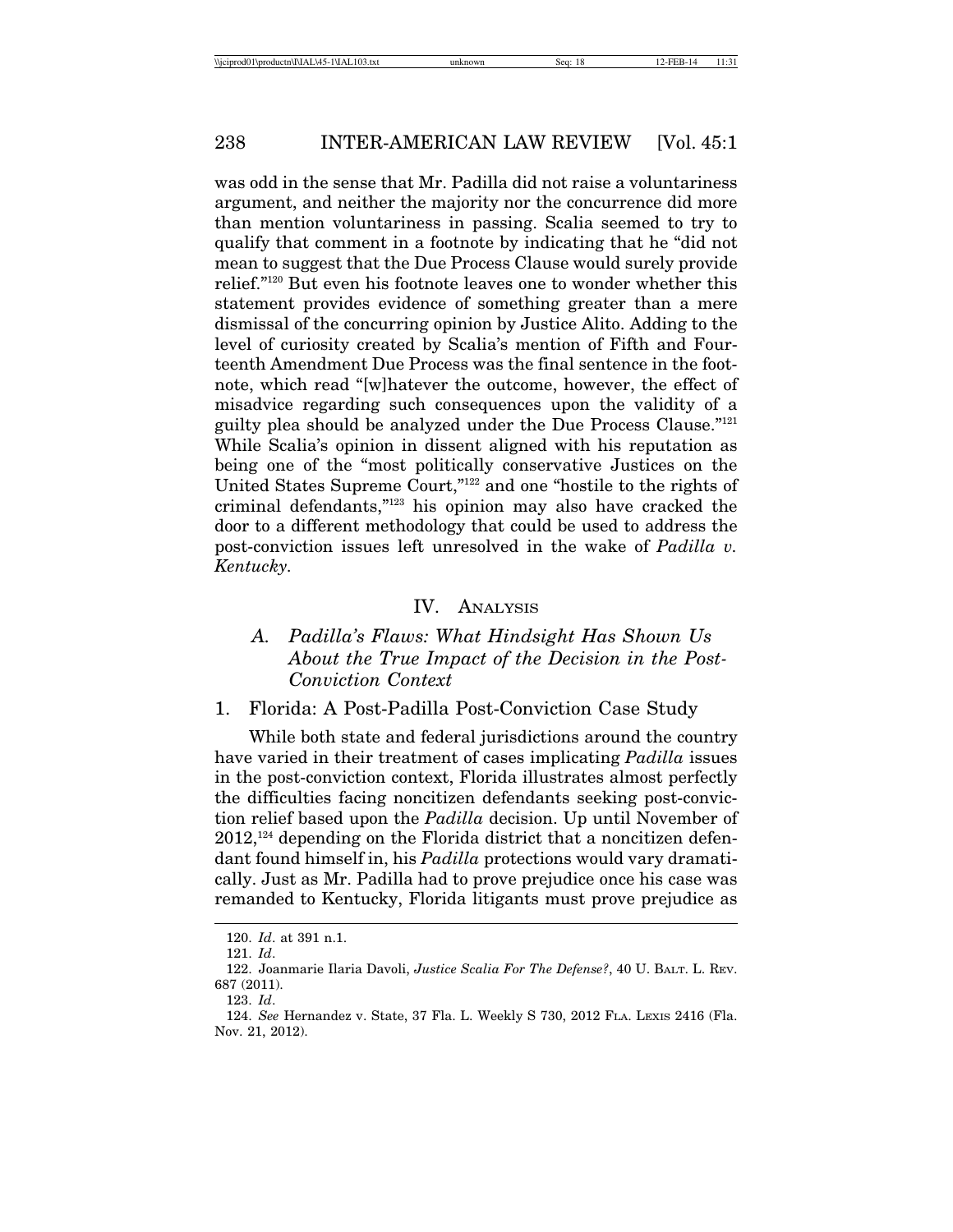well; however, in many Florida districts a litigant was *per se* not prejudiced when he entered, and the court accepted, his plea.125 The following discussion of the Florida courts' struggles to uniformly apply the Supreme Court's mandate in *Padilla v. Kentucky* is intended to illustrate just how problematic of a decision it really is when it comes to individuals seeking post-conviction relief.

Despite the United States Supreme Court's recognition of the magnitude of the impacts that deportation can have on a litigant, multiple Florida districts, up until recently,<sup>126</sup> had been able to virtually neutralize *Padilla's* impact in the post-conviction context. In concluding that Mr. Padilla did not receive his constitutionally protected right to the effective assistance of counsel, Justice Stevens stated that "[t]he severity of deportation—the 'equivalent of banishment or exile,'—only underscores how critical it is for counsel to inform her noncitizen client that he faces a risk of deportation."127 While this language suggests that the *Padilla* majority's objective was to ensure that all noncitizen defendants be made aware of the risk of deportation prior to pleading, the fact that the *Strickland/Hill* two-part test is the measure by which ineffective assistance is determined has made obtaining relief under *Padilla*, where a noncitizens defendant was not advised of the deportation consequences prior to accepting a plea bargain, virtually impossible. Case-in-point is the now-reversed Florida Fourth District Court of Appeal case, which held that the prejudice-prong of the *Strickland* test could never be met under a *Padilla* rationale as long as the litigant was given a generic warning by the court because "the court's Rule  $3.172(c)(8)$  deportation warning in the plea colloquy cures any prejudice arising from counsel's alleged misadvice."128 Thus, prior to *Flores v. State* being overruled by the Florida Supreme Court, a noncitizen defendant in the Florida Fourth District could NEVER succeed on a *Padilla* post-conviction claim, as long the court gave the deportation warning found in Rule  $3.172(c)(8).^{129}$ 

It was at the time of the *Flores* decision, and still is, the stan-

<sup>125.</sup> *See* Flores v. State, 57 So. 3d 218 (Fla. Dist. Ct. App. 2010).

<sup>126.</sup> *See generally Hernandez*, 37 Fla. L. Weekly S 730, 2012 FLA. LEXIS 2416.

<sup>127.</sup> Padilla v. Kentucky, 559 U.S. 356, 373-74, 1486 (2010) (citations omitted).

<sup>128.</sup> *See generally Flores*, 57 So. 3d at 218 (Reversed by *Hernandez*, 37 Fla. L. Weekly S 730, 2012 FLA. LEXIS 2416).

<sup>129.</sup> FLA. R. CRIM. P.  $3.172(c)(8)$  instructs that the trial court must warn the defendant "that if he or she pleads guilty or nolo contendere, if he or she is not a United States citizen, the plea may subject him or her to deportation pursuant to the laws and regulations governing the United States Immigration and Naturalization Service. It shall not be necessary for the trial judge to inquire as to whether the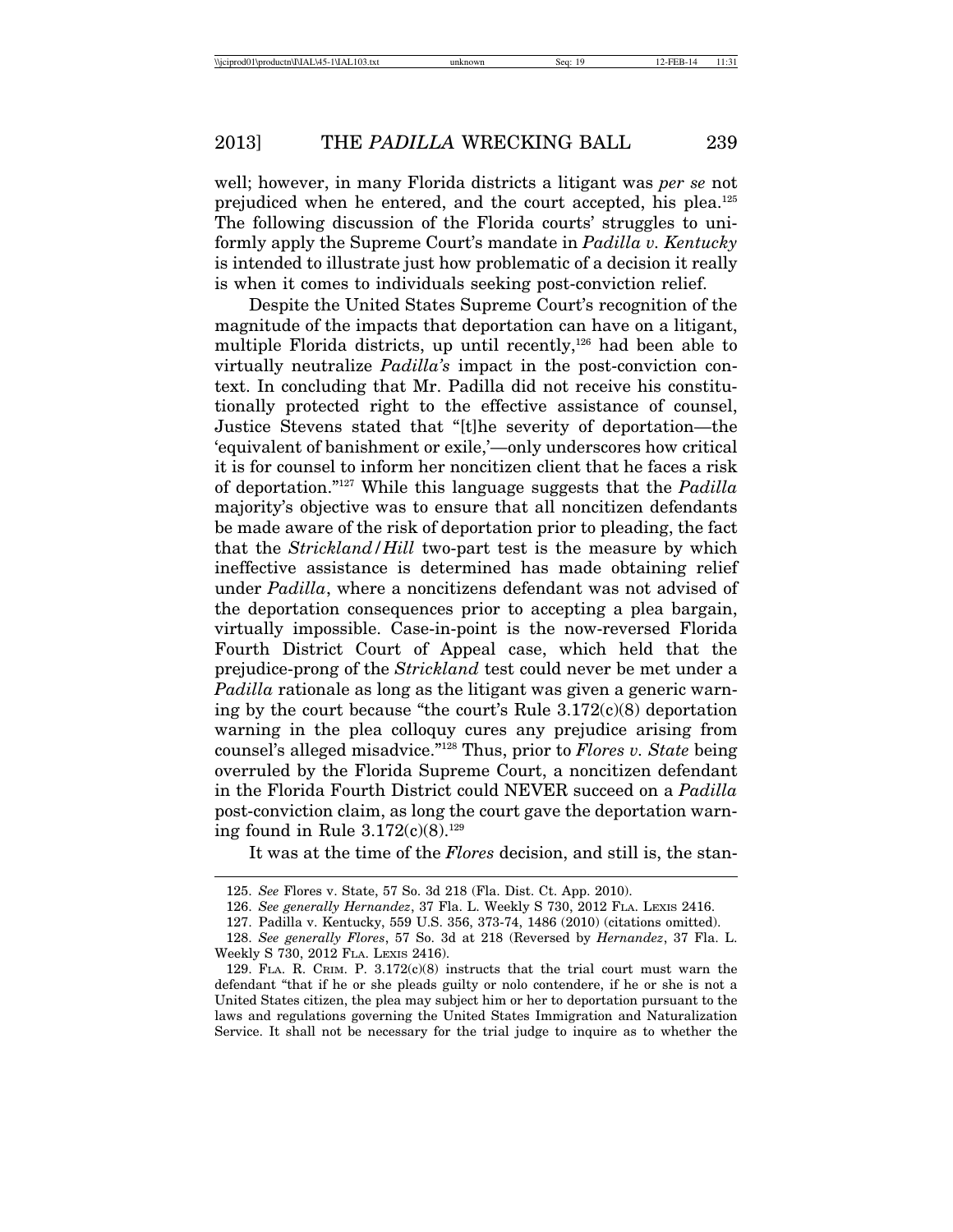dard procedure in all Florida plea colloquies for the court to give the deportation warning, whether it is of any relevance or not, in order to insulate the pleas from post-sentencing attack via Rule 3.850 motion.130 Thus, the Florida Fourth District Court of Appeal was able to render meaningless the holding in *Padilla v. Kentucky* for those noncitizen defendants that had already entered into plea agreements and been sentenced. For individuals seeking post-conviction relief, *Padilla* was reduced from a landmark IAC case to a mere glimmer of hope for relief on the off chance that the trial court judge failed to hurriedly read a standardized warning that the defendant "may" be subject to deportation. Then, even if the judge failed to give the deportation warning, these noncitizens would still have had to show, based on the *Padilla* opinion itself, that "a decision to reject the plea bargain would have been rational under the circumstances."131 The Florida Fourth District Court of Appeal was not alone in its treatment of prejudice-prong *Padilla* inquiries, and in fact, many other state and federal courts that have considered issues similar to those in *Flores* have "considered the plea colloquy to be significant, if not controlling, evidence weighing against a finding of prejudice."<sup>132</sup>

Illustrating the lack of a coherent prejudice-prong framework in the post-*Padilla* legal landscape, and in contrast to the Fourth District's approach to the prejudice prong under a *Strickland/ Padilla* analysis, the Florida Third District held that a plea colloquy warning does not cure all prejudice. The court reasoned "*Padilla* does not turn on the fact that the Kentucky trial court and plea colloquy failed to include a 'may subject you to deportation' type of warning."133 In *Hernandez v. State*, the Third District

defendant is a United States citizen, as this admonition shall be given to all defendants in all cases."

<sup>130.</sup> FLA. R. CRIM. P. 3.850 states that the "following grounds may be claims for relief from judgment or release from custody by a person who has been tried and found guilty or has entered a plea of guilty or nolo contendere before a court established by the laws of Florida: (1) The judgment was entered or sentence was imposed in violation of the Constitution or laws of the United States or the State of Florida. (2) The court did not have jurisdiction to enter the judgment. (3) The court did not have jurisdiction to impose the sentence. (4) The sentence exceeded the maximum authorized by law. (5) The plea was involuntary. (6) The judgment or sentence is otherwise subject to collateral attack."

<sup>131.</sup> *Padilla*, 559 U.S. at 372 (citing Roe v. Flores-Ortega, 528 U.S. 470, 480, 486  $(2000)$ ).

<sup>132.</sup> Danielle M. Lang, *Padilla v. Kentucky: The Effect of Plea Colloquy Warnings on Defendants' Ability To Bring Successful Padilla Claims*, 121 YALE L. J. 944, 975 (2012).

<sup>133.</sup> Hernandez v. State, 61 So. 3d 1144, 1151 (Fla. Dist. Ct. App. 2011).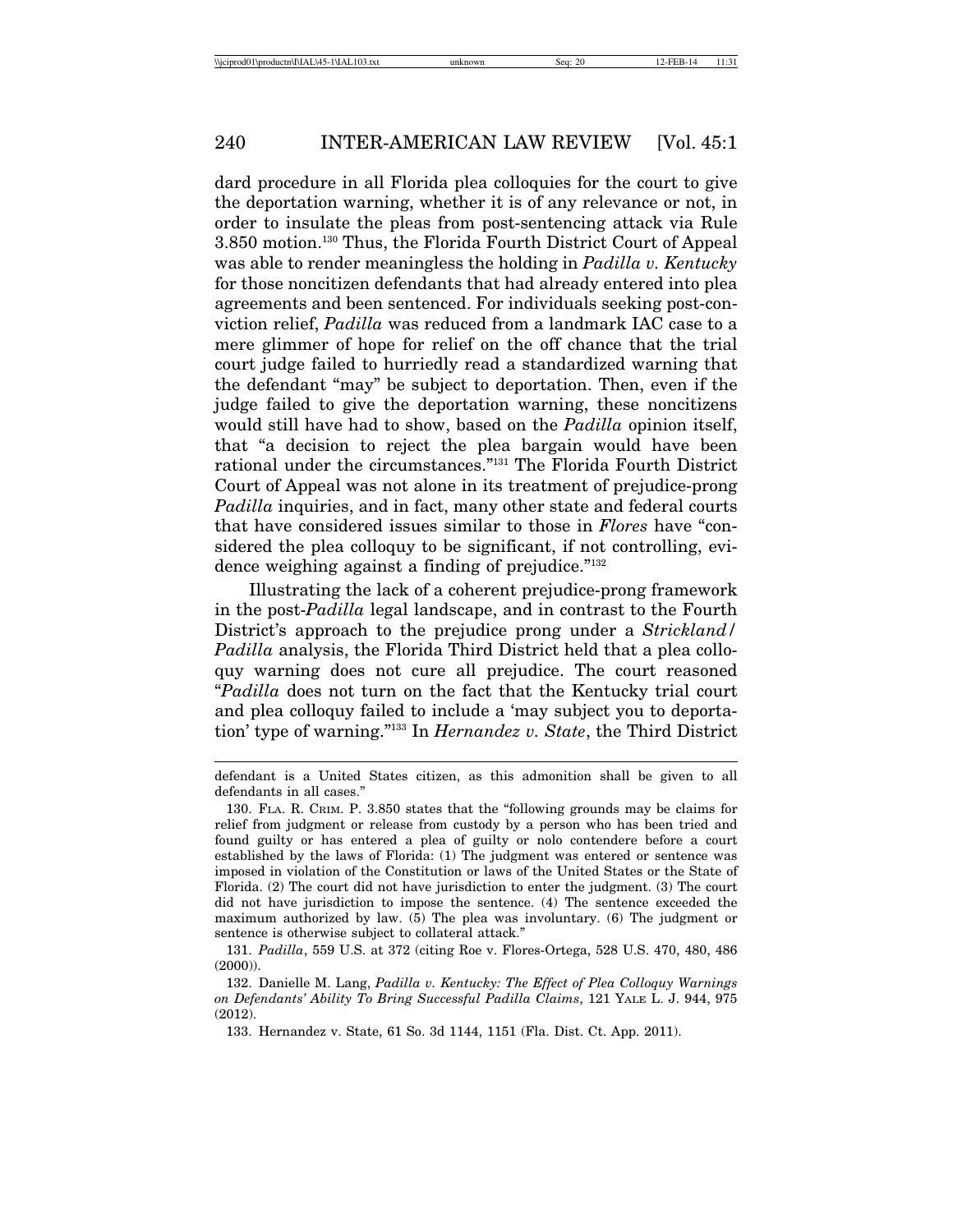departed from its sister court in the Fourth District because of the "significant change in this body of law, and in criminal practice" caused by the *Padilla* decision.<sup>134</sup> The effect of the divergent interpretations of *Padilla* by the Florida Third and Fourth Districts meant that a defendant in the Fourth District could have been affirmatively misadvised about the deportation consequences of a plea, yet unable to obtain any relief provided that the standard plea colloquy warning was given; however, the same defendant would have been able to have his plea vacated in the Third District, provided that he could show that "a decision to reject the plea bargain would have been rational under the circumstances."135

In November of 2012, the Florida Supreme Court settled the conflict between the Third and Fourth Districts' interpretations when it issued, by per curium opinion, its ruling in *Hernandez v. State*. 136 Answering the questions certified to be of great public importance, the court adopted the Third District's view of the issue, holding first, "the trial court's warning to a defendant that 'the plea may subject him or her to deportation,' as required by Florida Rule of Criminal Procedure 3.172(c)(8), does not preclude a finding of ineffective assistance of counsel," and second, "the United States Supreme Court's holding in *Padilla* does not apply retroactively."137 The court reasoned that while "the colloquy required by rule  $3.172(c)(8)$  may refute a defendant's post-conviction claim that he had no knowledge that a plea could have possible immigration consequences . . . it cannot by itself refute a claim that he was unaware of presumptively mandatory consequences."138 In upholding the Third District's interpretation, the Florida Supreme Court ensured that a generic, equivocal warning would not be allowed circumvent *Padilla's* purpose, which was to "ensure 'accurate legal advice for noncitizens accused of crimes,' and to bring 'informed consideration of possible deportation into the plea-bargaining process.'"139

In resolving the Florida circuit split, the Florida Supreme Court's basis for doing so was the equivocality of the warning contained in Rule  $3.172(c)(8)$ . The Florida Supreme Court, as have

<sup>134.</sup> *Id*.

<sup>135.</sup> *Padilla*, 559 U.S. at 372 (citing *Roe* v. *Flores-Ortega*, 528 U.S. 470, 480, 486 (2000)).

<sup>136.</sup> *Hernandez*, 37 Fla. L. Weekly S 730, 2012 FLA. LEXIS 2416 (Nov. 21, 2012).

<sup>137.</sup> *Id*. at 2.

<sup>138.</sup> *Id*. at 10-11.

<sup>139.</sup> *Id*. at 12.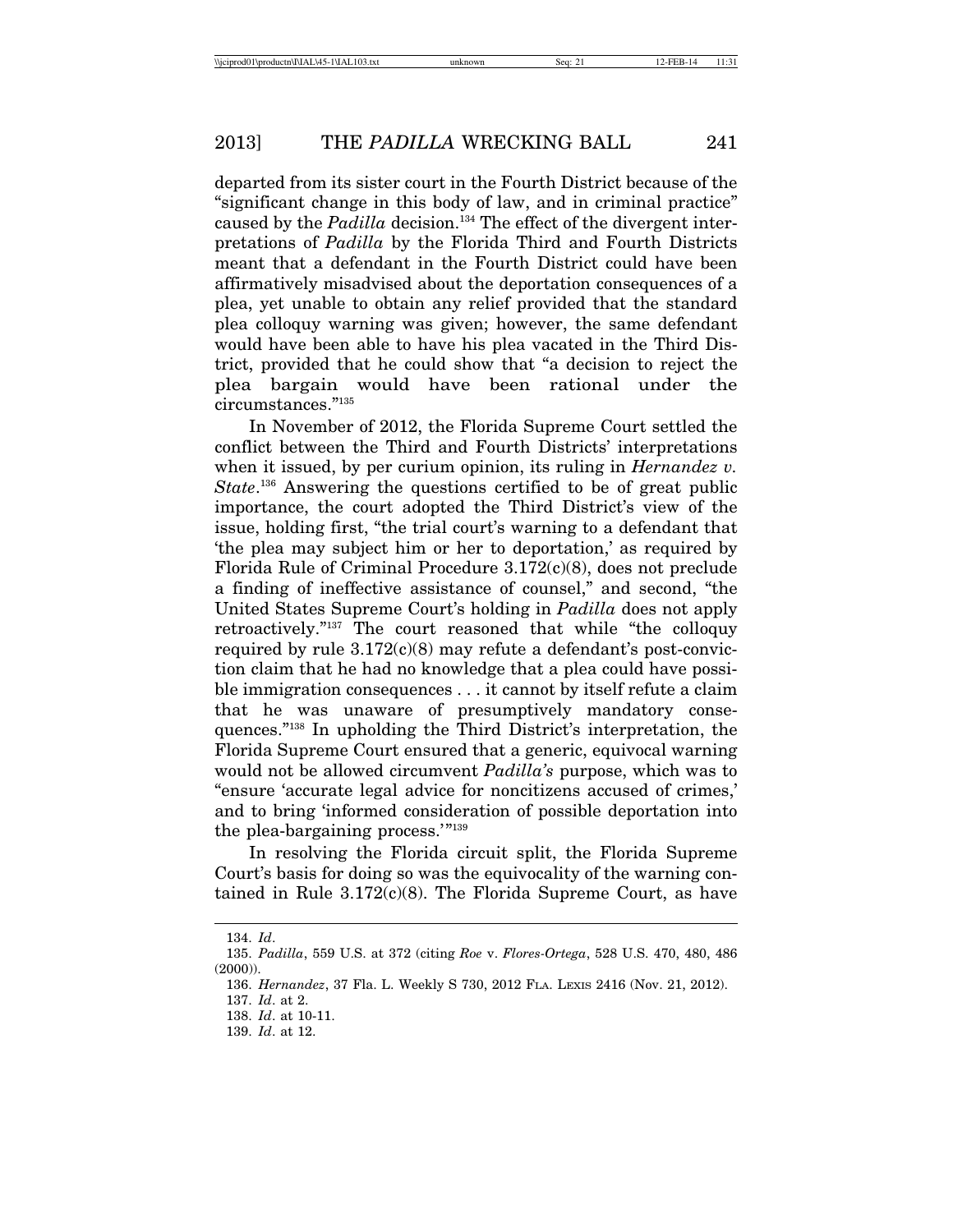the majority of state and federal courts that have examined similar warnings, "focused on the generic and indefinite character of the warnings given, in contrast to the specific warning required under Padilla in cases of mandatory deportation."140 The focus of these inquires suggests that a definite, unequivocal judicial warning may suffice to bring about a per se presumption of lack of prejudice. Further, the Florida Supreme Court made abundantly clear that even equivocal warnings like the one in the plea "colloquy required by rule  $3.172(c)(8)$  may refute a defendant's post-conviction claim that he had no knowledge that a plea could have possible immigration consequences."141 Similar cases that severely limit Padilla's reach in the post-conviction context are likely to recur as long as Sixth Amendment IAC claims are the only potential avenues to relief that noncitizen defendants have at their disposal if they unknowingly sign away their right to remain in the United States of America as part of a plea bargain.

The protection that the majority in *Padilla* sought to provide was not only a noble one, but was, in this author's opinion, necessary in light of the 1996 "changes to our immigration law [that] dramatically raised the stakes of a noncitizen's criminal conviction."142 But as Justice Scalia stated, "[t]he Constitution . . . is not an all-purpose tool for judicial construction of a perfect world; and when we ignore its text in order to make it that, we often find ourselves swinging a sledge where a tack hammer is needed."143 In *Padilla*, the Court appears to have been forced to swing an ineffective assistance of counsel constitutional sledge because the case involved several, overlapping issues, to wit, the Court's "longstanding Sixth Amendment precedents, the seriousness of deportation as a consequence of a criminal plea, and the concomitant impact of deportation on families living lawfully in this country demand."144 By use of its IAC sledge, however, the Court, contrary to its own intent, arguably "ripped the foundations" from the collateral/direct consequence distinction and "effectively undermined any future application of the 'collateral/direct' consequences distinction in the Sixth Amendment context."145

Justice Scalia's belief, that judicial intervention was unneces-

<sup>140.</sup> Lang, *supra* note 132, at 978.

<sup>141.</sup> Hernandez v. State, 37 Fla. L. Weekly S 730, 2012 FLA. LEXIS 2416, at \*10 (Fla. Nov. 21, 2012).

<sup>142.</sup> Padilla v. Kentucky, 559 U.S. 356, 364 (2010).

<sup>143.</sup> *Padilla*, 559 U.S. at 388 (Scalia, J. dissenting).

<sup>144.</sup> *Padilla*, 559 U.S. at 374.

<sup>145.</sup> *See* Smyth, *supra*, note 118.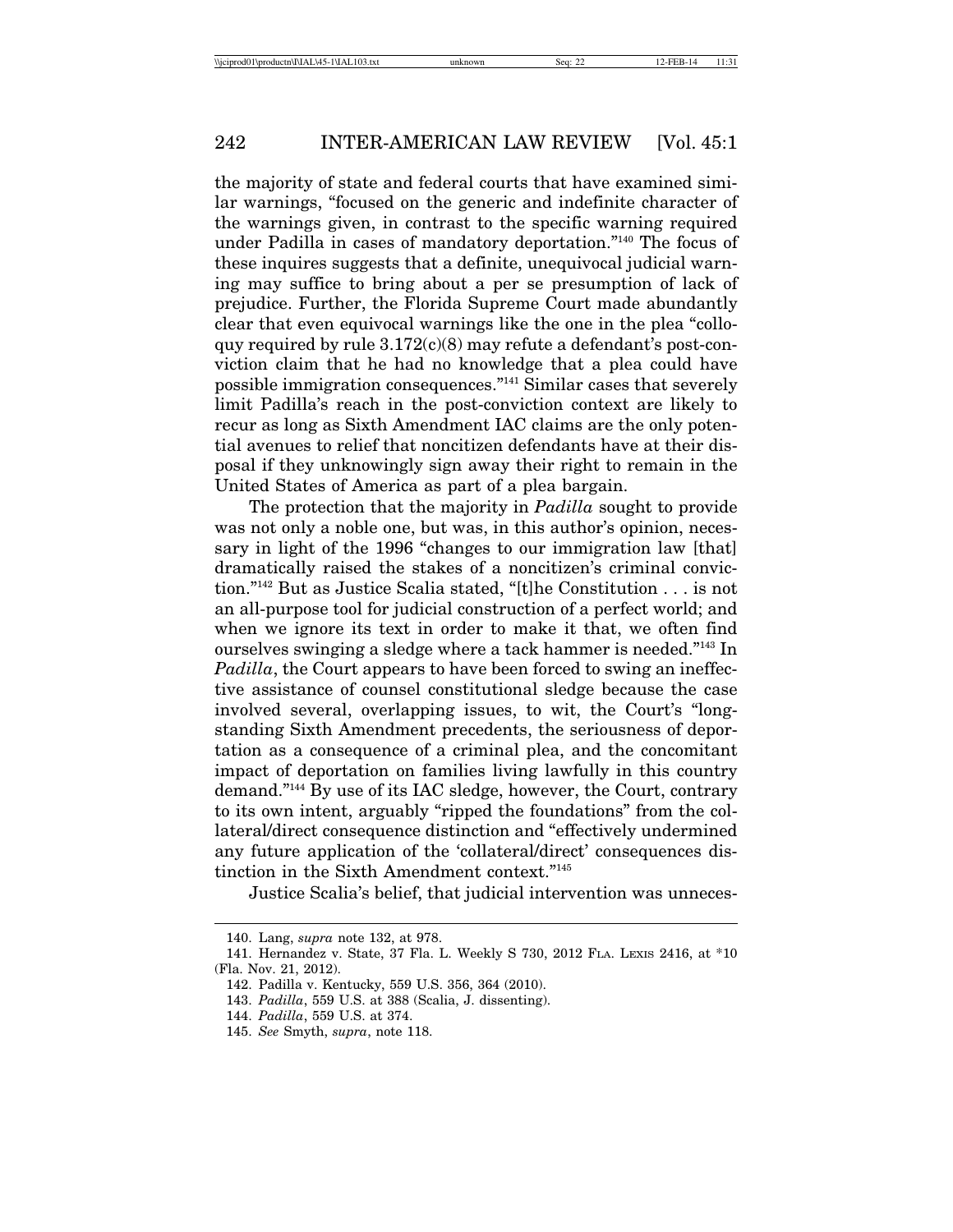sary in *Padilla,* shows a lack of appreciation for the modern concerns resulting from the evolution of America's immigration system, which Justice Stevens methodically outlined in the majority opinion. Be that as it may, Justice Scalia was correct in his assessment that "[s]tatutory provisions [could have] remed[ied] these concerns in a more targeted fashion, and without producing permanent, and legislatively irreparable, overkill."146 In fact, one could advance a serious argument that all that was really needed was a legislative tack hammer in the form of legislation reinstating JRAD.147 This is not to say that requiring attorneys to advise their clients about the deportation consequences of entering pleas is not a critically important objective, and one that the Court should absolutely require. Given Justice Stevens' long dissertation regarding the legislative actions that have led us to this point in our immigration system's evolution, however, it would appear that the Court was acting, at least in part, to protect noncitizens that have already unknowingly signed away their right to remain in the U.S. If this immensely important social objective was, in fact, part of what the Court sought to protect in *Padilla*, and the Court continues to rely solely on Sixth Amendment IAC methodology, results like those observed in Florida are likely to recur in multiple jurisdictions, and in a variety of forms. Noncitizen defendants who receive constitutionally deficient advisement essentially have no remedy in the event that they are aggrieved. While *Padilla* should help to ensure that fewer individuals end up in Mr. Padilla's position in the first place, the decision fails to provide a viable source of relief for individuals who do end up in situations similar to Mr. Padilla's.

## 2. Prejudice? What Prejudice?

Because Padilla was decided using a *Strickland/Hill* analysis, even once a Defendant is able to assert a *Padilla* ineffective assistance of counsel claim—in the sense that *Strickland's* first prong is met—the defendant must still make a showing of prejudice to obtain relief.148 Because "[i]t takes two prongs to make a successful ineffective-assistance claim," the only way to create "a well-developed precedential body of law about failures-to-warn" would be for "at least some defendants [to] manage to get past the

<sup>146.</sup> *Padilla*, 559 U.S. at 389 (Scalia, J. dissenting).

<sup>147.</sup> *Id*.

<sup>148.</sup> *Padilla*, 559 U.S. at 363; Hill v. Lockhart, 474 U.S. 52, 57 (1985).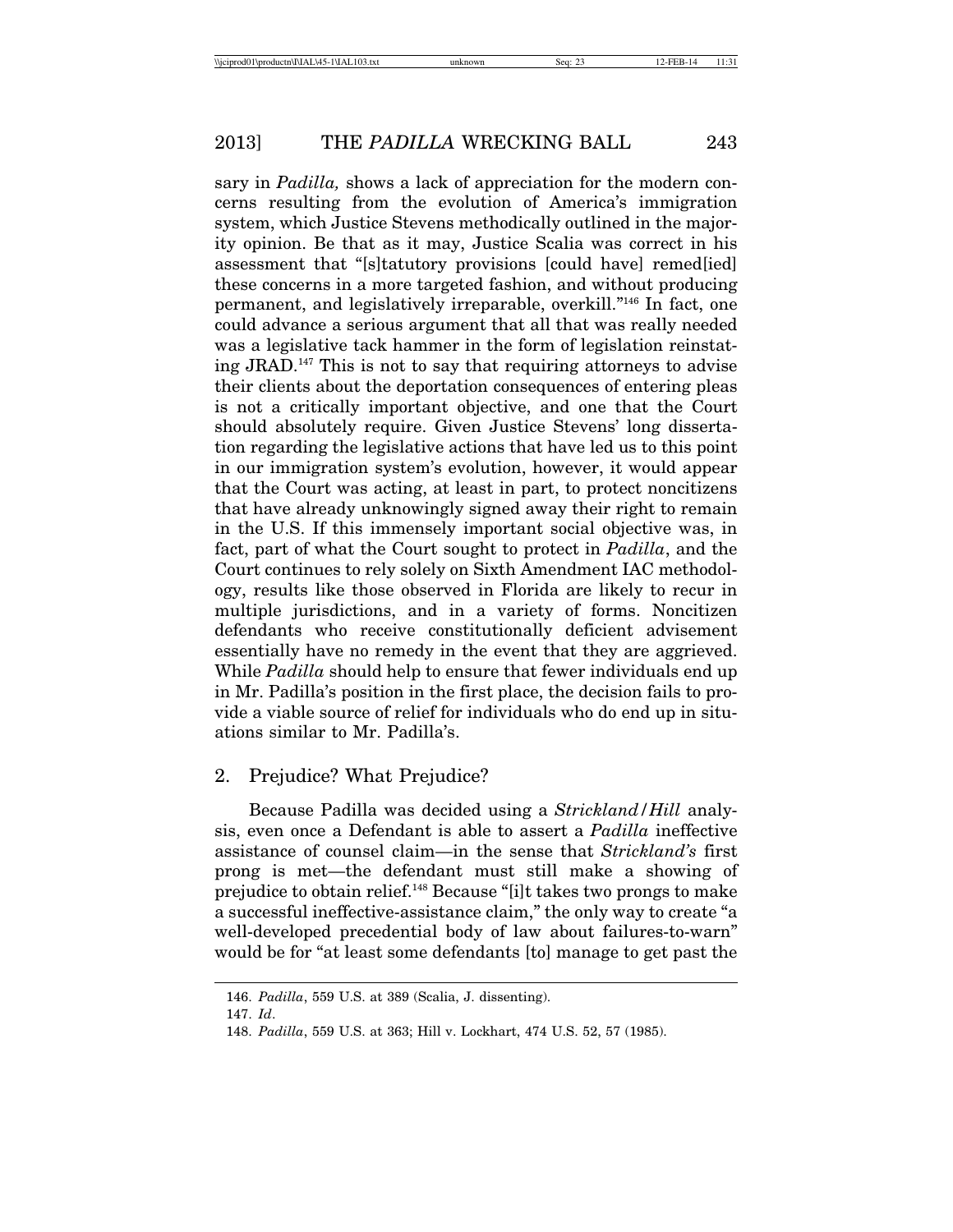high hurdle of the prejudice prong."<sup>149</sup> While there may be an occasional case in which the prejudice hurdle is cleared, such cases will presumably be few and between. In fact, even after the United States Supreme Court's issued its decision in *Padilla* it remained unclear as to whether the decision would actually enable Mr. Padilla to have his conviction vacated on remand.150 If *Padilla* truly was a landmark "immigration case"—as opposed to an IAC or plea bargain case—an outcome in which Mr. Padilla is unable to obtain relief, despite having (1) received constitutionally deficient counsel, and (2) having been deported as a result thereof, would seem counter-intuitive. The mere possibility of such a seemingly pervert result is illustrative of the difficulties that individuals who do not receive immigration advice face, and is the result of using an imperfect IAC tool to both prevent future wrongs from occurring, and remedy wrongs that have already occurred.

While Mr. Padilla was, as we now know, able to have his plea vacated upon remand to Kentucky,<sup>151</sup> such a result was anything but clear prior to the Kentucky Court of Appeals actually issuing its opinion. The United States Supreme Court, because of the limited scope of the issue that it was presented for review, expressed no opinion as to whether or not Mr. Padilla had put forth a showing of prejudice sufficient to be entitled to *Strickland/Hill* relief. The court stated, "[w]hether Padilla is entitled to relief will depend on whether he can demonstrate prejudice as a result [of counsel's ineffectiveness], a question we do not reach because it was not passed on below."152 On remand, due to the applicability of IAC claims in the context of an attorney's failure to adequately advise his or her client of the deportation consequences of entering into a negotiated plea, Mr. Padilla would have to meet the *Hill v. Lockhart* standard for establishing prejudice. In order for Mr. Padilla to satisfy the prejudice requirement, he would have to "show that there [was] a reasonable probability that, but for counsel's errors, he would not have pleaded guilty and would have insisted on going to trial."153 Such "predictions of the outcome at a

<sup>149.</sup> Jenny Roberts, *Proving Prejudice, Post-Padilla*, 54 HOW. L.J. 693, 709-10 (2011).

<sup>150.</sup> Padilla v. Commonwealth, 381 S.W.3d 322 (Ky. 2012); *See*, *e.g*., Roberts, *supra*, note 149, at 719.

<sup>151.</sup> It is worth noting that Kentucky Supreme Court review is still a viable option because, at the time of this paper, the case has only made its way through the court of appeals. *See generally Padilla*, 381 S.W. 3d 322.

<sup>152.</sup> *Padilla*, 559 U.S. at 374-75.

<sup>153.</sup> Hill v. Lockhart, 474 U.S. 52, 59 (1985).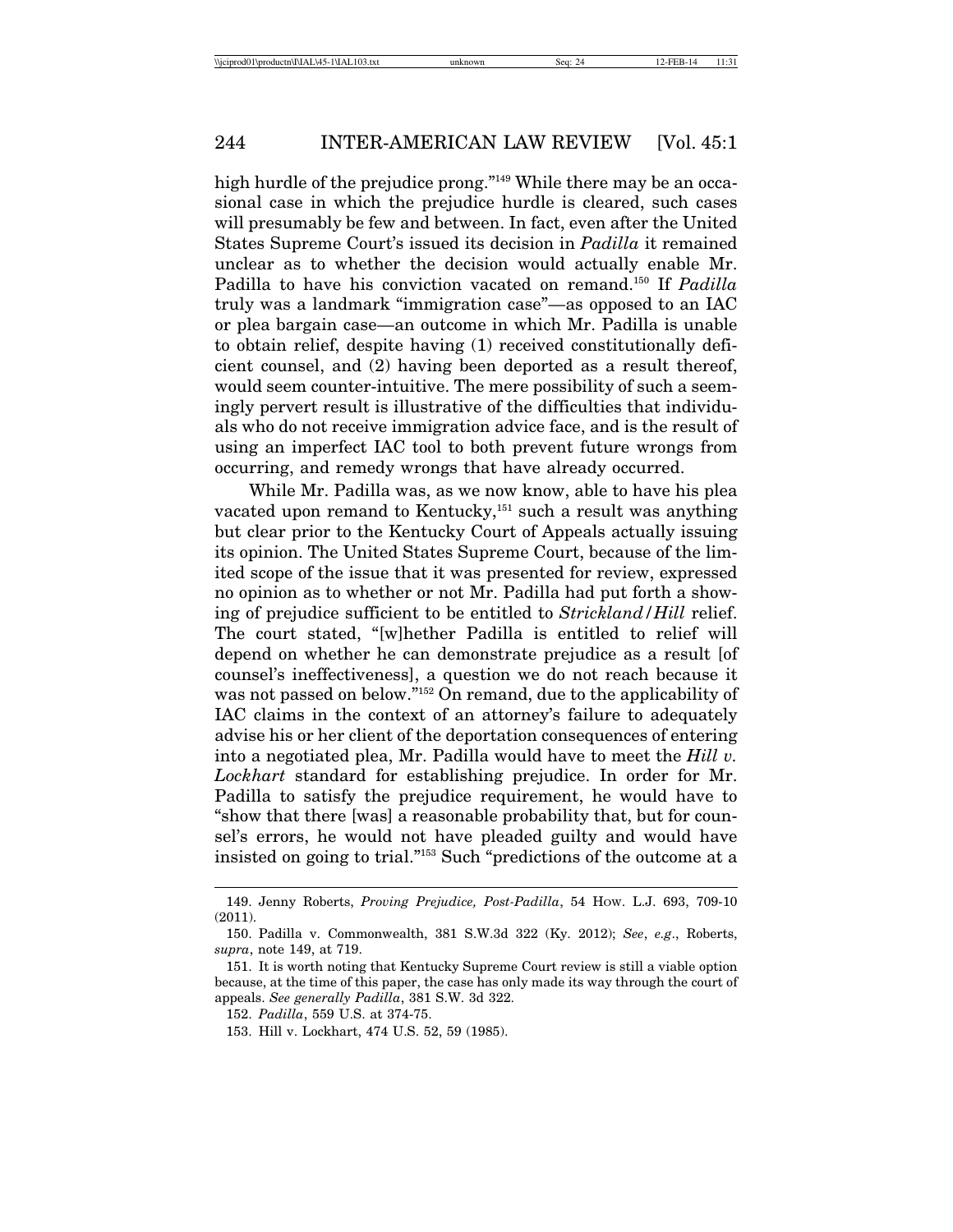possible trial," however, "should be made objectively, without regard for the 'idiosyncrasies of the particular decision maker.'"154 Due to the objective nature of this inquiry, Mr. Padilla would have to "convince the court that a decision to reject the plea bargain would have been rational under the circumstances."155

While it is improbable that anyone would call Mr. Padilla "lucky,"156 the facts of his case perfectly enabled him to satisfy the *Hill* standard by making an objective showing that "a decision to reject the plea bargain would have been rational under the circumstances."157 In addressing Mr. Padilla's prejudice-prong showing, the Kentucky Court of Appeals first went through the specific facts of Mr. Padilla's case, which it would weigh in deciding whether "reject[ing] the plea offer and insist[ing] on a trial would have been rational under the circumstances."<sup>158</sup> The Kentucky Court of Appeals relied heavily on the following factors in reaching its conclusion that rejecting the plea would have been rational:

1) "Padilla testified that he had no knowledge that he was transporting boxes of marijuana,"159

2) "[Mr. Padilla] had no right to inspect the load's contents and checked only for its quantity and weight,"<sup>160</sup>

3) "Padilla testified that he pleaded guilty only because his wife, Ingrid, and daughter, Yoshii, were distraught over his potential prison sentence,"161

4) "When asked if he would have pleaded guilty if he had been properly informed that he would be deported, Padilla responded that he would have insisted on a trial because deportation was the same as 'putting a gun' to his head,"162

5) "Ingrid testified that she spoke to Padilla's trial counsel regarding Padilla's possible deportation and he informed her that deportation was not an issue because of Padilla's military service and he had lived in the United States for

<sup>154.</sup> *Id*. at 59-60 (citing Strickland v. Washington, 466 U.S. 668 (1984)).

<sup>155.</sup> Padilla v. Kentucky, 559 U.S. 356, 372 (2010) (citing Roe v. Flores-Ortega, 528 U.S. 470, 480, 486 (2000)).

<sup>156.</sup> *See generally Padilla*, 559 U.S. at 374-75 (Mr. Padilla was caught with a load of marijuana, spent the ten years of his life trying to fight deportation, and, not only had counsel that not only failed to advise him of the deportation consequences, also had a deal that the Kentucky Court of Appeals criticized as not being a good deal).

<sup>157.</sup> *Id.* at 372

<sup>158.</sup> *Padilla*, 381 S.W.3d at 328.

<sup>159.</sup> *Id*. at 327.

<sup>160.</sup> *Id*.

<sup>161.</sup> *Id*.

<sup>162.</sup> *Id*. at 328.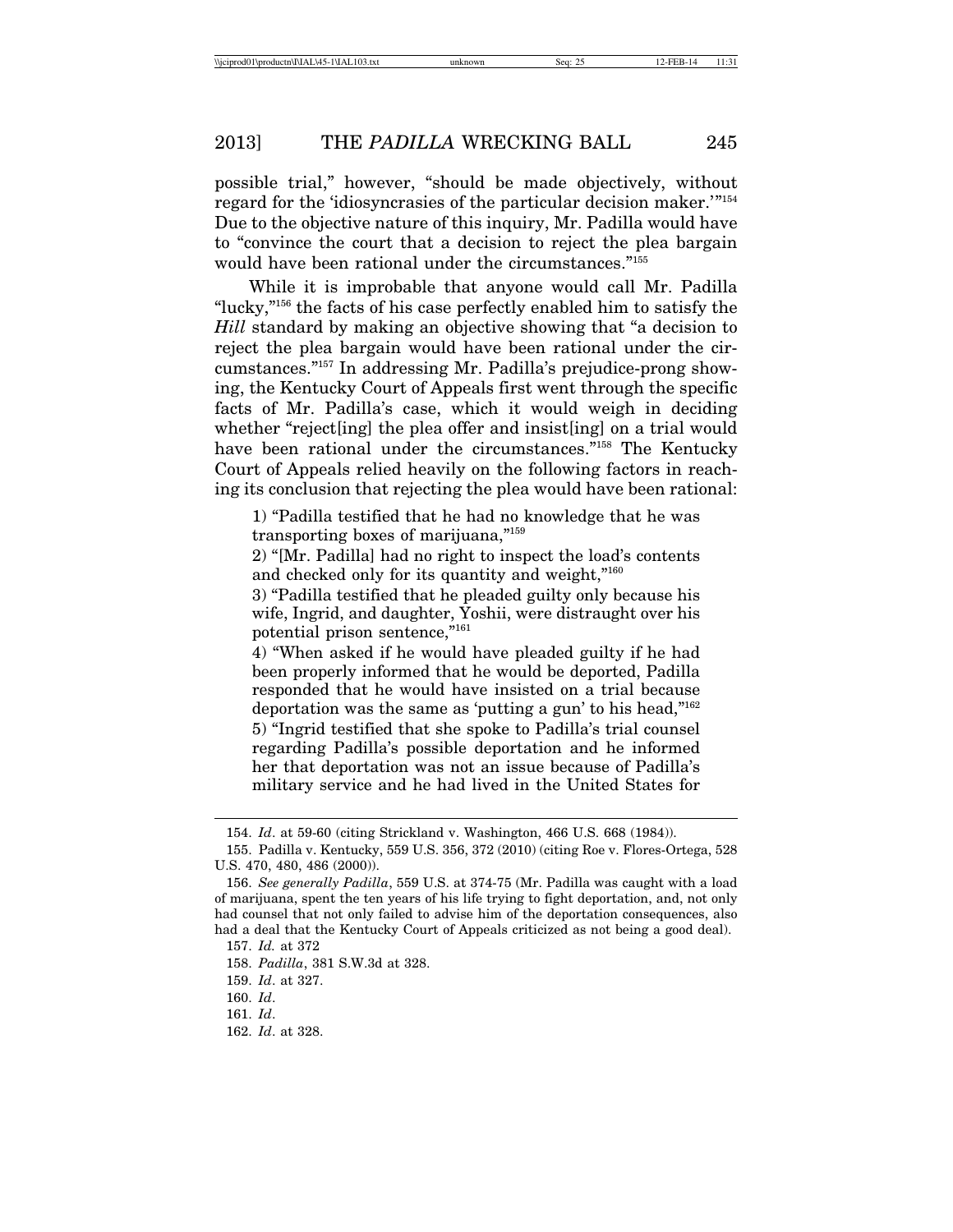over forty years,"163

6) Padilla's wife "testified that on the trial date, Padilla's trial counsel urged her to persuade Padilla to accept the plea offer [but] . . . [i]f she had been informed that Padilla would be deported, she would have advised him to reject the offer,"164 and

7) "Padilla's plea bargain was not as favorable as he believed."165

All of these factors heavily pointed in favor of the court's finding that it would have been rational for Mr. Padilla to reject his plea offer and proceed to trial.

The facts of Mr. Padilla's case set it apart from the vast majority of ineffective assistance of counsel claims in the immigration realm. It is likely that most noncitizen defendants would put forth similar arguments to those relied on by Mr. Padilla, and would have family or friends testify that, but for a deficient deportation warning, the defendant would have proceeded to trial. While the court certainly took these factors into account, and such factual assertions are, ostensibly, necessary to obtain *Padilla* relief,<sup>166</sup> they do not appear to be the factors that carried the day in the *Padilla* decision. The test for establishing whether a defendant was prejudiced focuses on whether there exists "a reasonable probability that, but for counsel's errors," he would have refused to "plead guilty and would have insisted on going to trial."167 The crux of the Kentucky court's decision, however, seemed to be Mr. Padilla's probability of success had he gone to trial, combined with his unusually harsh sentence and immigration consequences. The Kentucky Court noted that, "although not the exclusive factor when determining whether a particular defendant's decision to insist on a trial would have been rational, the immigration consequences of a guilty plea can be the predominate factor."168

While Mr. Padilla was able to show prejudice, this does not ameliorate the fact that, because *Padilla v. Kentucky* was decided by extending the IAC doctrine to constitutionally require counsel to advise noncitizen defendants about the deportation conse-

<sup>163.</sup> *Id*.

<sup>164.</sup> *Padilla*, 381 S.W.3d at 328.

<sup>165.</sup> *Id*. at 330.

<sup>166.</sup> *Id.* at 328 (these factors all support the requirement that "Padilla had to demonstrate that he rationally would have insisted on a trial, not that an acquittal at trial was likely.").

<sup>167.</sup> Hill v. Lockhart, 474 U.S. 52, 57 (1985).

<sup>168.</sup> *Padilla,* 559 U.S. at 329.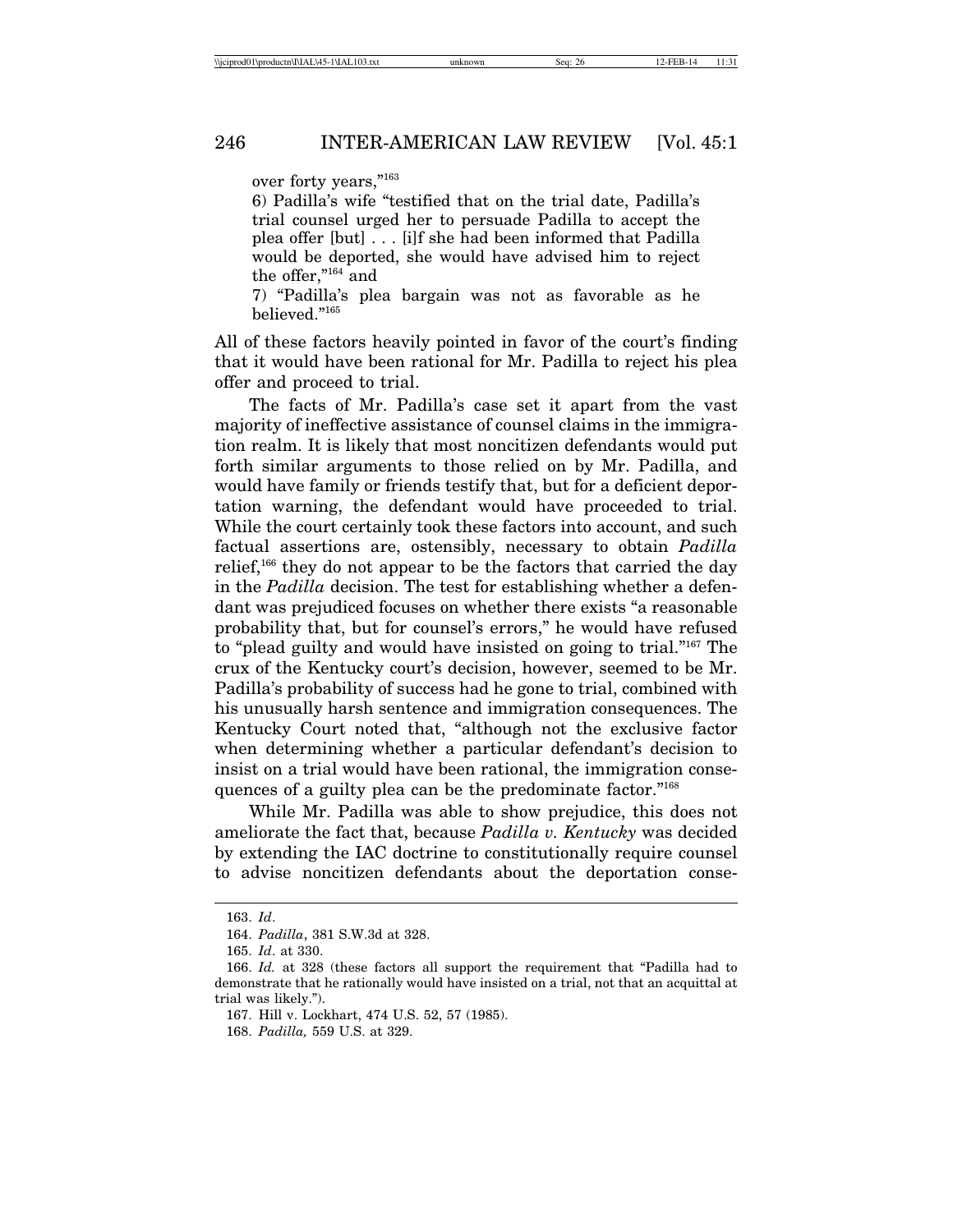quences of their plea, the prejudice analysis will almost always render the *Padilla* decision a non-starter in the post-conviction context. In fact, a closer reading of the Kentucky Court of Appeals' decision reveals that Mr. Padilla's case was an exceptional one factually. First, the court found that a "reasonable jury could find that Padilla was unaware that the load he transported contained marijuana and acquit him of the deportable offense."169 Because the trafficking offense for which Mr. Padilla was charged required a "knowingly" *mens rea*, 170 his defense, that as a truck driver he did not know what cargo he was carrying, was actually a plausible one. Many defendants charged with drug possession surely assert a similar defense, but the United States Supreme Court has explicitly approved of Mr. Padilla's argument as a viable defense to knowingly—one that applies specifically to delivery drivers delivering cargo that turns out to be contraband.171 This fact weighed heavily in favor of the view that, from a probability of success standpoint, Mr. Padilla's decision to proceed to trial would have been rational.

The second factor that made Padilla an exceptional case—one arguably even more important than Mr. Padilla's probability of success—was the fact that his "plea bargain was not as favorable as he believed."172 The court illustrated the plea's lack of favorability to Mr. Padilla as follows:

Although, if tried and convicted, he faced a maximum of ten-years' incarceration, under the plea agreement he was sentenced to ten-years' imprisonment, with five years to serve and five years probated. Based on the testimony at the RCr 11.42 hearing, Padilla accepted the offer on the day of trial only because he believed he would be not be deported and released on parole. However, Padilla would later learn that he faced deportation, was not eligible for parole, and was required to serve his entire sentence.<sup>173</sup>

Mr. Padilla, in effect, accepted the highest possible sentence that he could have received had he proceeded to trial and been found guilty. Thus, Mr. Padilla, in a very literal sense, would have had

173. *Id*.

<sup>169.</sup> *Id*. at 330.

<sup>170.</sup> *Id*. at 330 n.3.

<sup>171.</sup> *See* United States v. X-Citement Video, 513 U.S. 64, 69 (1994) (holding "a Federal Express courier who delivers a box in which the shipper has declared the contents to be 'film'" does not "'knowingly transports' such film" if it turns out to be contraband).

<sup>172.</sup> *Padilla*, 381 S.W.3d at 330.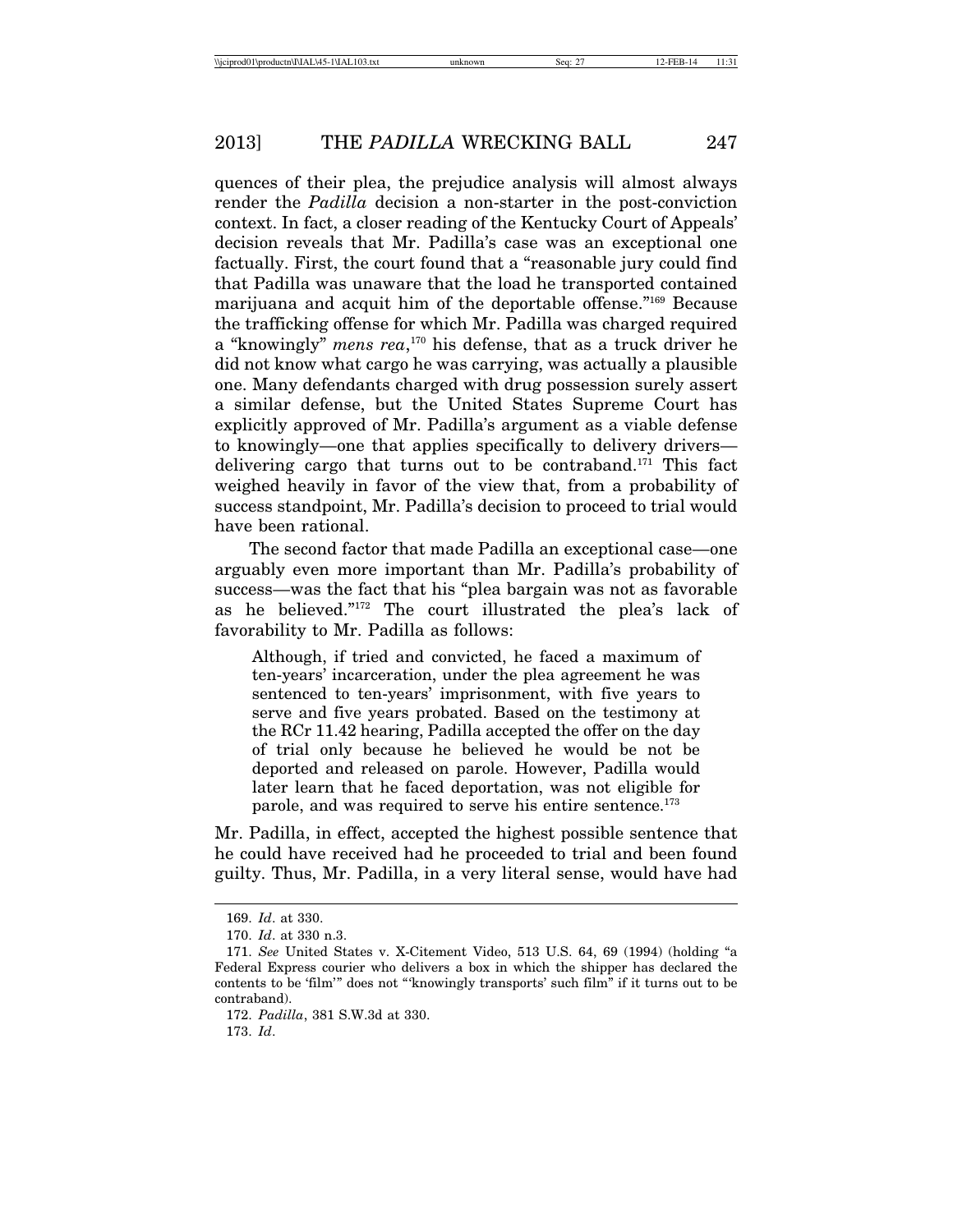nothing to lose had he gone to trial. He was essentially left to choose between the following two options: First, proceed to trial where he could possibly receive a sentence of ten years in prison and deportation, but with at least a chance of acquittal whereby he would not be deported; or Second, accept the plea and receive ten years in prison and automatic deportation with no chance of acquittal or the ability to remain in the United States.

Hindsight reveals that Mr. Padilla's counsel's poorly negotiated plea agreement left Mr. Padilla with a Hobson's choice. Because Mr. Padilla lacked more than one viable option, and the United States Supreme Court did not reach the prejudice issue "because it was not passed on below,"174 the outcome of *Padilla* has no precedential value with regards to post-conviction prejudice prong jurisprudence. This is hardly a surprise given that *Padilla* was a prong-one *Strickland/Hill* case. That being said, the factual exceptionalness of *Padilla's* case has left states and lower federal courts to grapple with what sort of facts are needed to satisfy the prejudice requirement in a deportation warning based IAC claim.175 In a world of mass-plea bargaining, *Padilla* is not the norm; rather, most litigants who choose to reject plea bargains risk "huge penalties [by] going to trial."176 But in Padilla's case, the plea that he accepted was in conflict with the presumption that the "'mutuality of advantage' supposedly makes plea bargaining rational, fair, and efficient."177 Mr. Padilla's plea was anything but fair and rational; rather, it supports those who reject the assumption that "good information and competent counsel would suffice to ensure rational, orderly, trial-based bargaining."178 While Justice Stevens was of the opinion that lower courts would have little difficulty in undertaking run-of-the-mill prong-two prejudice analyses,<sup>179</sup> the "severity of deportation—"the equivalent of banishment or exile," adds a unique new counterweight onto the scales of justice that are used to undertake prong-two *Strickland/Hill*

<sup>174.</sup> Padilla v. Kentucky, 559 U.S. 356, 372 (2010).

<sup>175.</sup> *See*, *e.g.*, Hernandez v. State, 61 So. 3d 1144 (Fla. Dist. Ct. App. 2011); *contra* Flores v. State, 57 So. 3d 218 (Fla. Dist. Ct. App. 2010).

<sup>176.</sup> Stephanos Bibas, *Regulating The Plea-Bargaining Market: From Caveat Emptor to Consumer Protection*, 99 CAL. L. REV. 1117, 1119 (2011).

<sup>177.</sup> *Id*. at 1124.

<sup>178.</sup> *Id*. at 1127.

<sup>179.</sup> Padilla v. Kentucky, 559 U.S. 356, 372 (2010) ("There is no reason to doubt that lower courts—now quite experienced with applying *Strickland*—can effectively and efficiently use its framework to separate specious claims from those with substantial merit.").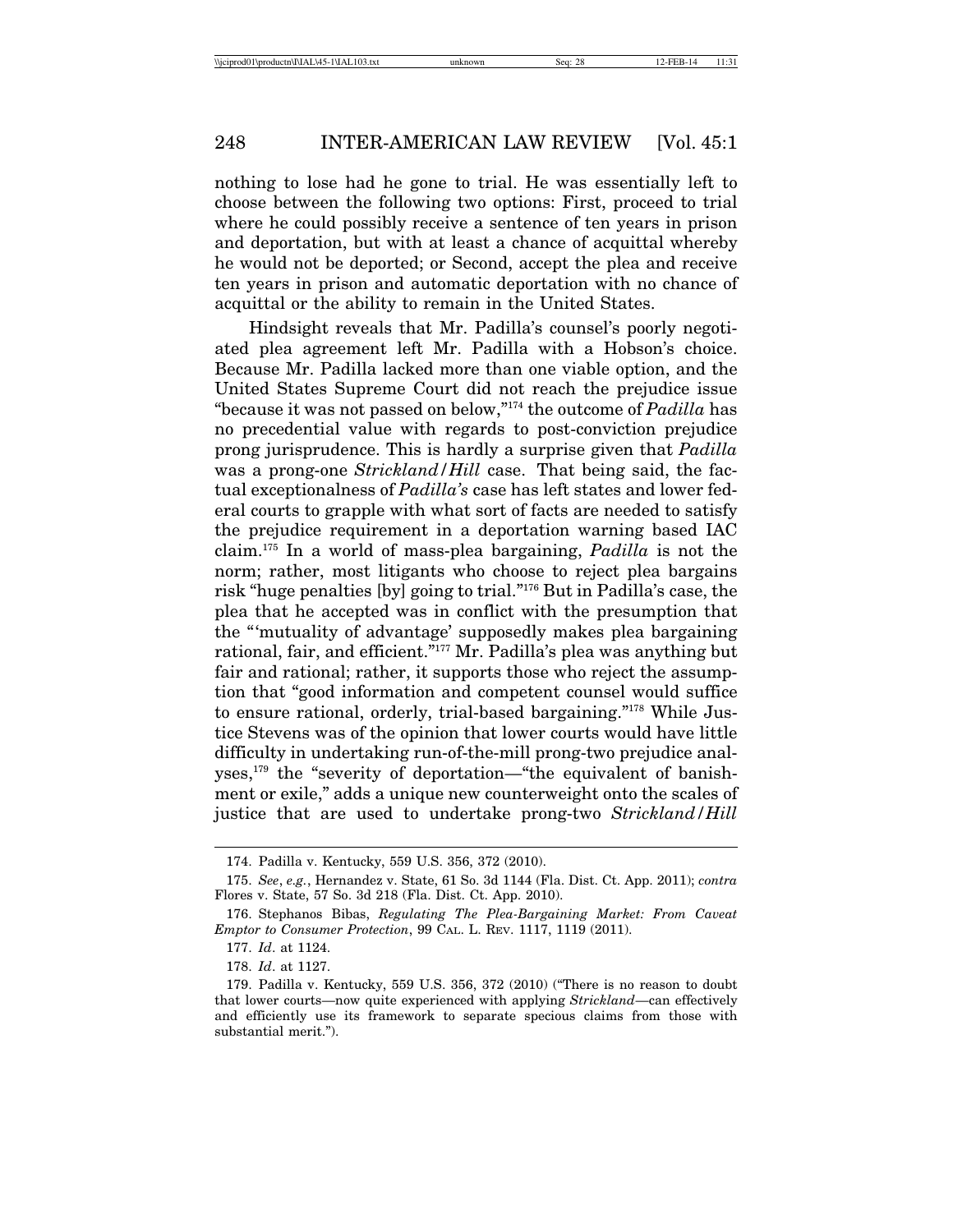analyses.180

While the Kentucky Court of Appeals' decision certainly benefitted Mr. Padilla, a question remains as to how the court would have dealt with cases like the ones that the Florida districts split over.<sup>181</sup> How would the Kentucky court, or any other lower court applying *Padilla*, have dealt with Gabriel A. Hernandez? Mr. Hernandez sold LSD to a confidential informant, but pled out to only "one year of probation (with a possibility of termination after six months), completion of a substance abuse assessment and any recommended treatment, and the payment of \$ 451.00 in costs" when he was facing a "maximum sentence of fifteen years in state prison."182 Given that Mr. Hernandez received only six months of probation when he was facing fifteen years in prison, would it "have been rational under the circumstances" for him to have rejected the plea bargain if he had been informed about the deportation consequence?183 Would the fact that Mr. Hernandez, just nineteen years old, was "born in Nicaragua, but entered the United States with his mother when he was under two years of age" be enough to tip the prejudice inquiry in his favor?<sup>184</sup>

How would the Kentucky court on remand have dealt with Jose Martinez Flores, who was charged with possession of cocaine and DUI and was facing a maximum sentence of five years but "entered a negotiated plea to a lesser misdemeanor offense of possession of drug paraphernalia and was sentenced to time served."185 Like Mr. Hernandez, Mr. Flores's actual sentence was very lenient compared to what he was facing with regards to the potential prison sentence. Thus, how would a lower court decide if it would "have been rational under the circumstances" for Mr. Flores to have rejected the plea bargain if he had been informed about the deportation consequence?186 Does the fact that Mr. Flores, a Mexican citizen, "married his [American] wife in 2001 about seven years before the hearing,"<sup>187</sup> tip the prejudice scale in his favor? Or perhaps the fact that Mr. Flores and his wife have three

<sup>180.</sup> *Id*.

<sup>181.</sup> *See*, *e.g.*, *Hernandez*, 61 So. 3d 1144; *contra Flores*, 57 So. 3d 218.

<sup>182.</sup> *Hernandez*, 61 So. 3d at 1146.

<sup>183.</sup> *Padilla*, 559 U.S. at 372 (citing Roe v. Flores-Ortega, 528 U.S. 470, 480, 486 (2000)).

<sup>184.</sup> *Hernandez*, 61 So. 3d at 1146.

<sup>185.</sup> *Flores*, 57 So. 3d at 218; FLA. STAT. §§ 775.082(3)(d) and 893.13(6)(a).

<sup>186.</sup> *Padilla*, 559 U.S. at 372 (citing Roe v. Flores-Ortega, 528 U.S. 470, 480, 486 (2000)).

<sup>187.</sup> *Flores*, 57 So. 3d 218, n.2.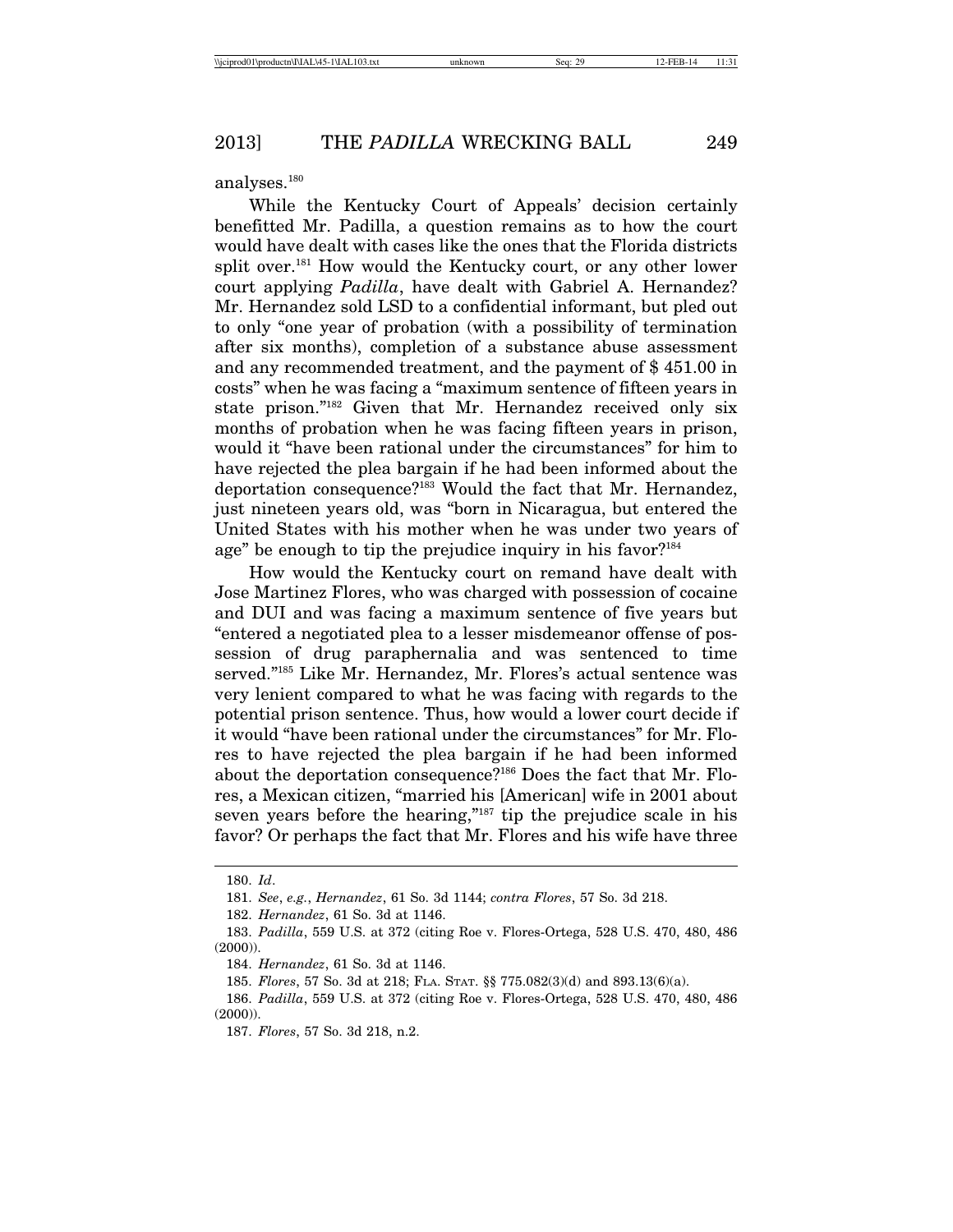children together is enough to show that it would have been rational to reject the plea?

While Justice Stevens was correct in that lower courts are "now quite experienced with applying *Strickland*," his statement fails to account for the fact that deportation is a "unique . . . [and] 'particularly severe' penalty."188 Further, prior to the Court's decision in *Padilla*, "only two state courts held that an attorney could violate the Sixth Amendment by failing to inform a client about deportation risks or other collateral consequences of a guilty plea."189 Given that courts by and large lack experience in applying Strickland's prong-two analysis, it is not surprising that the Florida District Courts of Appeal courts reached opposite results in *Flores* and *Hernandez*. These cases provide much more common examples of the plea-bargain process, and are indicative of the system whereby "prosecutors threaten inflated post-trial sentences to induce pleas" and "defendants are less free to test their guilt at trial."190 But in cases like these, lower courts are still in the dark as to how a prong-two prejudice analysis should be conducted in the *Padilla* context. Can a noncitizen defendant ever succeed in a prong-two prejudice inquiry if, rather than serving time in prison, they just receive probation? What if they are married and their spouse is a U.S. citizens? What if they own a business in the United States? What if they have children who are American citizens by virtue of having been born in the United States to an American mother? Lower courts have less experience in dealing with these issues than Justice Stevens suggests because, prior to *Padilla*, these issues were never factors that would be weighed in an IAC prong-two prejudice inquiry. Thus, these questions will linger, and circuit splits are likely, until congressional or judicial action addresses the prong-two prejudice issues in the immigration context.

The Court used strong language when it recognized that "[t]he severity of deportation—'the equivalent of banishment or exile'—only underscores how critical it is for counsel to inform her noncitizen client that he faces a risk of deportation."191 Further, the Court even went so far as to declare that "[i]t is [the Court's] responsibility under the Constitution to ensure that no criminal

<sup>188.</sup> Chaidez v. United States, 133 S. Ct. 1103, 1110 (2013).

<sup>189.</sup> *Id*. at 1109.

<sup>190.</sup> Bibas, *supra,* note 176, at 1128.

<sup>191.</sup> *Padilla*, 559 U.S. at 373 (citing Delgadillo v. Carmichael, 332 U.S. 388, 390-91 (1947)).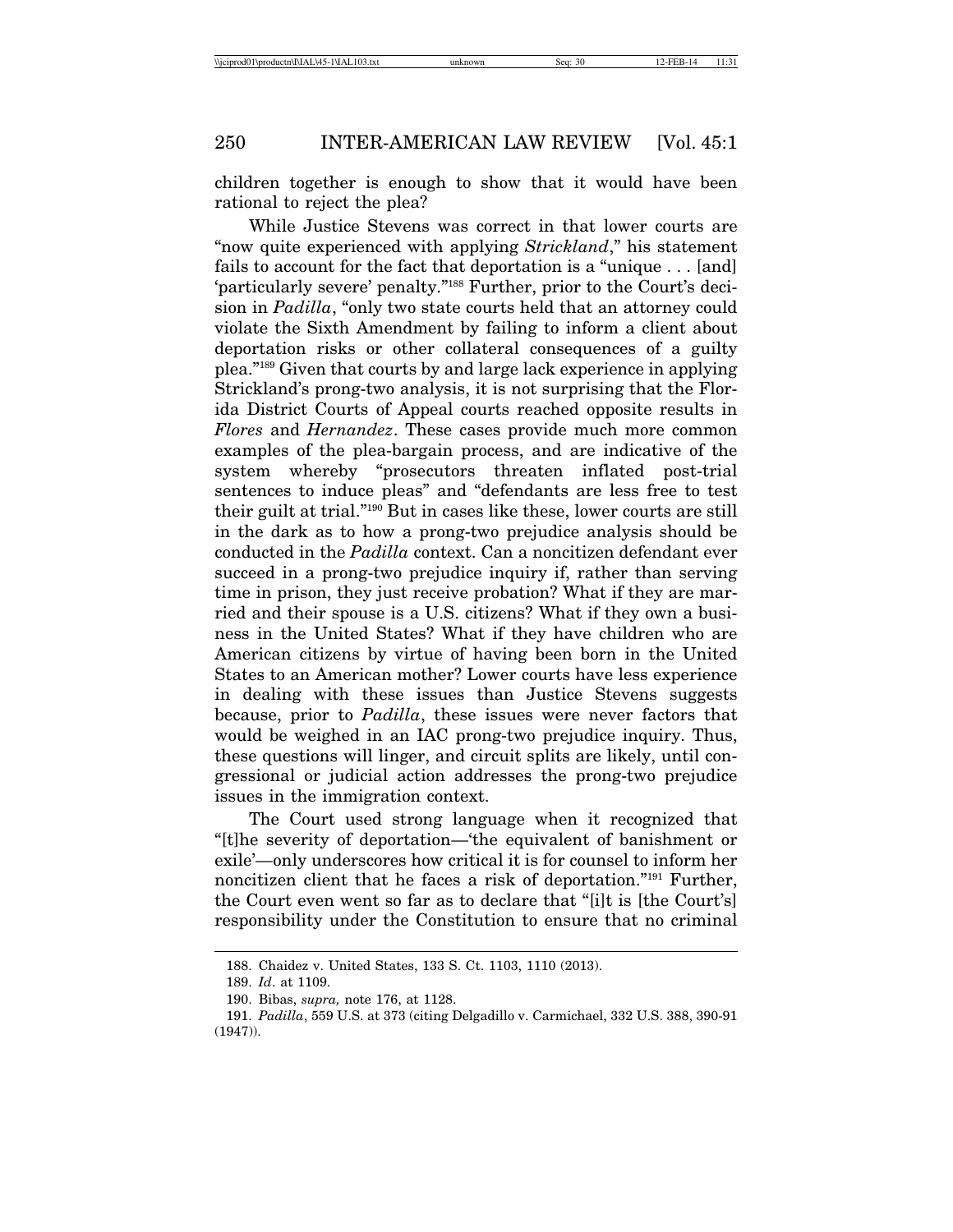defendant—whether a citizen or not—is left to the "mercies of incompetent counsel."192 This judicial responsibility has two components in the deportation warning context: (1) ensuring that future noncitizen litigants do not fall victim to incompetent counsel, and (2) providing an avenue to obtain redress for those noncitizen litigants who do fall victim to incompetent counsel. While *Padilla* was a momentous step in the right direction as to the first component, for the Court to fully meet its formidable responsibility, it must do more to ensure that noncitizens like Mr. Hernandez, Mr. Flores, and Mr. Padilla are all able to obtain relief, regardless of the state or federal district. Until *Strickland's* prongtwo prejudice inquiry is dealt with in the *Padilla* context, the Court is not fully meeting its "responsibilit[ies] under the Constitution."193

# *B. Proposed Solutions to Achieve Padilla's Goals in the Post-Conviction Context*

# 1. Determining the Body of Law at Which *Padilla* is Aimed

In untangling how *Padilla* can be utilized in the post-conviction context, and in order to construct a more effective solution than the current *Padilla* doctrine provides, it is important to determine what issue the Court's holding is aimed at remedying. By recognizing that *Padilla's* undercurrents include IAC issues, immigration issues, collateral consequence issues, issues owing to our "system of pleas," and perhaps even voluntariness issues, more precise tools can be used instead of "swinging a sledge" to try to deal with them together.194 *Padilla* was a unique case in the sense that it was addressing the important immigration issue of deporting noncitizens who enter plea agreements for minor offenses, but did so based on Sixth Amendment IAC doctrine. This is part of the reason that Justice Alito concurred rather than joining the majority, and part of the reason that Justice Scalia dissented. Prior to *Padilla*, there was a substantial body of law owing to the direct/collateral consequence distinction, and the concurring and dissenting Justices were concerned that the result of *Padilla* would be to completely eviscerate "the longstanding and unanimous position of the lower federal courts with respect to the

<sup>192.</sup> *Id*.

<sup>193.</sup> *Id*.

<sup>194.</sup> Padilla v. Kentucky, 559 U.S. 356, 388 (2010) (Scalia, J., dissenting).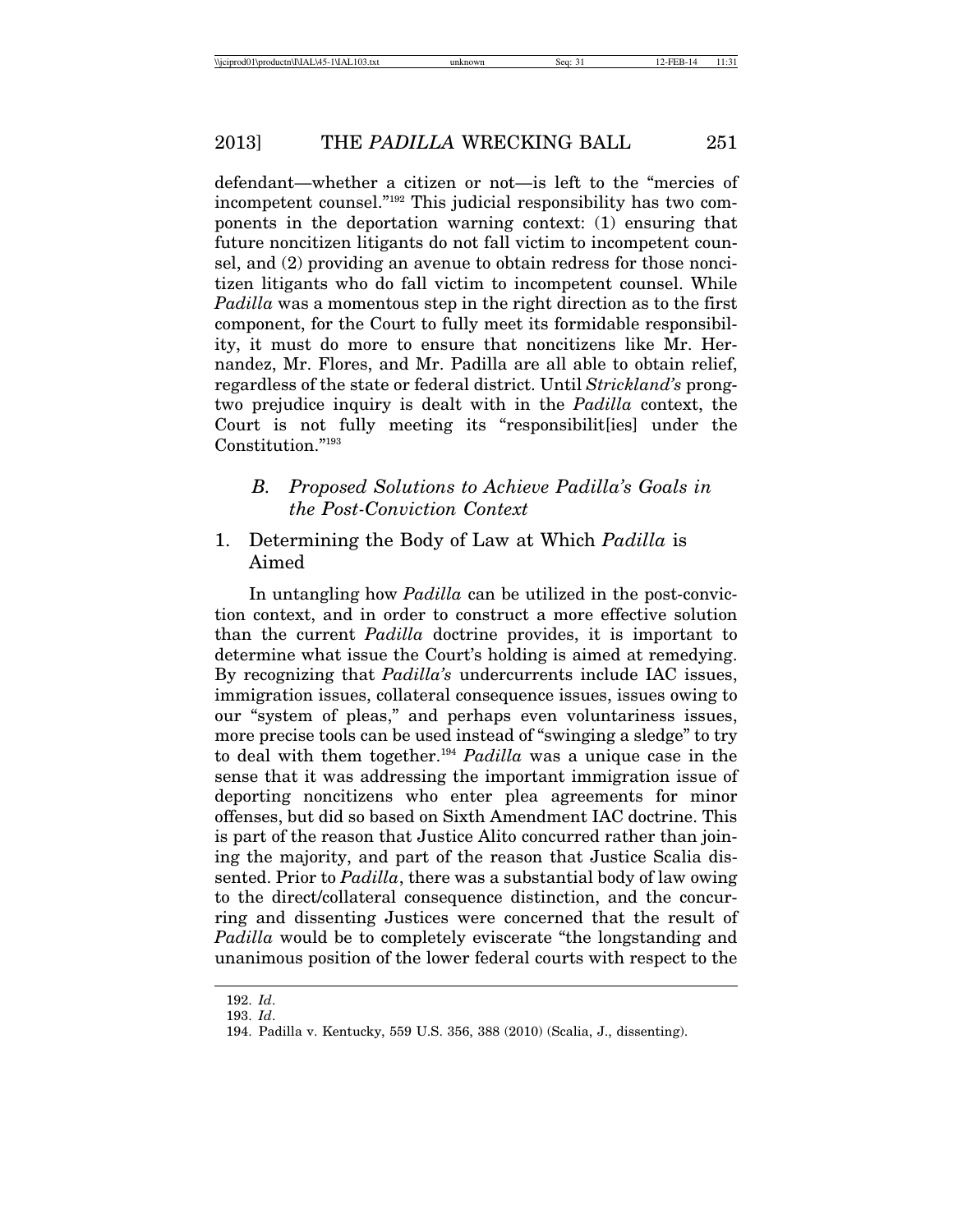scope of criminal defense counsel's duty to advise on collateral consequences."195 While the Court could have declared that deportation is a direct consequence in order to corral the effect of *Padilla* on the collateral/direct consequence distinction in IAC doctrine, it did not do so, giving rise to the non-joining Justices' concerns.

Aside from the direct/collateral consequence distinction, if *Padilla* is properly viewed as just another case in continuing line of IAC doctrine, the prejudice issue will likely need to be explored in greater depth for the decision to have any teeth. If one views the *Padilla* "decision as applying 'a well-established rule of law in a new way based on the specific facts of a particular case,'" the lack of a coherent framework for a prong-two prejudice analysis in the *Padilla* context will render the decision of little value to aggrieved noncitizens trying to use the Supreme Court's holding in post-conviction proceedings.196 A case that provides virtually no remedy to individuals who have had their Sixth Amendment rights violated surely cannot be the culmination of, or even a triumph within, the *Gideon v. Wainwright* line of cases unless the prejudice issue is addressed in subsequent cases. The reason for this lack of value to post-conviction litigants is the nature of our criminal justice system, in which "longer sentences exist on the books largely for bargaining purposes."197 While laws with this aim are generally justified on judicial economy grounds, they have also have an unintended impact in that they make meeting the rationality standard of the prejudice analysis difficult, if not impossible. In a criminal justice system where "individuals who accept a plea bargain[s] receiv[e] shorter sentences than other individuals who are less morally culpable but take a chance and go to trial,"198 requiring noncitizen defendants to show that it would have been objectively rational to reject a plea and go to trial is an increasingly difficult proposition. Finally, *Padilla* contains language that implies that it is, at least in part, a judicial response to the evolution of the immigration system in the U.S., and more specifically to the fact that "[t]he 'drastic measure' of deportation or removal is now virtually inevitable for a vast number of noncitizens convicted of crimes."199 While this evolution—an

<sup>195.</sup> *Id*. at 1492 (Alito, J., concurring).

<sup>196.</sup> Gray Proctor & Nancy King, *Post Padilla: Padilla's Puzzles For Review in State And Federal Courts*, 23 FED. SENT. R. 239, 240 (2011).

<sup>197.</sup> Missouri v. Frye, 132 S. Ct. 1399, 1407 (2012).

<sup>198.</sup> *Id*.

<sup>199.</sup> *Padilla*, 559 U.S. at 360.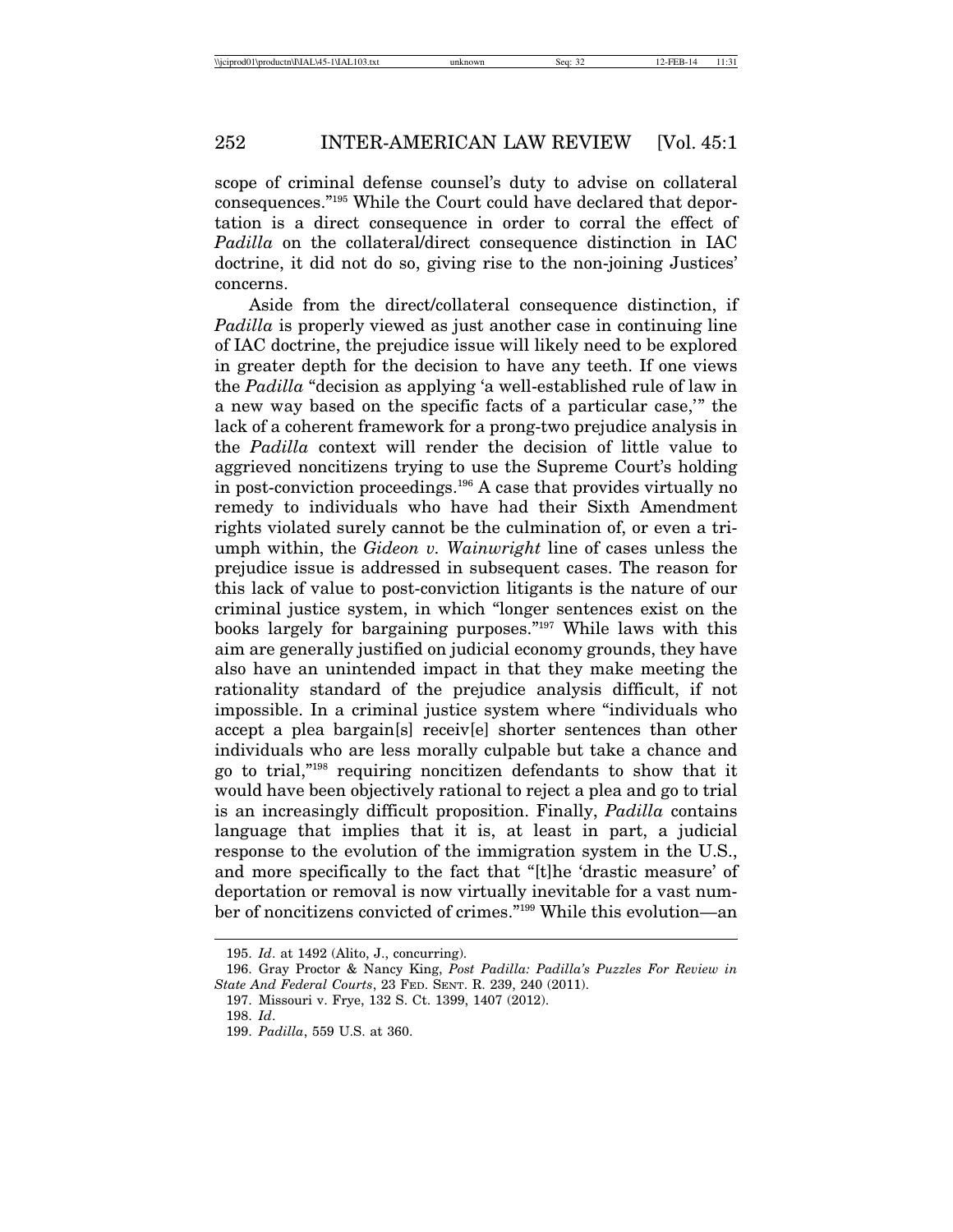evolution that Stevens meticulously outlined—is a creature of statute, the *Padilla* decision does not deal with the underlying legislation. Rather, Stevens noted that because of this statutory evolution, the "importance of accurate legal advice for noncitizens accused of crimes has never been more important."200 Because Congress has such broad powers in the context of immigration, $^{201}$ legislation in this area will generally be upheld, provided that Congress utilizes "constitutionally permissible means of implementing that power."202 In *Padilla*, however, this legislative evolution spilled over into the IAC context, allowing Stevens to address an immigration issue without any actual immigration legislation being challenged. By outlining this evolution, then explaining that "deportation is an integral part—indeed, sometimes the most important part—of the penalty that may be imposed on noncitizen defendants who plead guilty to specified crimes,"203 it is clear that Stevens was mindful that *Padilla* was, in addition to an IAC case, also a case about the state of the U.S. immigration and criminal justice systems.

Because *Padilla* was a multi-doctrinally reaching case, and was resolved exclusively through the Sixth Amendment IAC jurisprudence, additional work in this body of law remains to be done. In order for the Court to meet its responsibility to noncitizens that do not receive constitutionally competent counsel in the plea bargain context, further development of what *Padilla* started must be completed in order to address the other concerns implicated in the case. While *Padilla* was based on Sixth Amendment jurisprudence alone, this article will advocate for the use of a *Miranda*type204 overly broad, prophylactic approach. This proposal would, in this author's opinion, provide a better remedy in the post-conviction context than *Padilla* for individuals that do not receive their *Padilla*-mandated level of counsel.

# 2. Scalia's Approach: Stating the Obvious to Avoid Taking Action

Justice Scalia, though doing so in dissent, clearly and succinctly identified the most effective method for achieving meaningful change—in the post-conviction context—in the body of law

<sup>200.</sup> *Id*. at 364.

<sup>201.</sup> Wong Wing v. United States, 163 U.S. 228, 235 (1896).

<sup>202.</sup> INS v. Chadha, 462 U.S. 919, 941-42 (1983).

<sup>203.</sup> *Padilla*, 559 U.S. at 364.

<sup>204.</sup> *See generally* Miranda v. Arizona, 384 U.S. 436 (1966).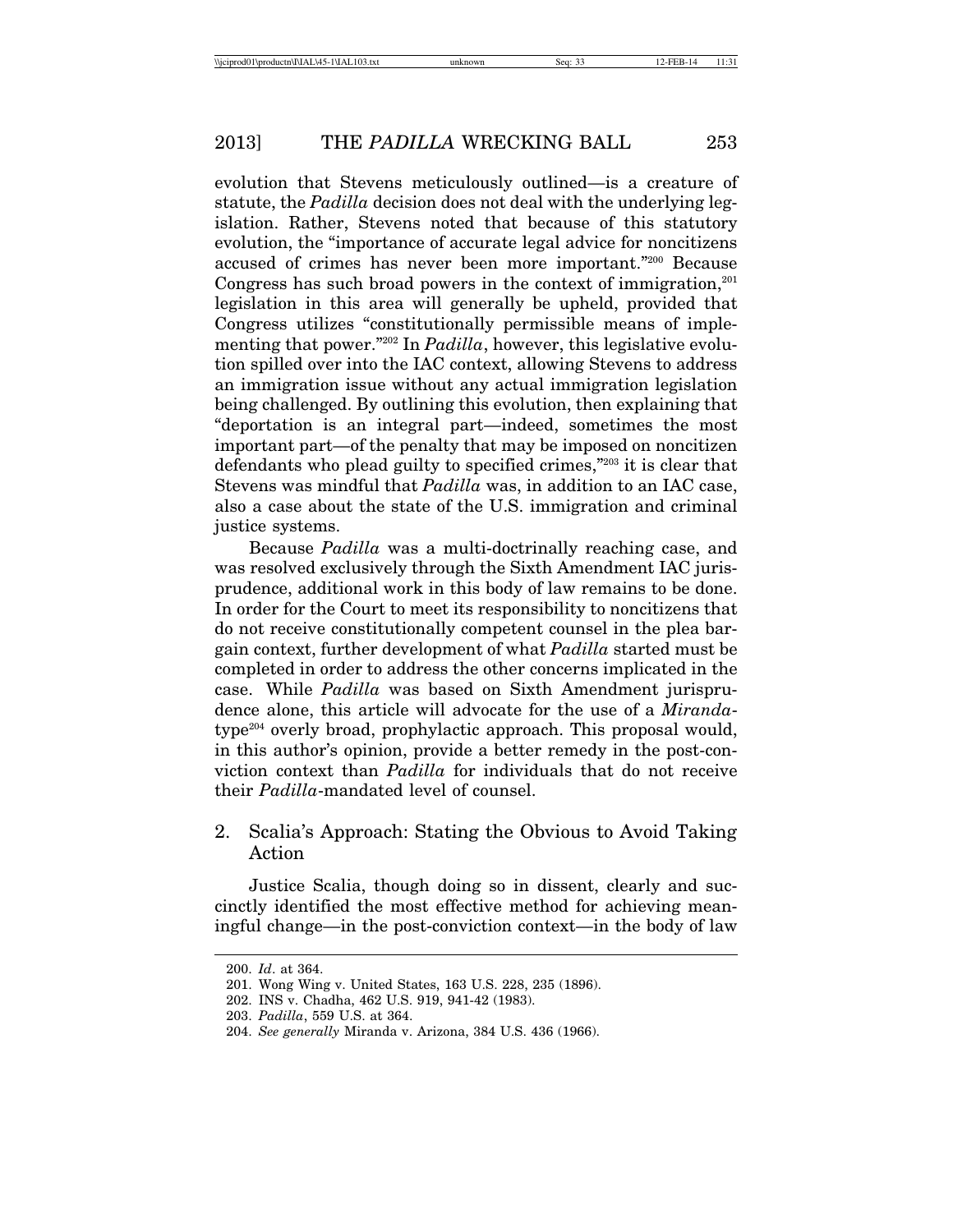that *Padilla* addressed. Scalia can be a polarizing figure, and in many instances has drawn the scorn of legal scholars for what CNN described as Scalia's "bold disagreement, conservative arguments, pointed questions and the occasional crude hand gesture."205 Scalia's textualist approach to constitutional interpretation and his "adherence to the original meaning of the Constitution sometimes results in holdings that negatively impact the accused,"206 leading one commentator to refer to him as an "increasingly intolerant and intolerable blowhard: a pompous celebrant of his own virtue and rectitude."207 While Scalia's dissent in *Padilla* certainly aligns with his conservative values,<sup>208</sup> his approach and rationale seem to be based, at least in part, on simple practicality as opposed to his conservative ideology. Scalia's dissent centered on his opinion that "[s]tatutory provisions [could have remedied] these concerns in a more targeted fashion, and without producing permanent, and legislatively irreparable, overkill."209 While it is debatable210 whether or not the *Padilla* decision produced "permanent, and legislatively irreparable, overkill,"211 Justice Scalia's opinion that Congress could have remedied the concerns in a more targeted fashion could not have been more accurate. In fact, by merely reinstating JRAD or pre-IIRIRA discretion in the Attorney General, Congress could have all but abrogated the need for *Padilla*. This is not to minimize the value of requiring that counsel advise clients about the deportation consequences of entering into a plea; rather, it just suggests that if Mr. Padilla, Ms. Chaidez, Mr. Flores, or Mr. Hernandez could have sought relief through either JRAD or from the attorney gen-

<sup>205.</sup> Jamie Gumbrecht, *Even in dissent, Scalia stirs controversy*, CNN (July 18, 2012) http://www.cnn.com/2012/07/18/justice/antonin-scalia-profile/index.html (last viewed Jan. 16, 2013).

<sup>206.</sup> Davoli, *supra*, note 122, at 693.

<sup>207.</sup> Gumbrecht, *supra*, note 210 (quoting Paul Campos, *Antonin Scalia, ranting old man*, SALON (June 25, 2012) http://www.salon.com/2012/06/25/antonin\_scalia\_ ranting\_old\_man/).

<sup>208.</sup> *See generally id.*

<sup>209.</sup> Padilla v. Kentucky, 559 U.S. 356, 389 (2010) (Scalia, J., dissenting).

<sup>210.</sup> Bibas, *supra,* note 176, at 1128 (Arguing that "increased transparency and disclosure may have a different effect on legislatures. If full disclosure of overly harsh collateral consequences causes many defendants to balk at pleading guilty, prosecutors may press for reforms. They may urge legislatures either to curtail collateral consequences, or at least to make them waivable as part of plea bargains, to avoid gumming up the plea-bargaining assembly line. Alternatively, they may press legislatures to give them even bigger sticks with which to threaten higher post-trial penalties and so coerce pleas.").

<sup>211.</sup> *Padilla*, 559 U.S. at 389 (Scalia, J., dissenting).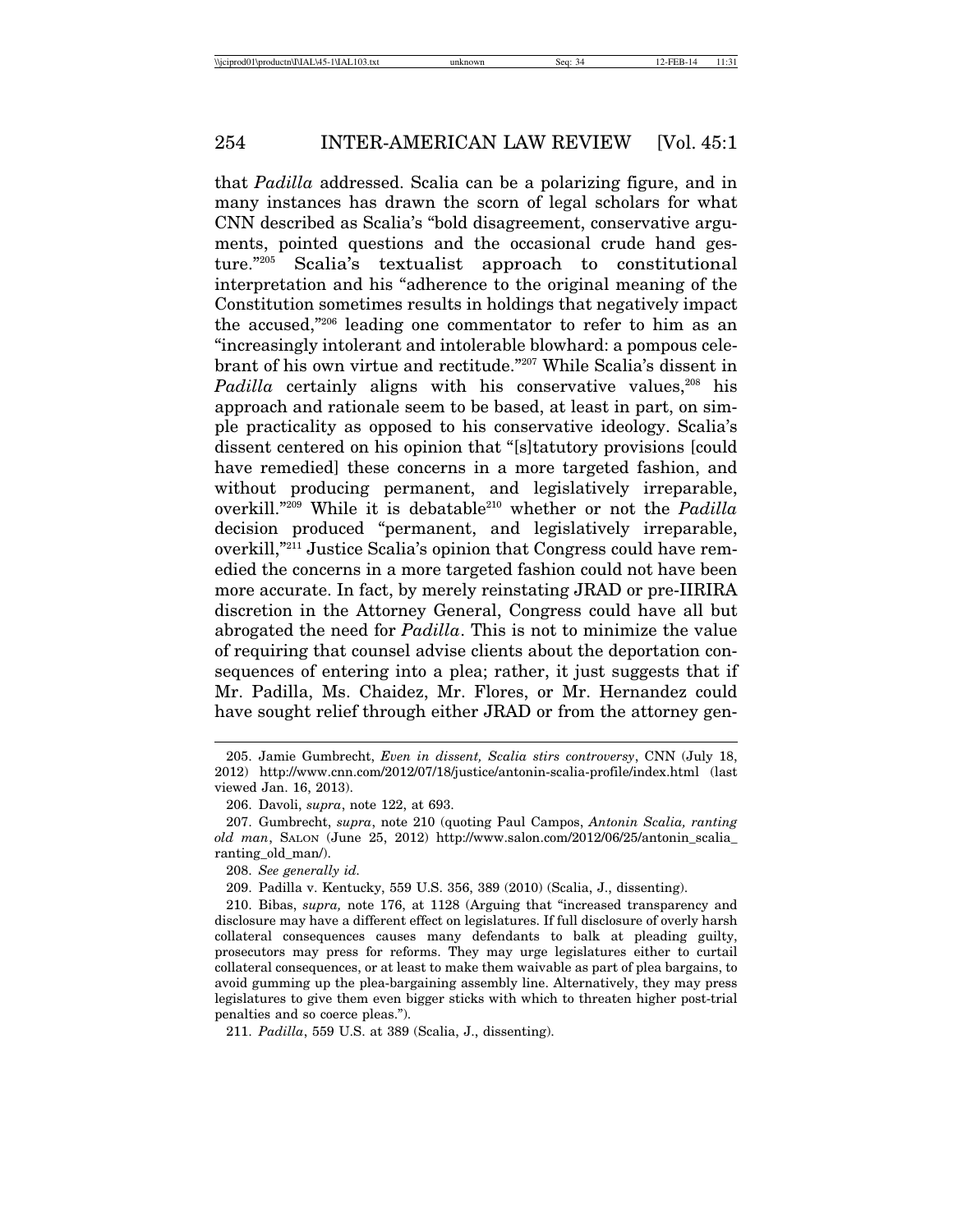eral, they would not have been before the respective Courts in the first place.

Though only Justice Scalia's opinion addressed it directly, it would seem as though the majority recognized that the problem it was addressing in *Padilla* was one that legislation may have been better suited to address, or at the very least recognized that the problem had been caused by Congressional action.212 Recognition that the problems addressed in *Padilla* grew out of Congress's dramatic overhaul of our immigration system is evidenced by Justice Stevens tracing the legislative evolution of the immigration in the U.S. over the last century, ultimately leading to an immigration regime where "discretionary relief is not available for an offense related to trafficking in a controlled substance."213 For Justice Stevens, the modern immigration system began to take shape with the passage of the 1917 Act, which he thought brought radical changes.214 Of particular interest to Stevens, however, was a specific safety measure included in the Act, which his majority opinion described in great detail:

While the 1917 Act was "radical" because it authorized deportation as a consequence of certain convictions, the Act also included a critically important procedural protection to minimize the risk of unjust deportation: At the time of sentencing or within 30 days thereafter, the sentencing judge in both state and federal prosecutions had the power to make a recommendation "that such alien shall not be deported." . . . This procedure, known as a judicial recommendation against deportation, or JRAD, had the effect of binding the Executive to prevent deportation; the statute was "consistently . . . interpreted as giving the sentencing judge conclusive authority to decide whether a particular conviction should be disregarded as a basis for deportation," Janvier v. United States, 793 F.2d 449, 452 (CA2 1986). Thus, from 1917 forward, there was no such creature as an automatically deportable offense. Even as the class of deportable offenses expanded, judges retained discretion to ameliorate unjust results on a case-by-case basis.<sup>215</sup>

This JRAD protection was, however, eliminated by Congress in

<sup>212.</sup> *Padilla*, 559 U.S. at 360 (Stevens, J., recognizing that, because of congressional action, the "landscape of federal immigration law has changed dramatically over the last 90 years.").

<sup>213.</sup> *Id*. at 364.

<sup>214.</sup> *Id.* at 361.

<sup>215.</sup> *Id.*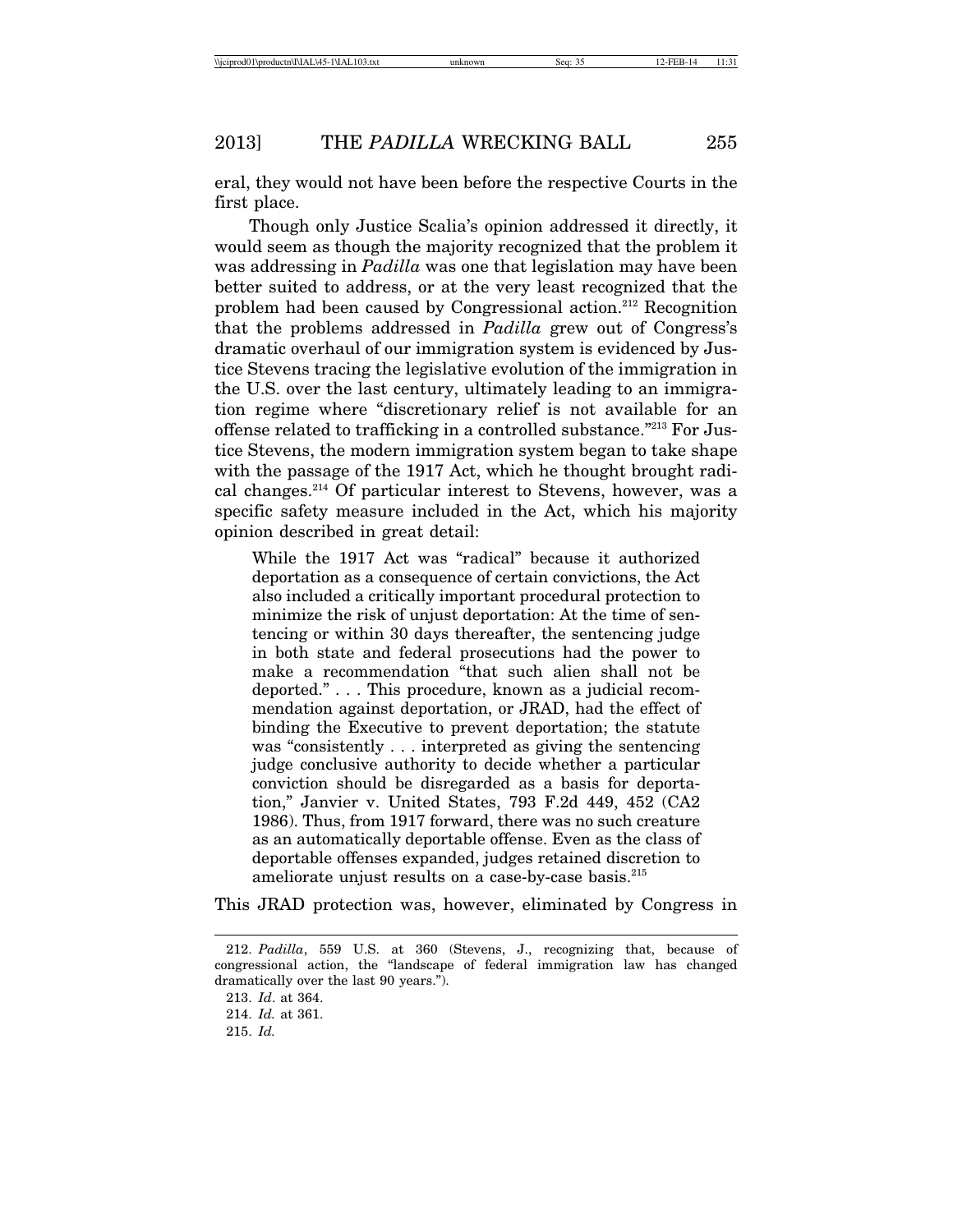1990.216 Further stripping noncitizen defendants of protections from deportation, Congress eliminated the Attorney General's ability to grant discretionary relief when it passed the IIRIRA.<sup>217</sup>

The majority was concerned that in this new post-IIRIRA era if a noncitizen commits a removable offense, his removal is practically inevitable.218 It was because of these changes that Mr. Padilla was unable to receive any relief, discretionary or otherwise, despite having been a lawful permanent resident of the United States for more than 40 years and serving in the U. S. Armed Forces during the Vietnam War.<sup>219</sup> The majority seemed to imply that but for these Congressional changes, there would have been no need to expand its effective assistance of counsel doctrine to cover deportation warnings.<sup>220</sup> This is where Scalia's point of contention with the Stevens' majority opinion lies; Scalia criticized the majority's use of the Sixth Amendment as an "all-purpose tool for judicial construction," rather than to guarantee "the accused a lawyer 'for his defense' against a "criminal prosecution[n]."221

Scalia discussed several measures that Congress could undertake to address the underlying issues that gave rise to the need for *Padilla*, such as "specify [ing] which categories of misadvice about matters ancillary to the prosecution invalidate plea agreements, what collateral consequences counsel must bring to a defendant's attention, and what warnings must be given."222 Scalia's other suggestion for how Congress may address the matter through legislation seems to more accurately reflect that the *Padilla* case is not as much about IAC as it is about counteracting the legislative overhaul of the immigration system in the U.S. Scalia proffered that Congress could further shape immigration law by passing legislation mandating "that the near-automatic removal which follows from certain criminal convictions will not apply where the conviction rested upon a guilty plea induced by counsel's misad-

<sup>216.</sup> *Id*. at 363.

<sup>217.</sup> *Id*.

<sup>218.</sup> *Padilla,* 559 U.S. at 363.

<sup>219.</sup> *Id*. at 359.

<sup>220.</sup> *See id*. at 364 ("These changes to our immigration law have dramatically raised the stakes of a noncitizen's criminal conviction. The importance of accurate legal advice for noncitizens accused of crimes has never been more important. These changes confirm our view that, as a matter of federal law, deportation is an integral part—indeed, sometimes the most important part—of the penalty that may be imposed on noncitizen defendants who plead guilty to specified crimes.").

<sup>221.</sup> *Id*. at 388 (Scalia, J., dissenting).

<sup>222.</sup> *Id*. at 392.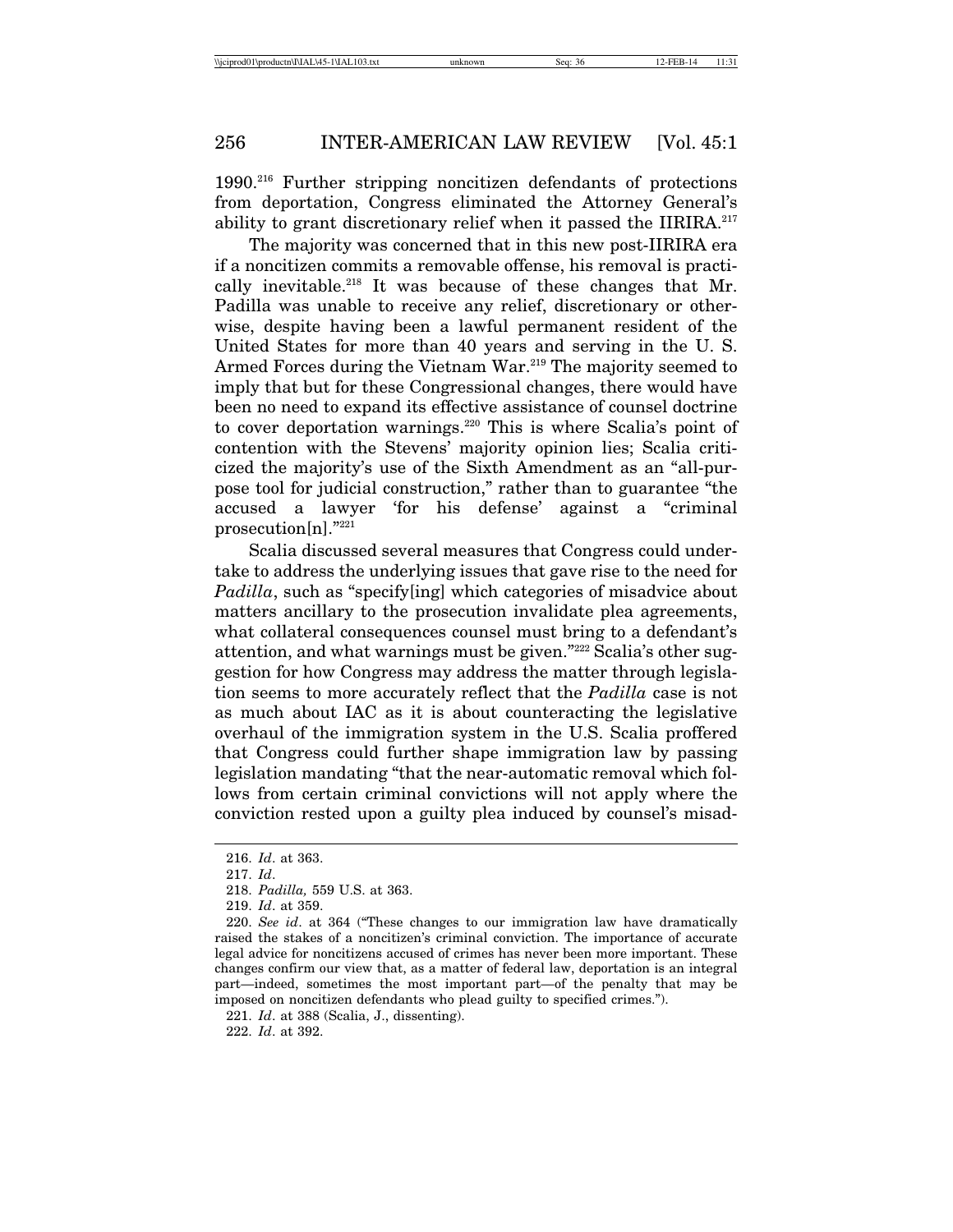vice regarding removal consequences."223 This conception, while failing to address unadvised noncitizens or mandate a certain constitutional level of advisement, would at least provide some sort of remedy in the post-conviction context to misadvised noncitizen defendants. The advantage to such an approach is that ambiguity would no longer exist as to the impact of *Padilla* on the collateral/ direct consequence distinction. The merits of the direct/collateral distinction in IAC doctrine will be left for other scholars to debate; however, it was clear in *Padilla* that none of the factions of Justices were ready to completely upend of the use of the distinction when determining the scope of an attorney's duties under the Sixth Amendment. For legislation like the kind discussed by Scalia to be an adequate substitute or supplement to *Padilla*, however, it would have to cut broad enough to include both unadvised and misadvised noncitizen defendants. If passed, such legislation would provide a better avenue to relief than aggrieved individuals have now under a *Strickland/Hill/Padilla* based claim. Further, it would protect the integrity of the underlying conviction by shifting the focus from the conviction in general to just to the immigration consequences. Given the Court's "fundamental interest in the finality of guilty pleas," a law that protects noncitizen defendants without undermining the finality of guilty pleas would seem preferable.<sup>224</sup>

Though none of the opinions address it, another way Congress could deal with the problem of near-automatic deportation for unadvised or misadvised noncitizen defendants, and one that the majority would presumably support, $225$  would be for Congress to simply repeal the IIRIRA, or at least the part that eliminated the Attorney General's discretion, along with the 1990 legislation that eliminated JRAD. Like Scalia's aforementioned proposal, legislation accomplishing these goals would again focus on the deportation, not the underlying conviction that caused the deportation. A peculiarity with the current doctrine, at least in the post-conviction context, is that while *Padilla*-type arguments are used to invalidate convictions, most litigants really only seek to avoid removal. In fact, in many of the cases that have dealt with *Padilla* issues the defendants have already served their sentences and

<sup>223.</sup> *Padilla*, 559 U.S. at 392 (Scalia, J., dissenting).

<sup>224.</sup> Hill v. Lockhart, 474 U.S. 52, 59 (1985) (citing United States v. Timmreck, 441 U.S. 780 (1979)).

<sup>225.</sup> *Padilla*, 559 U.S. at 360 (Stevens, J., discussing the impact that the 1990 Act and the IIRIRA have had on noncitizens convicted of removable offenses.).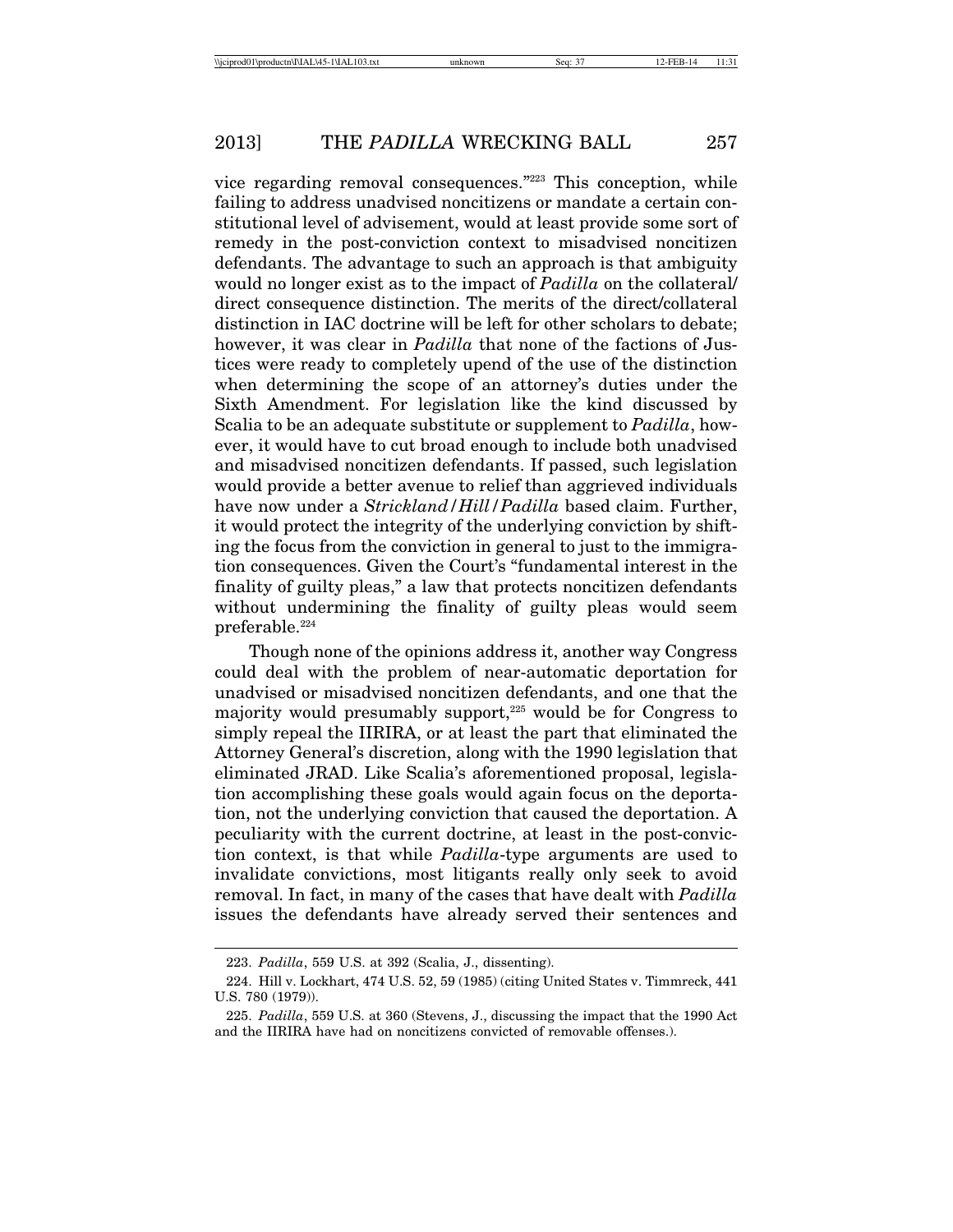returned to their daily lives, only to be deported years later. $226$ This is why Justice Scalia's assertion that the majority was "swinging a sledge where a tack hammer [was] needed" may have had at least some merit to it.<sup>227</sup> In effect, *Padilla* represents a major upheaval in IAC jurisprudence, despite the fact that all noncitizen defendants really hope to accomplish is to avoid removal.

Though the Court has a history of stepping in where Congressional action is determined to be unconstitutional, and striking down legislation, the laws at that led to the need for a case like *Padilla* are not conducive to such action, even if the validity of the subject immigration legislation were ever to come before the Court. Congress has plenary power, subject only to "important constitutional limitations,"228 to determine whether certain noncitizens will be allowed to enter or remain in the United States.229 Because the IIRIRA and other Congressional actions do not appear to raise separation of powers, $230$  Due Process, $231$  Equal Protection, or any other apparent Constitutional concerns, the Court would have to stretch to make another doctrinal body of law fit, or start down a new path altogether. It seems unlikely that the Court would be willing to cause such turbulence in an attempt to remedy the already pervasive turmoil that exists within the body of law where the criminal justice system and the immigration system converge, or the "crimmigration"232 doctrine as one scholar

<sup>226.</sup> *See*, *e.g*., Hernandez v. State, 37 Fla. L. Weekly S 730, 2012 FLA. LEXIS 2416 (Fla. Nov. 21, 2012) (Despite the fact that Mr. Hernandez was denied relief because his claim predated Padilla, the Court explained that not only had Mr. Hernandez served out his punishment, but he had also "gone on to attain a number of achievements—a Bachelor of Arts Degree in 2005, and gainful employment as a computer network administrator for a Miami bank group.").

<sup>227.</sup> *Padilla*, 559 U.S. at 388 (Scalia, J., dissenting).

<sup>228.</sup> Zadvydas v. Davis, 533 U.S. 678, 695 (2001).

<sup>229.</sup> Chew Heong v. United States*,* 112 U.S. 536 (1884).

<sup>230.</sup> U.S. CONST. ART. I, § 8, States that "Congress shall have power to . . . provide for the common defense and general welfare of the United States . . . [and] establish a uniform rule of naturalization." Reading these clauses in conjunction with the Necessary and Proper Clause found in the final clause of ART. I, § 8, it would be difficult, if not impossible, to attack the legislation on a lack of power, or separation of powers theory.

<sup>231.</sup> While the Due Process Clauses of the Fifth and Fourteenth Amendments can be used in the plea-bargain context on a voluntariness theory, trying to use them to invalidate the immigration legislation entirely does not work due to the fact that there is a comprehensive immigration scheme, made up of both Article III and non-Article III courts, in place to ensure Due Process. The voluntariness theory applies only to a waiver of the rights provided by the scheme, but is not applicable in a context other than plea-bargaining.

<sup>232.</sup> Markowitz, *supra* note 27, at 1316.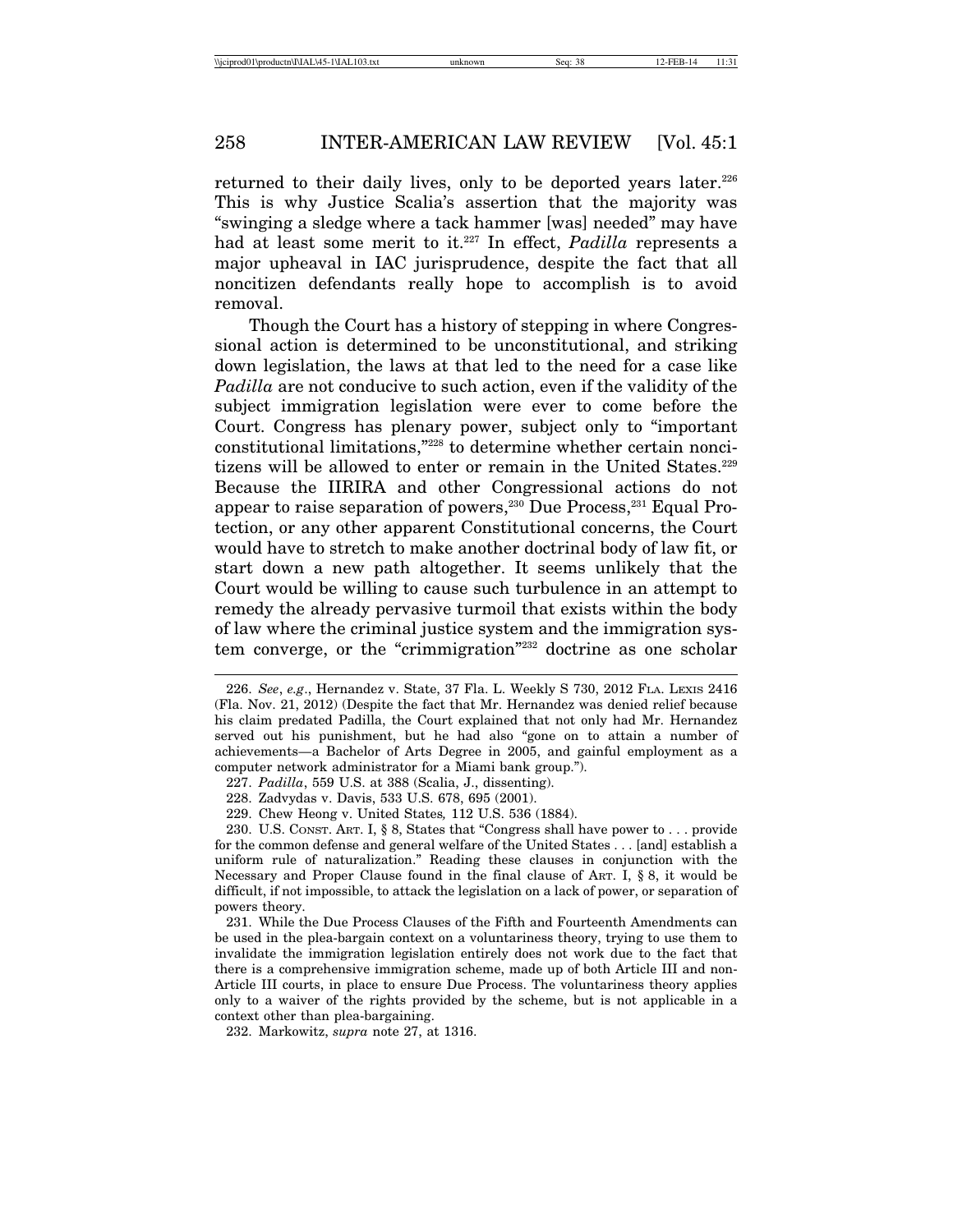termed this area of overlap. Thus, if a repeal of the IIRIRA, 1990 Act, or any of the other pieces of legislation that make up the body of the U.S. immigration system are going to take place, such a repeal will have to come from the legislature, not the judiciary.

Scalia is correct in the sense that Congressional action would seem to afford the most targeted, effective route to achieve change in the post-conviction context of *Padilla*; however, this is just stating the obvious, and it completely fails to acknowledge the drawbacks of waiting for Congress to act. First, such action depends on the will of the people, and as we have seen with other social issues such as segregation, same-sex marriage, and women's suffrage to name a few, the will of the majority does not always effectively protect the minority. Adding to such concerns is the fact that political in-fighting and partisan politics have reached new heights in recent years—especially in the immigration arena—so relying on Congress to act in any sort of expeditious manner is likely to prove a defeating proposition. Given its holding in *Padilla*, the court was apparently concerned about the ability or willingness of Congress to protect the minority, and felt that acting as it did may in fact, have been necessary to protect the rights of noncitizen defendants. If this was the Court's concern, perhaps the Court did not err by using a sledge where a tack hammer would have sufficed; rather, it is possible that the Court only used a sledge where a wrecking ball was needed to ensure that noncitizen defendants get the constitutionally mandated level or advisement, while providing a remedy in the event that they do not.

#### 3. *Miranda v. Arizona*: A Model for the Wrecking Ball?

In continuing down the path that the Court began in *Padilla v. Kentucky*, and in order to reinforce the protections that the IAC doctrine provides for individuals raising *Padilla* based challenges for post-conviction relief, this article proposes an overly-broad prophylactic holding, similar in structure to the Court's holding in *Miranda v. Arizona*. The aim of such a holding would be to ensure that the advisement of noncitizen defendants as to the deportation consequences of taking a plea bargain continues, while providing a remedy where counsel fails to advise their client of these deportation consequences, and at the same time, causing as little turmoil in Sixth Amendment jurisprudence as possible.<sup>233</sup> In delivering its *Miranda* decision, the Court sought to "give concrete

<sup>233.</sup> Miranda v. Arizona, 384 U.S. 436 (1966).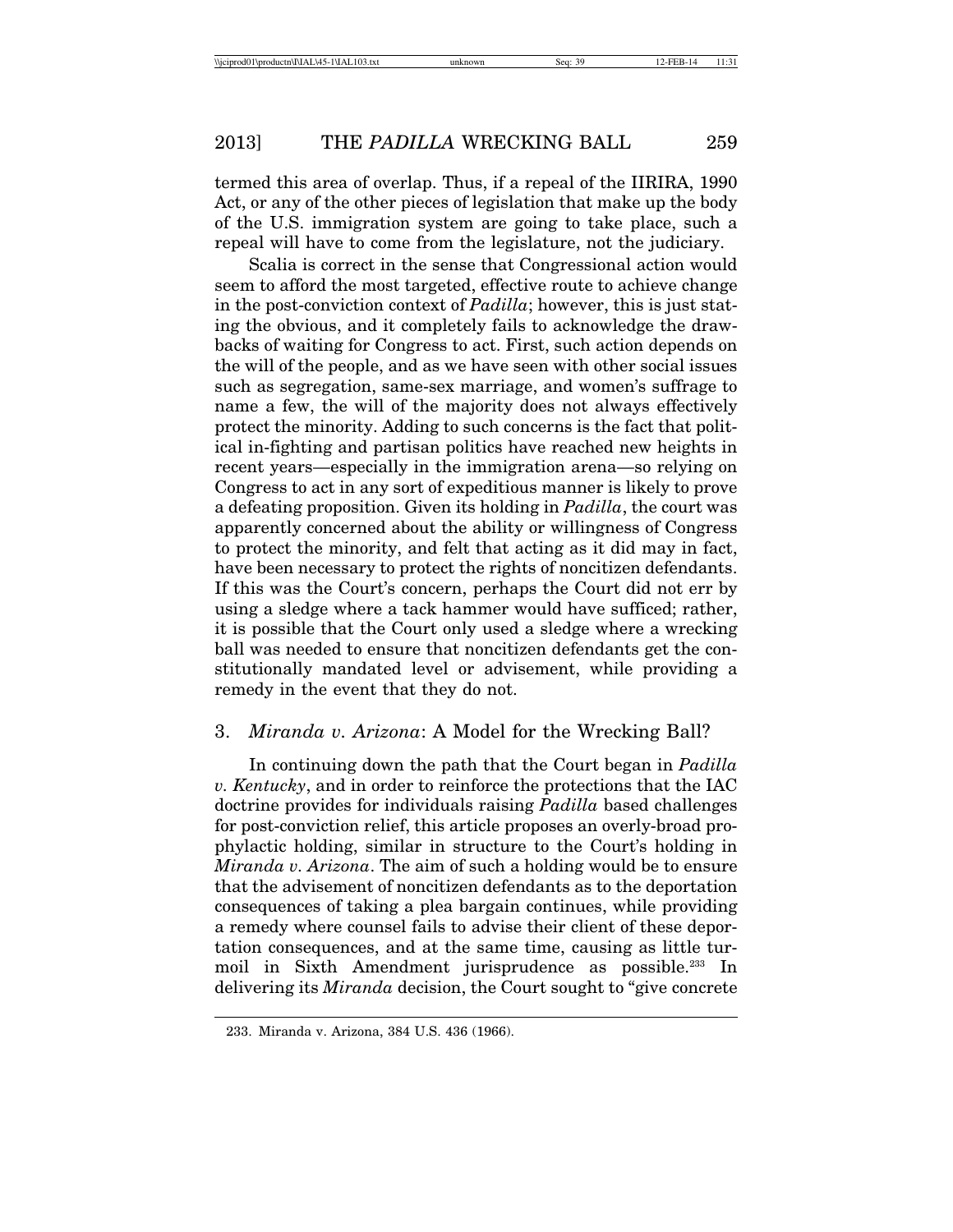constitutional guidelines for law enforcement agencies and courts to follow."234 There is a very real need for concrete constitutional guidelines for courts and lawyers to follow in the wake of the 1990s immigration reforms and the post-*Padilla* decisions, and it will take a decision as complex and far reaching as the one in *Miranda* to protect both noncitizen defendants before entering pleas, and noncitizen defendants that enter pleas due to constitutionally deficient counsel. Just as the *Miranda* decision did "not preclude legislative solutions that differed from the prescribed *Miranda* warnings but which were at least as effective,"<sup>235</sup> the Court should craft a decision that would allow for Congress to pass measures that would be at least as effective as those that the Court enunciates in its holding.

*Miranda* provides a template for how a prophylactic *Padilla* opinion could be structured. Just as the *Miranda* decision was founded, in part, upon Fifth and Fourteenth Amendment concerns, the Supreme Court would be wise to base any subsequent, prophylactic *Padilla* ruling on these two Amendments as well.<sup>236</sup> Despite the fact that he tried to qualify his mentioning of the Due Process Clauses by adding a footnote saying an argument founded in Due Process jurisprudence would likely fail, Justice Scalia was absolutely right in acknowledging that there was concern about the "voluntariness of *Padilla's* guilty plea" and such "concern properly relates to the Due Process Clauses of the Fifth and Fourteenth Amendments."237 Justice Scalia even went so far as to conclude his qualifying footnote by stating, "[w]hatever the outcome, however, the effect of misadvice regarding such consequences upon the validity of a guilty plea should be analyzed under the Due Process Clause."238

While *Miranda* and *Padilla* prophylactic-type opinions may be able to rely on the same Amendments, the difference is what clause of the Fifth Amendment is pertinent to the respective in cases. In *Miranda*, the Fifth Amendment clause of interest was "nor shall be compelled in any criminal case to be a witness against himself"; in the proposal this article suggests the relevant

<sup>234.</sup> *Id*. at 441-42.

<sup>235.</sup> Dickerson v. United States, 530 U.S. 428, 440 (2000).

<sup>236.</sup> *Id*. at 433 ("Over time, our cases recognized two constitutional bases for the requirement that a confession be voluntary to be ad- mitted into evidence: the Fifth Amendment right against self-incrimination and the Due Process Clause of the Fourteenth Amendment.").

<sup>237.</sup> *Padilla*, 559 U.S. at 391 (Scalia, J., dissenting).

<sup>238.</sup> *Id*. at 1496 n. 1.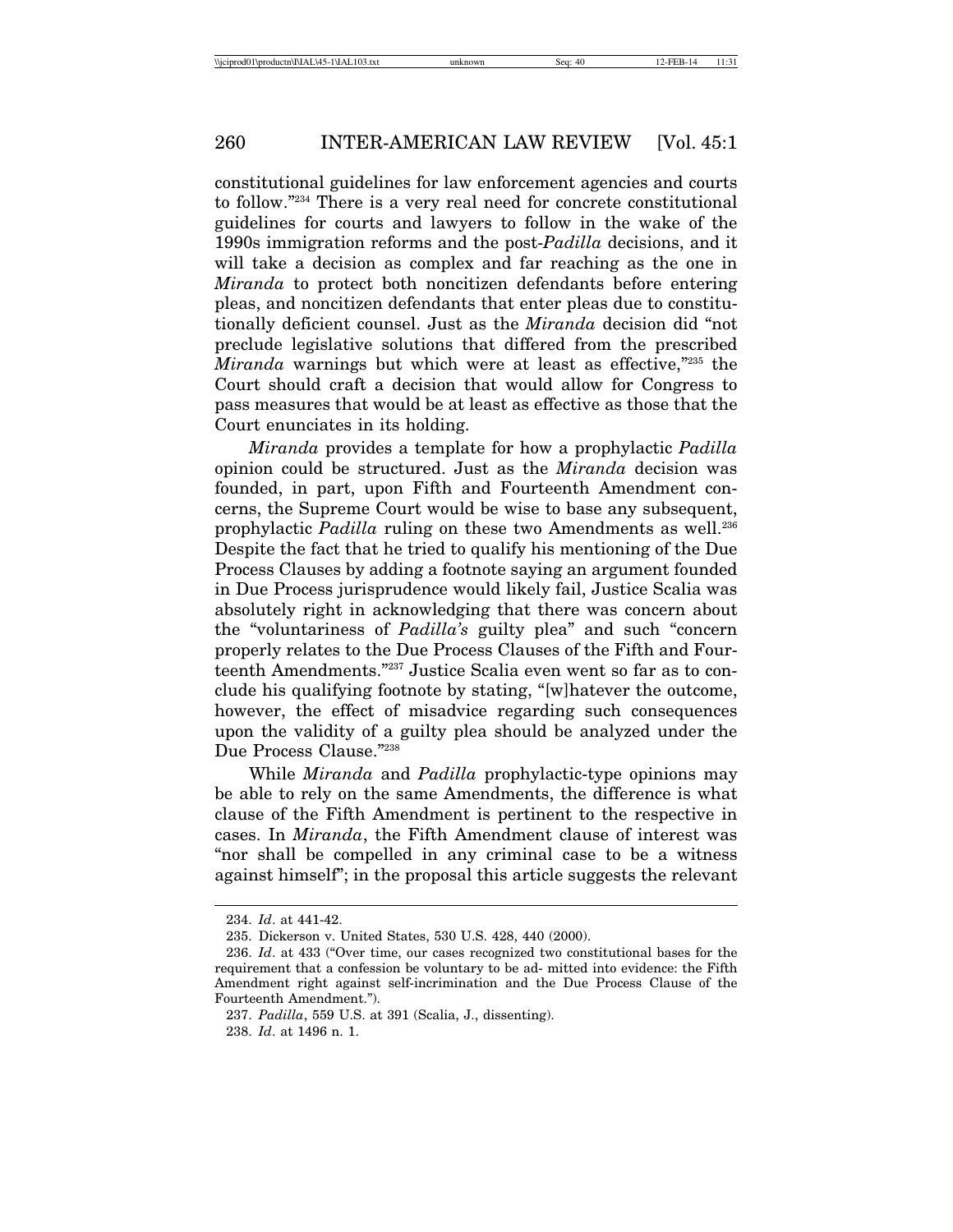clause is "nor be deprived of life, liberty, or property, without due process of law."239 In *Miranda*, the Court refused to:

presume that a defendant has been effectively apprised of his rights and that his privilege against self-incrimination has been adequately safeguarded on a record that does not show that any warnings have been given or that any effective alternative has been employed. Nor can a knowing and intelligent waiver of these rights be assumed on a silent record.<sup>240</sup>

This article advances the idea that the Court should refuse to presume voluntariness in a noncitizen defendant's plea, absent certain steps being taken to ensure that the plea was "a knowing and intelligent waiver"241 of the constitutional protections provided to noncitizen defendants. The Court could create a rebuttable presumption that, if a noncitizen defendant has been deported or faces deportation, he has been prejudiced. Under the Voluntariness Doctrine, "[w]aivers of constitutional rights not only must be voluntary but must be knowing, intelligent acts done with sufficient awareness of the relevant circumstances and likely consequences."242 The Voluntariness and IAC doctrines have overlapping elements, shown by the Court's pronouncement in *Hill* that "[w]here, as here, a defendant is represented by counsel during the plea process and enters his plea upon the advice of counsel, the voluntariness of the plea depends on whether counsel's advice was within the range of competence demanded of attorneys in criminal cases."243 Thus, *Padilla* is certainly a case where concerns over the voluntariness of the plea are implicated.

In order for a valid waiver of rights under Fifth and Fourteenth Amendment Due Process jurisprudence, "[w]aivers of constitutional rights not only must be voluntary but must be knowing, intelligent acts done with sufficient awareness of the relevant circumstances and likely consequences."244 Further, under *Boykin v. Alabama,* "the record must affirmatively disclose that a defendant who pleaded guilty entered his plea understandingly and voluntarily."245 In a 2004 case, with Justice Souter writing for the majority, the Court further expanded upon its holding in

<sup>239.</sup> U.S. CONST. AMEND. V.

<sup>240.</sup> Miranda v. Arizona, 384 U.S. 436, 498-99 (1966).

<sup>241.</sup> *Id*.

<sup>242.</sup> Brady v. United States, 397 U.S. 742, 748 (1970).

<sup>243.</sup> Hill v. Lockhart, 474 U.S. 52, 56 (1985).

<sup>244.</sup> Brady v. United States, 397 U.S. 742, 748 (1970).

<sup>245.</sup> *Id*. at 756 (citing Boykin v. Alabama*,* 395 U.S. 238, 243 (1969)).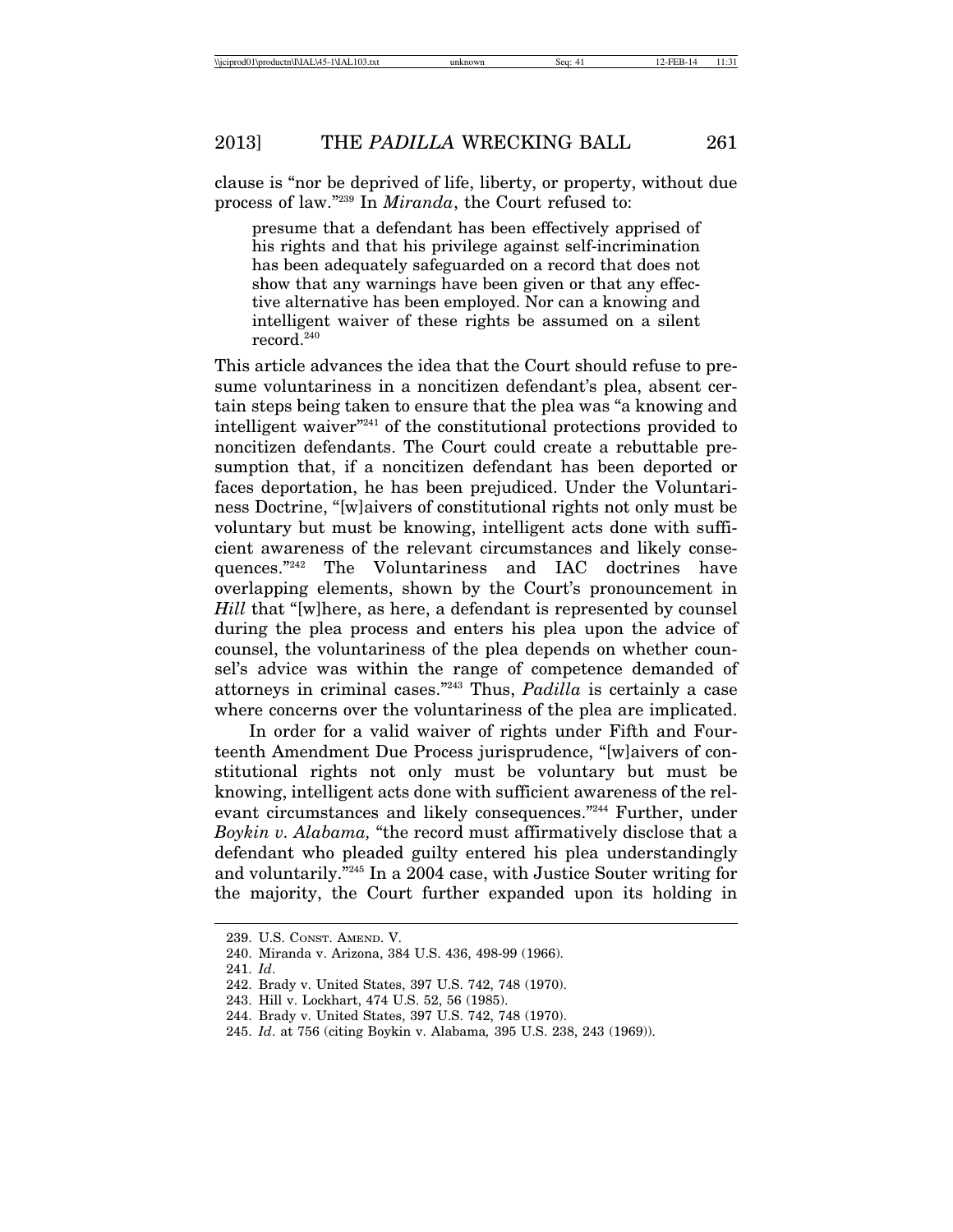*Boykin* by noting, "when the record of a criminal conviction obtained by guilty plea contains no evidence that a defendant knew of the rights he was putatively waiving, the conviction must be reversed."246 Further, Justice Souter noted, "[w]e do not suggest that such a conviction could be saved even by overwhelming evidence that the defendant would have pleaded guilty regardless."<sup>247</sup> The rationale that the Court has often cited for this treatment towards pleas where a lack of knowledge is shown is that "the plea is more than an admission of past conduct; it is the defendant's consent that judgment of conviction may be entered without a trial—a waiver of his right to trial before a jury or a judge. $248$ 

By utilizing the line of cases owing to *Boykin v. Alabama* to address the Court's responsibility to provide an avenue to obtain redress for those noncitizen litigants who fall victim to incompetent counsel, an aggrieved Defendant would not have the Courtroom doors slammed shut by an inability to show that "a decision to reject the plea bargain would have been [objectively] rational under the circumstances."249 While a voluntariness claim under the Due Process Clauses of the Fifth and Fourteenth Amendments would still require a showing of prejudice, this could be done so by demonstrating it was "reasonably probable he would have gone to trial absent the error."250 Unlike Padilla's objective inquiry, however, "it is no matter that the choice may have been foolish."<sup>251</sup>

In outlining a broad, prophylactic warning for *Padilla* claims, the Court would have to decide what steps must be taken, and by whom, to ensure that the noncitizen defendant's plea and waiver were knowing and voluntary. In *Miranda*, the Court held that to show the "defendant [had] been effectively apprised of his rights and that his privilege against self-incrimination has been adequately safeguarded,"252 four warnings must be given when a custodial interrogation takes place: "that he has the right to remain silent, that anything he says can be used against him in a court of law, that he has the right to the presence of an attorney, and that if he cannot afford an attorney one will be appointed for him prior

251. *Id*. at 84.

<sup>246.</sup> United States v. Dominguez Benitez, 542 U.S. 74, 84 n.10 (2004) (citing Boykin v. Alabama*,* 395 U.S. 238, 243 (1969)).

<sup>247.</sup> *Id*.

<sup>248.</sup> *Brady*, 397 U.S. at 748.

<sup>249.</sup> Padilla v. Kentucky, 559 U.S. 356, 372 (2010) (citing *Roe* v. *Flores-Ortega*, 528 U.S. 470, 480, 486 (2000)).

<sup>250.</sup> *Dominguez Benitez*, 542 U.S. at 84, n.10 (2004) (citing Boykin v. Alabama*,* 395 U.S. 238, 243 (1969)).

<sup>252.</sup> Miranda v. Arizona, 384 U.S. 436, 498-99 (1966).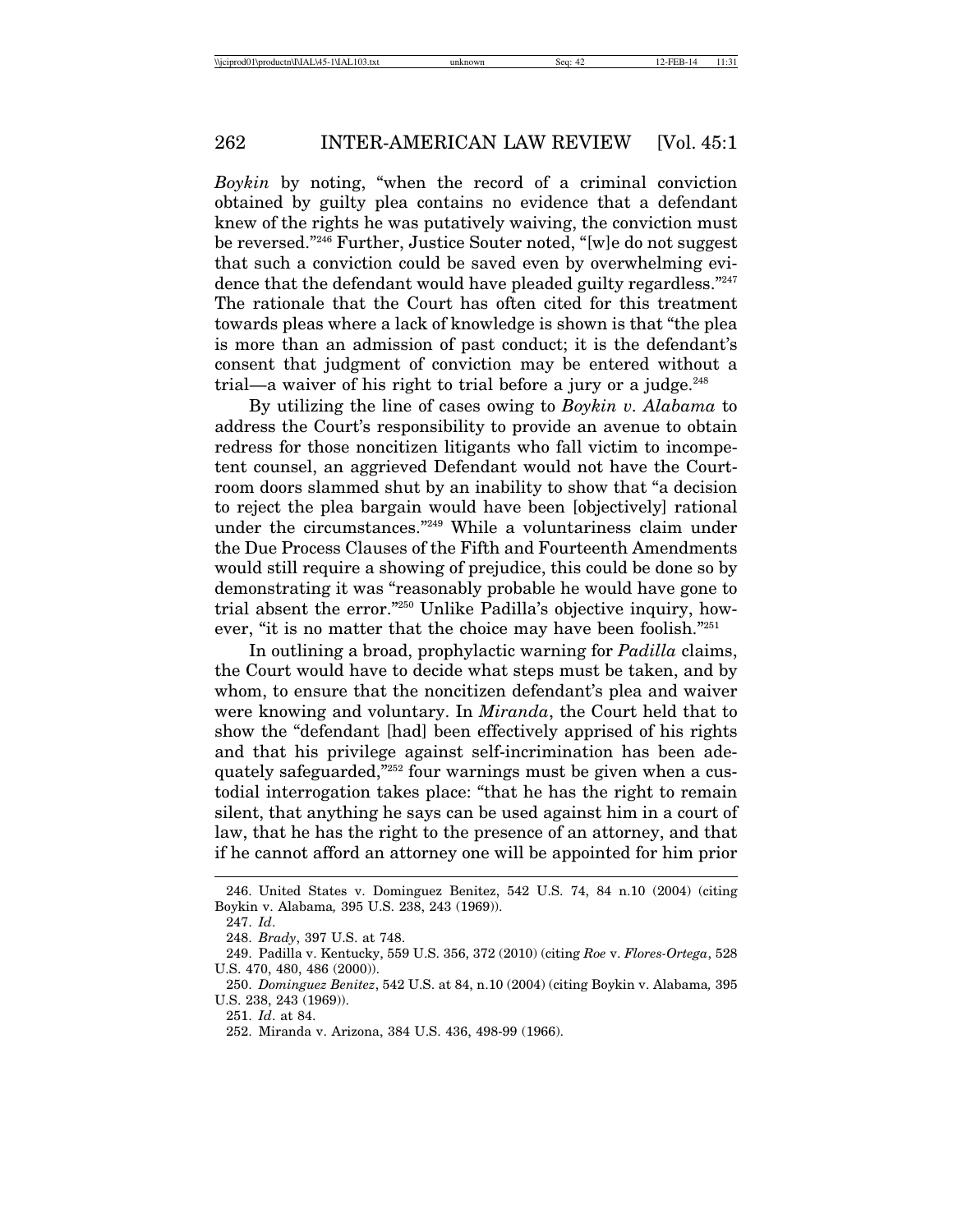to any questioning if he so desires."253 Just as the *Miranda* court determined that these four warnings, or "preventive medicine" as Justice Scalia mockingly referred to them,<sup>254</sup> would provide a remedy to aggrieved litigants deprived of their Sixth Amendment rights, the court in crafting an opinion to combat the immigration issues discussed, must determine what "preventive medicine" would remedy that which ails the post-IIRIRA immigration system.

Because the proposed doctrinal structure of prophylactic *Padilla* warnings would be founded in Fifth and Fourteenth Amendment jurisprudence, in addition to Sixth Amendment jurisprudence, the Court would not be limited to imposing duties only on defense counsel. Parties that may be equally as appropriate as counsel to bear the burden of warning noncitizen defendants of potential deportation implications include the court, prosecuting attorneys, the Executive Office of Immigration Reform, the United States Immigration and Customs Enforcement, or any other of a plethora of court departments or agencies involved in the deportation process.

While the use of Fifth and Fourteenth Amendment Due Process clause would allow for other parties to bear some of the burden, the Court should continue to follow its current *Padilla* doctrine that requires the accused's counsel to inform noncitizen defendants of the deportation consequences of their accepting a plea. Because the warnings have a prospective impact on the level of representation that noncitizens are entitled to in the plea bargain context, *Padilla* itself meets one of the Court's two responsibilities: it ensures that future noncitizen defendants do not fall victim to incompetent counsel. What *Padilla*, by and large, fails to do is provide an avenue to obtain redress for those noncitizen litigants who do fall victim to incompetent counsel, despite the Court's requirements under *Padilla*. By requiring a showing of a certain level of advisement in order to satisfy what I will refer to as the "*Padilla* Warnings," the Court could better address its second responsibility by founding a post-conviction focused, prophylactic ruling in Fifth and Fourteenth Amendment Voluntariness Doctrine under the Due Process Clause, as opposed to Sixth Amendment IAC.

A prophylactic ruling that required the following measures would be better suited than *Padilla* to remedy the post-conviction

<sup>253.</sup> *Id*. at 479.

<sup>254.</sup> Dickerson v. United States, 530 U.S. 428, 453 (2000) (Scalia, J., dissenting).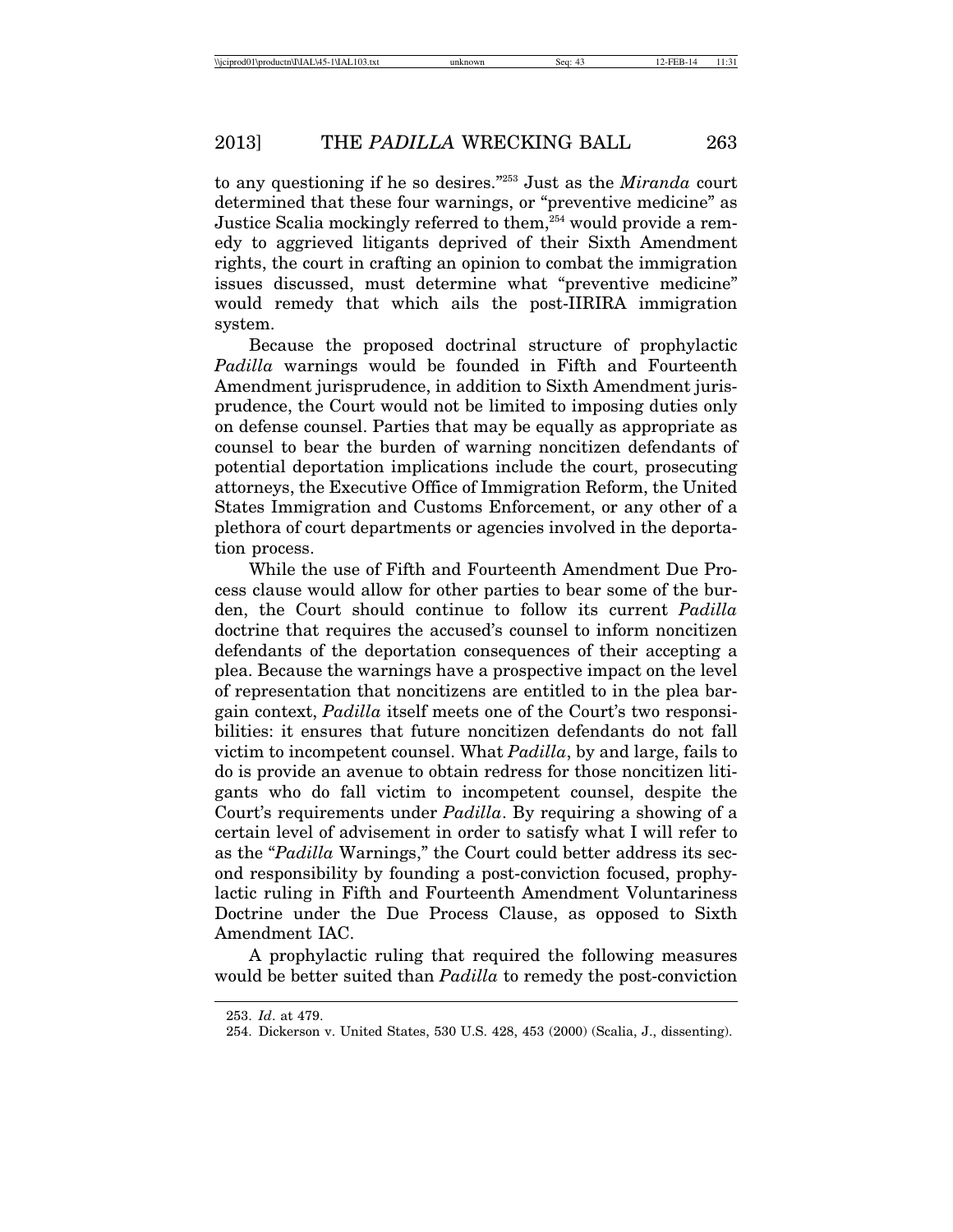issues that the Court was unable to address in *Padilla*: First, ICE, or another appropriate agency, makes a binding determination of the removal implications of a noncitizen defendant's negotiated plea. Second, such implications must be included in the agreement accepted by the court. Third, the judge accepting the plea must warn the noncitizen defendant of these implications. Finally, the Court must inquire to ensure that the noncitizen defendant's attorney had explained the deportation implications of accepting a plea, and they were the same as those included on the plea agreement. Absent each and every one of these steps being taken to ensure that the plea was "a knowing and intelligent waiver"<sup>255</sup> of the constitutional protections provided to noncitizen defendants, the Court could hold a presumption that the plea was not a voluntary, knowing, and intelligent act done with "sufficient awareness of the relevant circumstances and likely consequences."256 As to the prejudice prong, the Court could then create a rebuttable presumption that if a noncitizen defendant has been deported or faces deportation, he has been prejudiced.

Such a procedure would seem to afford an effective path to post-conviction relief where counsel does not meet its constitutional burden of counseling noncitizen defendants as to the deportation implications of accepting a plea. Additionally, putting the burden on the parties that are upholding and administering the law conforms with the maxim that "[i]n a free, dynamic society, creativity . . . is fostered by a rule of law that gives people confidence about the legal consequences of their actions."257 The United State Supreme Court held in *INS v. St. Cyr* that "[e]lementary considerations of fairness dictate that individuals should have an opportunity to know what the law is and to conform their conduct ... [and] settled expectations should not be lightly disrupted."<sup>258</sup> Establishing a four step *Padilla* Warning like the one outlined, would ensure that noncitizen defendants, attorneys, and judges

258. *Id*.

<sup>255.</sup> *Id*.

<sup>256.</sup> Brady v. United States, 397 U.S. 742, 748 (1970).

<sup>257.</sup> INS v. St. Cyr, 533 U.S. 289, 316 (2001) (quoting Landgraf v. USI Film Products, 511 U.S. 244, 265-266 (1994)). Though *St. Cyr* dealt with the retroactive application of a procedural change promulgated under the AEDPA and the actual "criminal actions," the concern over a defendant's knowledge and voluntariness in the plea bargain context indicates that the same concern is applicable to "pleading actions." In fact, a lack of knowledge and voluntariness of the direct "legal consequences of their actions" is the primary tool used to gain relief in the plea bargain context. 533 U.S. at 316.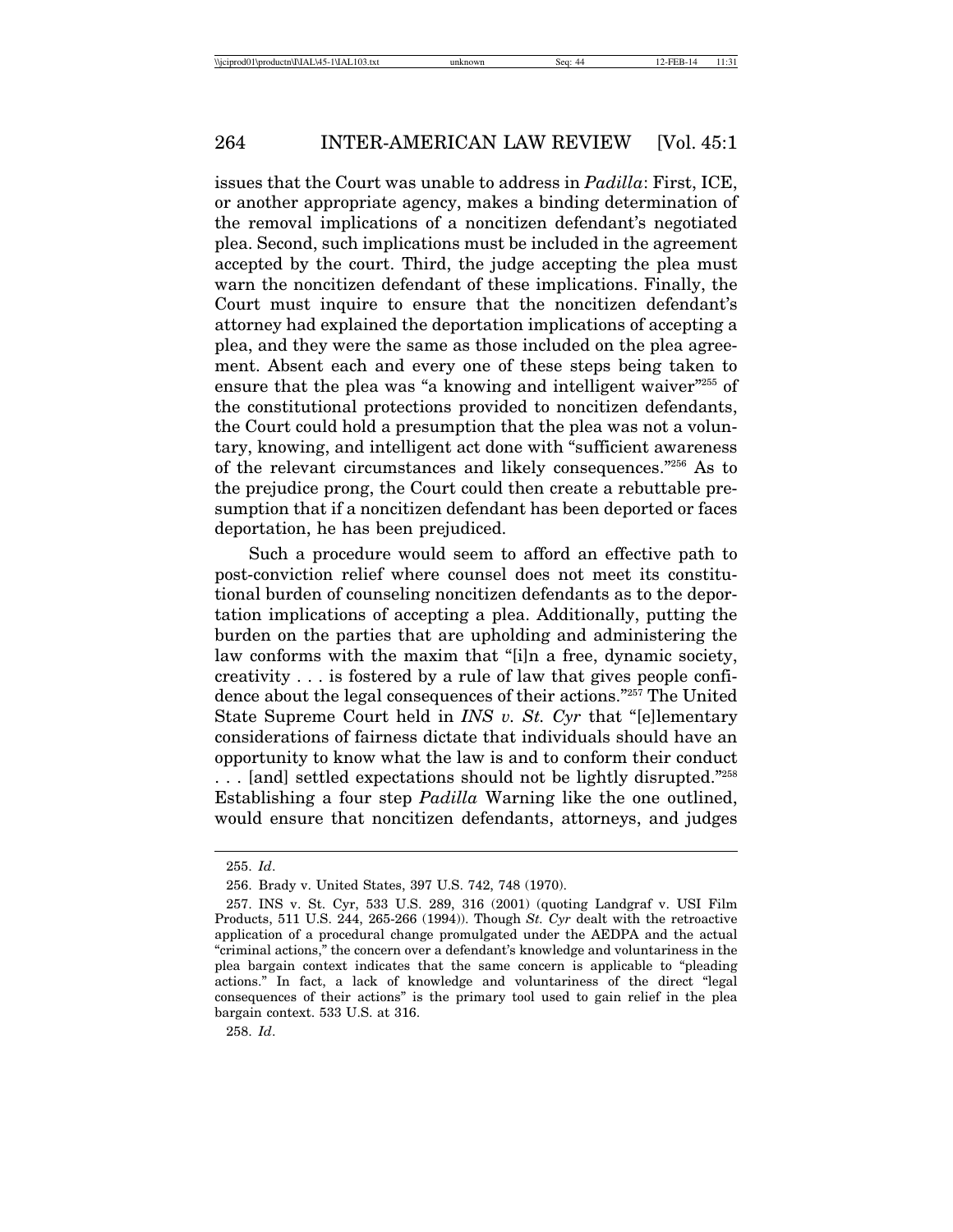would all "know what the law is"259 and could be confident about "the legal consequences of their actions."260 Further, this approach would not jeopardize the Court's "fundamental interest in the finality of guilty pleas,"261 in the IAC context, while still ensuring that the "grave and solemn act" of entering a plea and admitting "in open court that he committed the acts charged in the indictment" is based on the defendant's "voluntary expression of his own choice."262

If the Court were to craft a holding such as the one outlined above, it would surely come along with a furious dissent from Justice Scalia, provided that he is still on the bench. After all, it was Justice Scalia who referred to the Court's use of prophylactic measures in *Miranda* as "an immense and frightening antidemocratic power," and one that "does not exist."263 While Scalia has expressed a fervent disapproval of the Court placing "'prophylactic' restrictions upon Congress and the States,"264 a holding like the model discussed would be different from the *Miranda*/*Dickerson* line of cases in the sense that it would not be a case of the Court striking down a congressional act based on conflict with a mere prophylactic holding; rather, it would simply give state and federal courts a tool to use when interpreting cases similar to *Padilla*. While *Dickerson* would make it difficult for Congress to directly overturn or contradict such a ruling, it would still allow state and federal legislatures and courts a tremendous deal of latitude in the event that they choose not to implement the *Padilla* Warning protocols laid out. By merely enunciating a rule whereby a rebuttable presumption of prejudice exists, the individual political bodies would still have full discretion in deciding how to, and whether to, structure procedures that satisfy the outlined *Padilla* Warnings. A Supreme Court Holding like the one outlined would still allow for "legislation that could solve the problems addressed by today's opinions in a more precise and targeted fashion."265 In fact, if JRAD and/or the attorney general's discretion were reinstated, it would all but nullify the need for the procedure because

<sup>259.</sup> *Id*.

<sup>260.</sup> *Id*.

<sup>261.</sup> Hill v. Lockhart, 474 U.S. 52, 59 (1985) (citing United States v. Timmreck, 441 U.S. 780 (1979)).

<sup>262.</sup> Brady v. United States, 397 U.S. 742, 748 (1970).

<sup>263.</sup> Dickerson v. United States, 530 U.S. 428, 446 (2000) (Scalia, J. dissenting). 264. *Id*.

<sup>265.</sup> Padilla v. Kentucky, 559 U.S. 356, 392 (2010).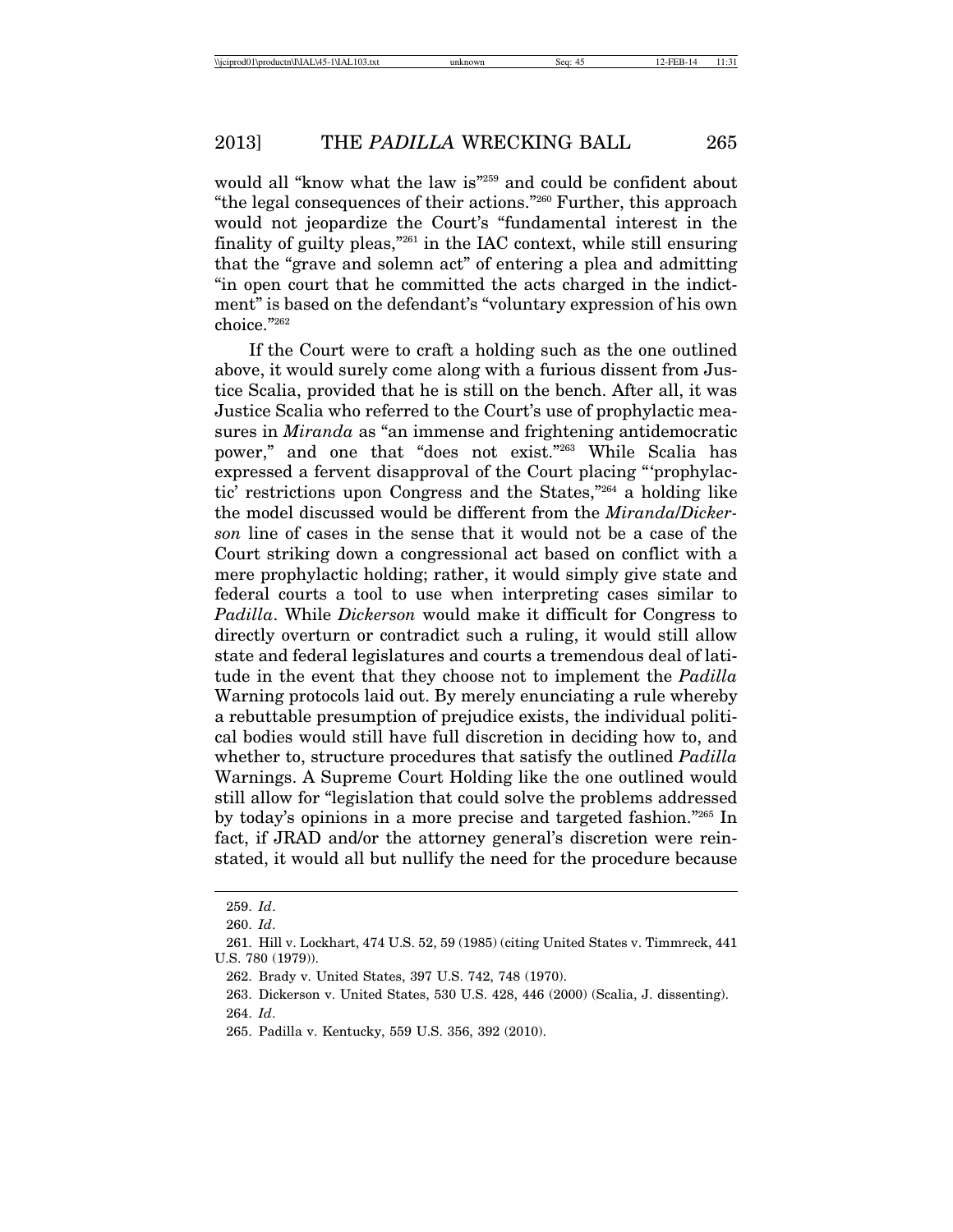most noncitizen defendants could rely on the legislatively proscribed methods by which to stave off deportation.

Additionally, if the Court ever retreated from its *Padilla* precedent altogether—perhaps because of an ideological shift on the bench regarding the collateral consequence implications of *Padilla*—the prophylactic measures discussed would stand on their own, even without *Padilla*. The only role that *Padilla* serves in the model discussed is that it imparts a constitutional duty on attorneys to advise their clients about the deportation implications of taking a plea bargain. Thus, while a retreat from *Padilla* would have a negative impact on professional norms in the criminal justice context, individuals like Mr. Padilla, Mr. Hernandez, Mr. Flores, and Ms. Chaidez would have some sort of recourse in that the Fifth and Fourteenth Amendment prophylactic measures would still ensure that their pleas were entered knowingly, intelligently, and voluntarily. This is, arguably, more protection than noncitizen defendants in the post-conviction context currently have based on *Padilla*.

While most commentators would agree that *Miranda's* effectiveness has been limited (at best), perhaps its prophylactic framework can be dusted off and used as a template for addressing a vitally important issue. Given the complexities and nuances of trying to navigate IAC doctrine, our modern system of mass adjudication, and immigration, all in one fell swoop, it may take a model such as the one discussed above to address an issue that contains a convergence of so many different bodies of law, without radically altering the individual doctrines in the process. But the difficulties and complexities involved should not discourage the Court from fulfilling its responsibility of providing an avenue to obtain redress for those noncitizen litigants who do fall victim to incompetent counsel.

## VI. CONCLUSION

Though every rose does in fact have its thorn, the same philosopher went on to say, "every night has its dawn."266 Noncitizen defendants who seek relief based on *Padilla* have their prospects of relief shrouded in darkness given the difficulties that most will encounter when trying to show prejudice, but clarity is an achievable goal. Whether by simple Congressional action<sup>267</sup> or judicial

<sup>266.</sup> Michaels, *supra* note 1.

<sup>267.</sup> *See supra* Section IV.B.2.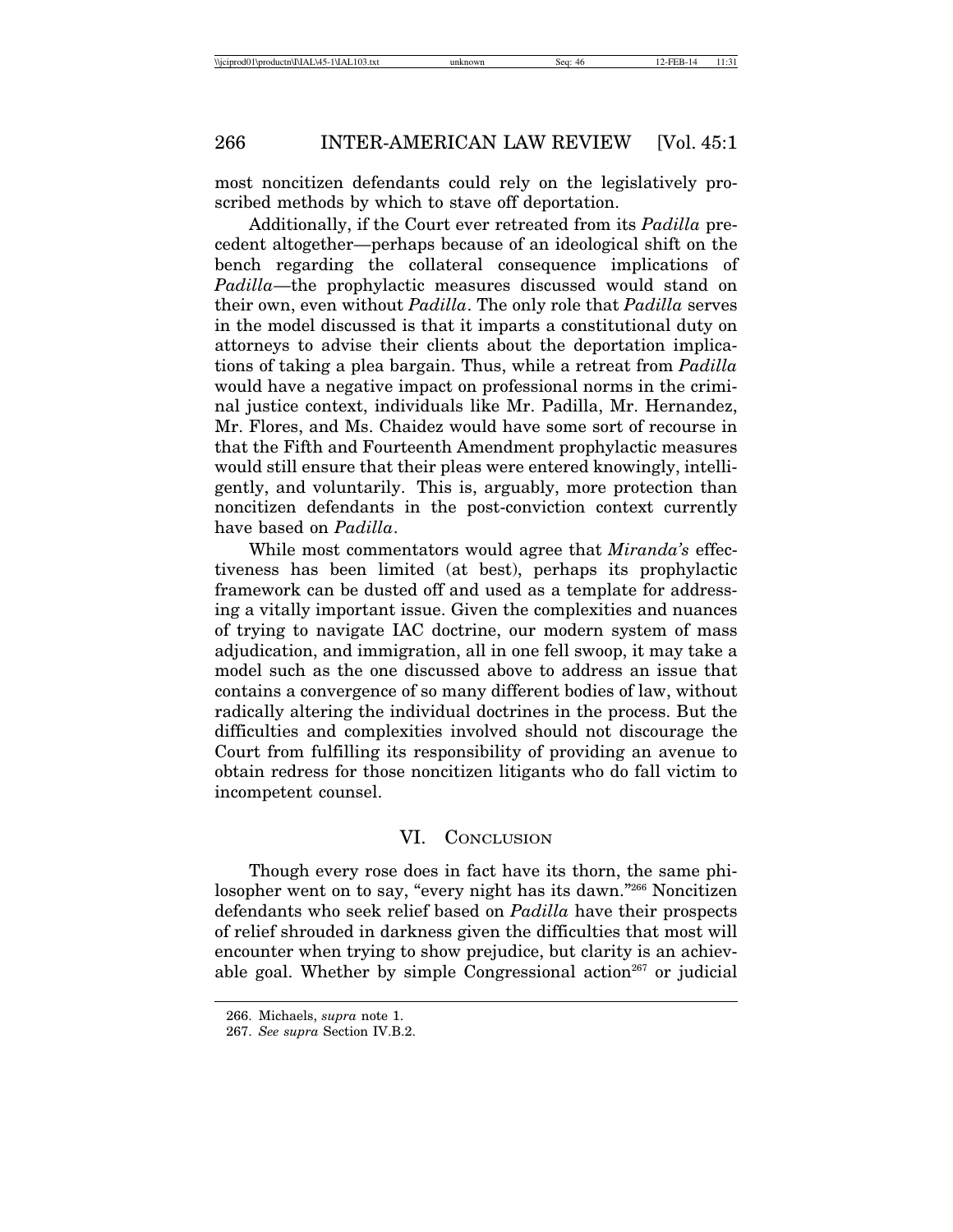wrecking ball, $268$  this paper puts forth several tangible, effective alternatives or remedies to deal with the post-conviction thorns that have been revealed upon closer inspection of the *Padilla* rose. Only time will tell whether the *Padilla* decision itself will be viewed as a building block in the ever-expanding "crimmigration" doctrine, an anomaly within the IAC doctrine, or just another consequence of the mass plea-based system of adjudication in which we live. There is one thing we can be sure of, however: this won't be the last that we hear about the several issues that converged leading up to the Supreme Court's opinion in *Padilla v. Kentucky*.

268. *See infra* Section IV.B.3.